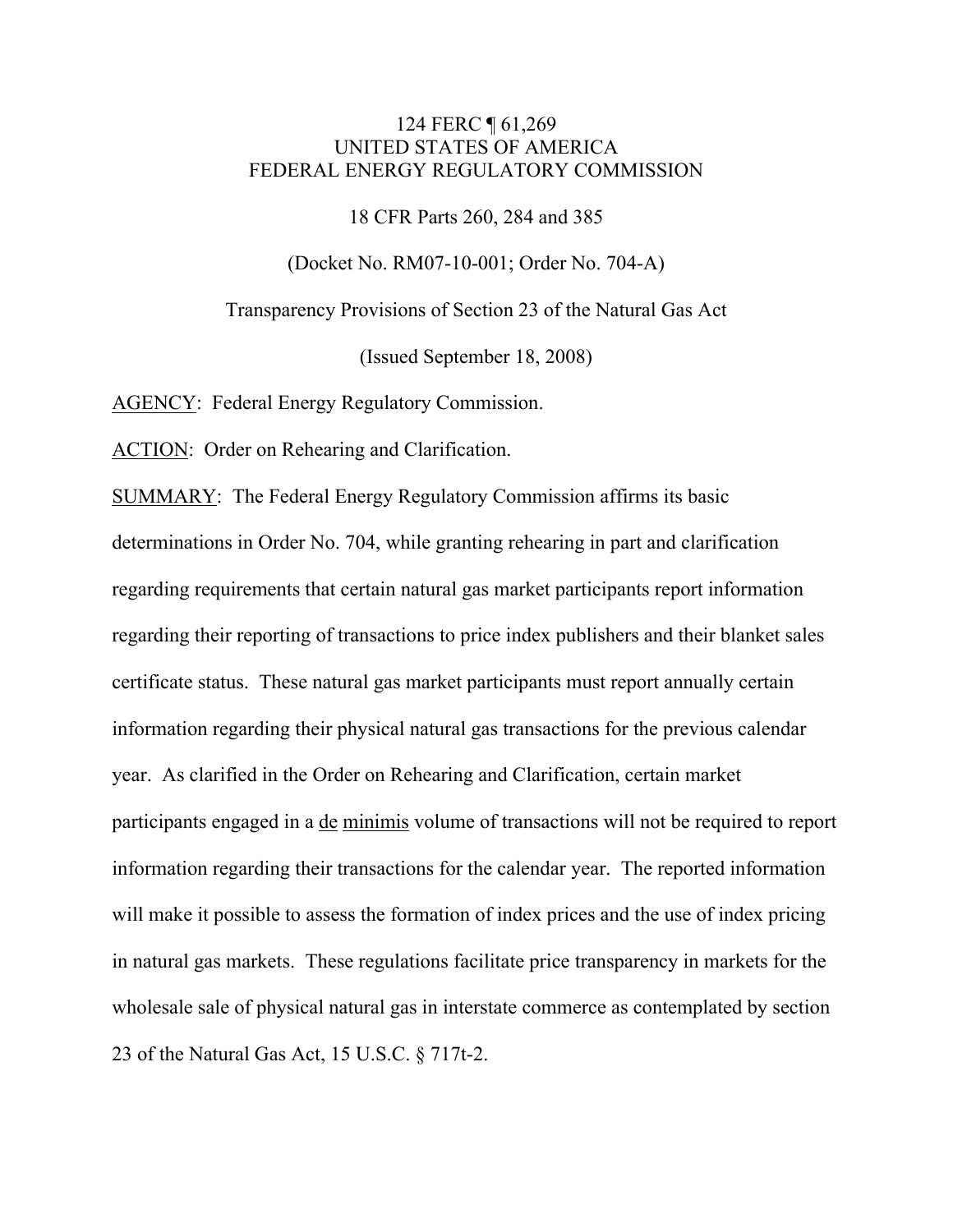$Dacket No. RM07-10-001$   $-2$  -

# EFFECTIVE DATE: This rule will become effective **[insert date 30 days after**

# **publication in the FEDERAL REGISTER]**. The revisions to FERC Form No. 552 are

applicable for the reporting of transactions occurring in calendar year 2008.

# FOR FURTHER INFORMATION CONTACT:

Matthew L. Hunter (Technical) Office of Enforcement Federal Energy Regulatory Commission 888 First Street NE Washington, D.C. 20426 (202) 502-6409 Matthew.Hunter@ferc.gov

Christopher J. Peterson (Technical) Office of Enforcement Federal Energy Regulatory Commission 888 First Street NE Washington, D.C. 20426 (202) 502-8933 Christopher.Peterson@ferc.gov

Gabe S. Sterling (Legal) Office of Enforcement Federal Energy Regulatory Commission 888 First Street NE Washington, D.C. 20426 (202) 502-8891 Gabriel.Sterling@ferc.gov

SUPPLEMENTARY INFORMATION: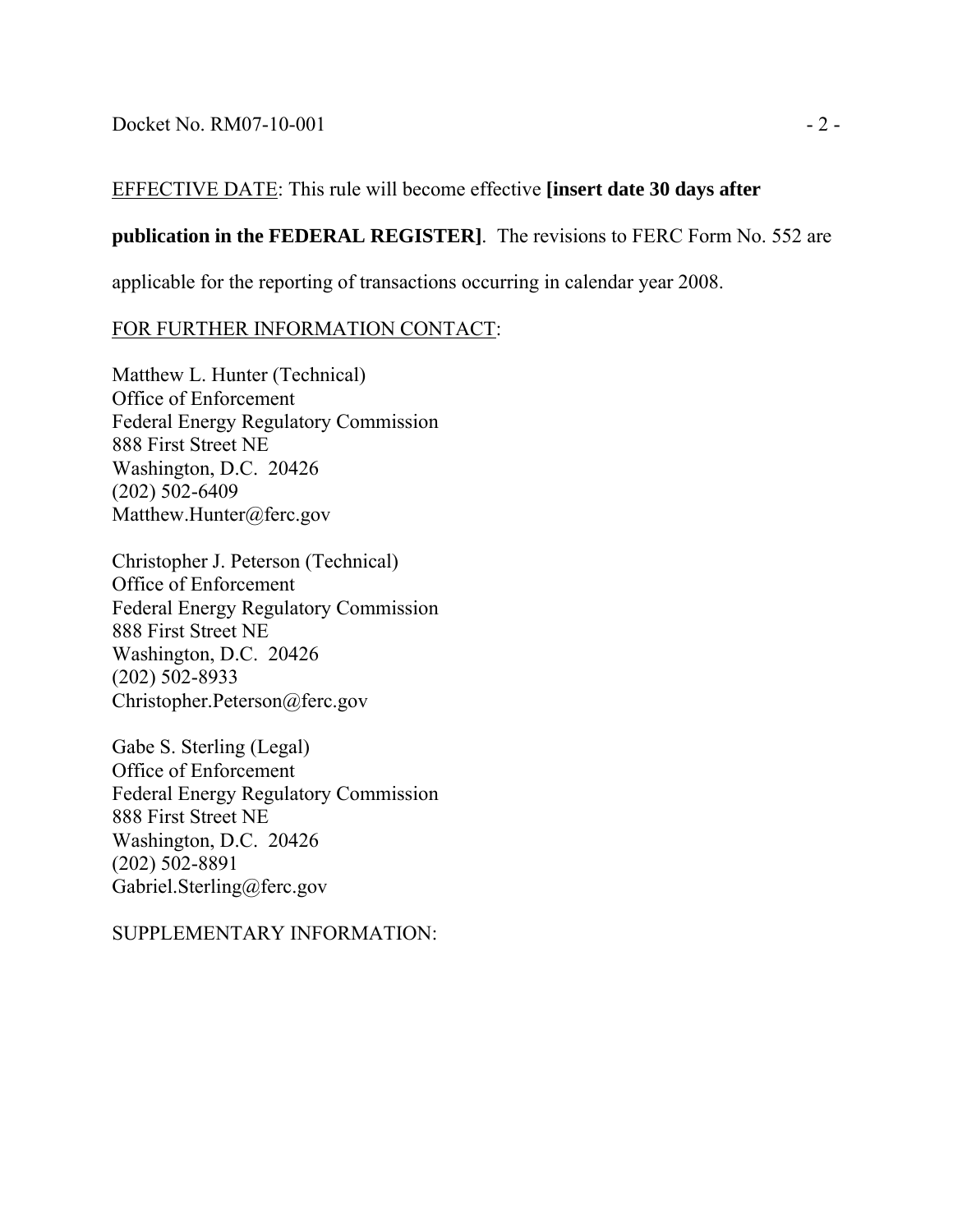# 124 FERC ¶ 61,269 UNITED STATES OF AMERICA FEDERAL ENERGY REGULATORY COMMISSION

Before Commissioners: Joseph T. Kelliher, Chairman; Suedeen G. Kelly, Marc Spitzer, Philip D. Moeller, and Jon Wellinghoff.

Transparency Provisions of Section 23 of the Natural Gas Act

Docket No. RM07-10-001

### ORDER NO. 704-A

#### ORDER ON REHEARING AND CLARIFICATION

(Issued September 18, 2008)

# **I. Introduction**

1. On December 26, 2007, the Commission issued Order No. 704, which imposed an annual reporting requirement on certain natural gas market participants.**<sup>1</sup>** The order requires certain natural gas buyers and sellers to file annually FERC Form No. 552 and report summary information about physical natural gas transactions for each calendar year.

2. Order No. 704 has its genesis in the Energy Policy Act of 2005 (EPAct 2005).**<sup>2</sup>** EPAct 2005 added section 23 of the Natural Gas Act (NGA), 15 U.S.C. §717t-2 (2000 & Supp. V 2005) to authorize the Commission "to facilitate price transparency in markets

**2** Energy Policy Act of 2005, Pub. L. No. 109-58, 119 Stat. 594 (2005).

 $\frac{1}{1}$ <sup>1</sup> Transparency Provisions of Section 23 of the Natural Gas Act, Order No. 704, 74 FR 1014 (Jan. 4, 2008), FERC Stats. & Regs. ¶ 31,260.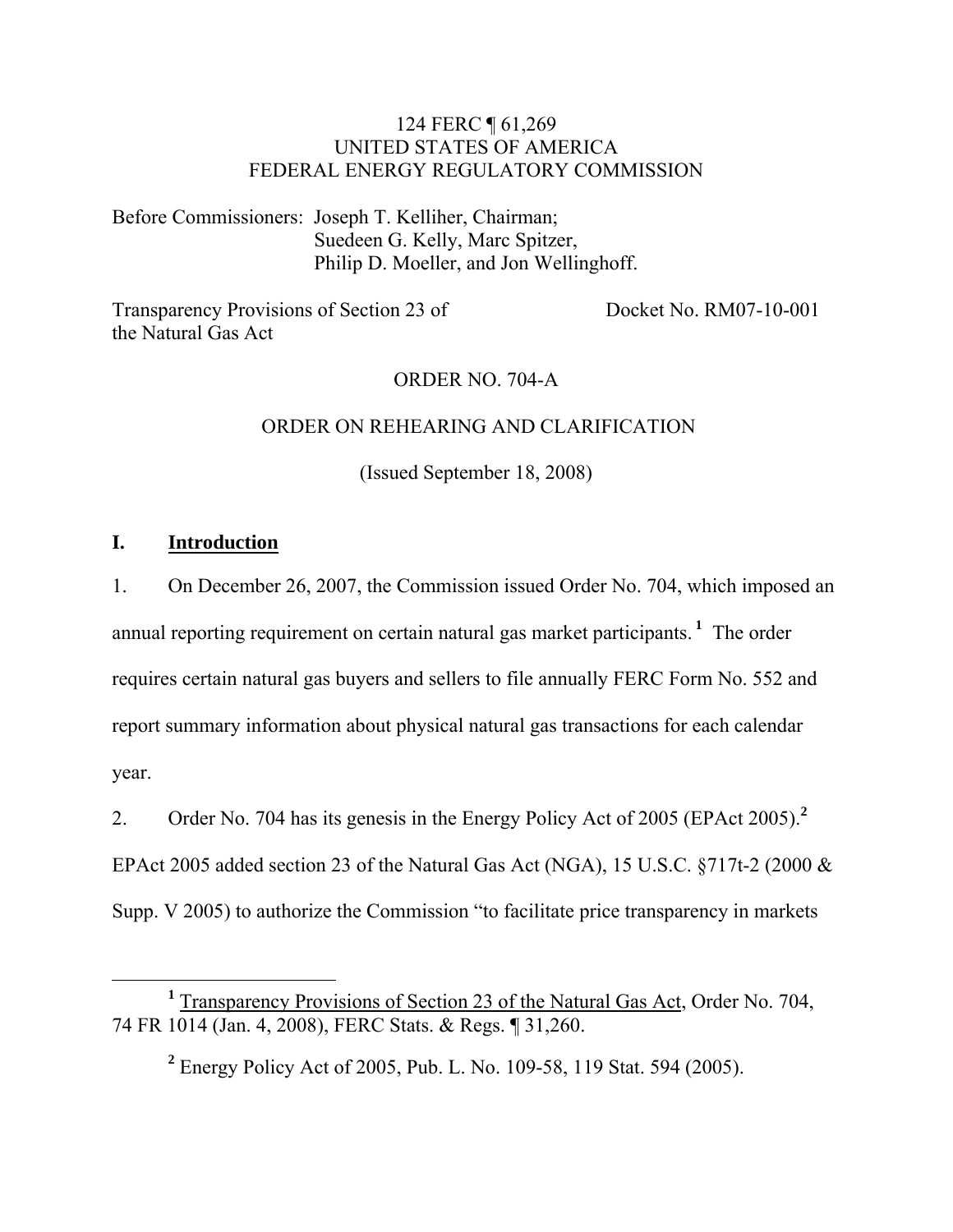for the sale or transportation of physical natural gas in interstate commerce, having due regard for the public interest, the integrity of those markets, and the protection of consumers." Section 23 further provides that the Commission may issue such rules as it deems necessary and appropriate to "provide for the dissemination, on a timely basis, of information about the availability and prices of natural gas sold at wholesale and interstate commerce to the Commission, State commissions, buyers and sellers of wholesale natural gas, and the public."

3. Section 23 of the NGA enhances the Commission's authority to ensure confidence in the nation's natural gas markets. The Commission's market-oriented policies for the wholesale natural gas industry require that interested persons have broad confidence that reported market prices accurately reflect the interplay of legitimate market forces. Without confidence in the fairness of price formation, the true value of transactions is very difficult to determine. Further, price transparency makes it easier for us to ensure that jurisdictional prices are "just and reasonable."**<sup>3</sup>**

4. The performance of Western electric and natural gas markets early in the decade shook confidence in posted market prices for energy. In examining these markets, the Commission's staff found that some companies submitted false information to the publishers of natural gas price indices, so that the resulting reported prices were

**<sup>3</sup>** <sup>3</sup> See sections 4 and 5 of the Natural Gas Act, 15 U.S.C. sections 717c and 717d.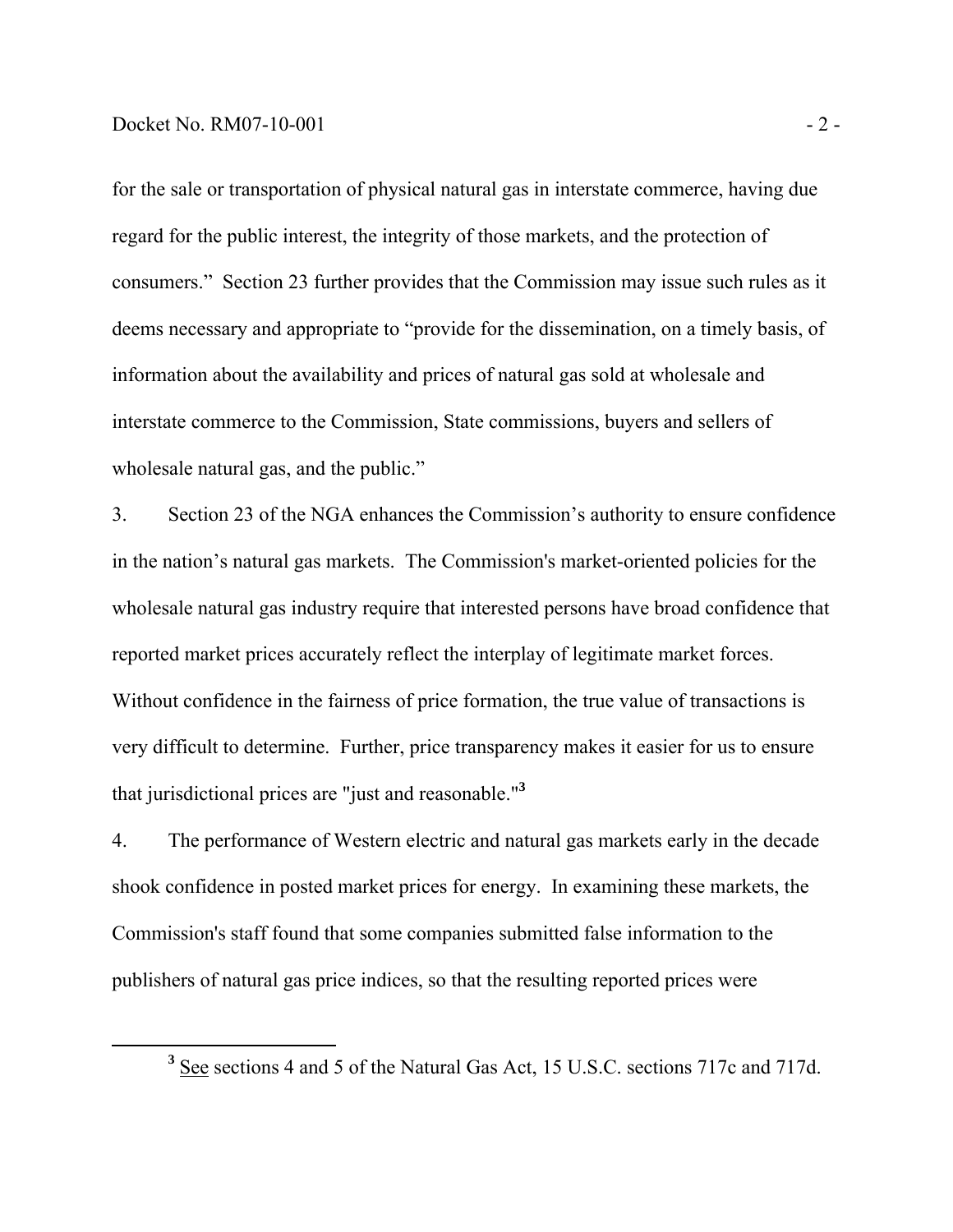inaccurate and untrustworthy.**<sup>4</sup>** As a result, questions arose about the legitimacy of published price indices, remaining even after the immediate crisis passed. Moreover, market participants feared that the indices might have become even more unreliable, since reporting (which has always been voluntary) declined to historically low levels in late 2002.

5. One of the Commission's responses to these developments was the issuance, on July 24, 2003, of a Policy Statement on Electric and Natural Gas Price Indices (Policy Statement) that explained our expectations of natural gas and electricity price index developers and the companies that report transaction data to them.**<sup>5</sup>** The Policy Statement, among other things, directed the Commission's staff to continue to monitor price formation in wholesale markets, including the level of reporting to index developers and the amount of adherence to the Policy Statement standards by price index developers and by those who provide data to them.<sup>6</sup> In adhering to this directive, Commission staff documented improvements in the number of companies reporting prices from back

**<sup>4</sup>** <sup>4</sup> See Initial Report on Company-Specific Separate Proceedings and Generic Reevaluations; Published Natural Gas Price Data; and Enron Trading Strategies - Fact Finding Investigation of Potential Manipulation of Electric and Natural Gas Prices, Docket No. PA02-2-000 (August 2003).

<sup>&</sup>lt;sup>5</sup> Price Discovery in Natural Gas and Electric Markets, 104 FERC ¶ 61,121 (2003).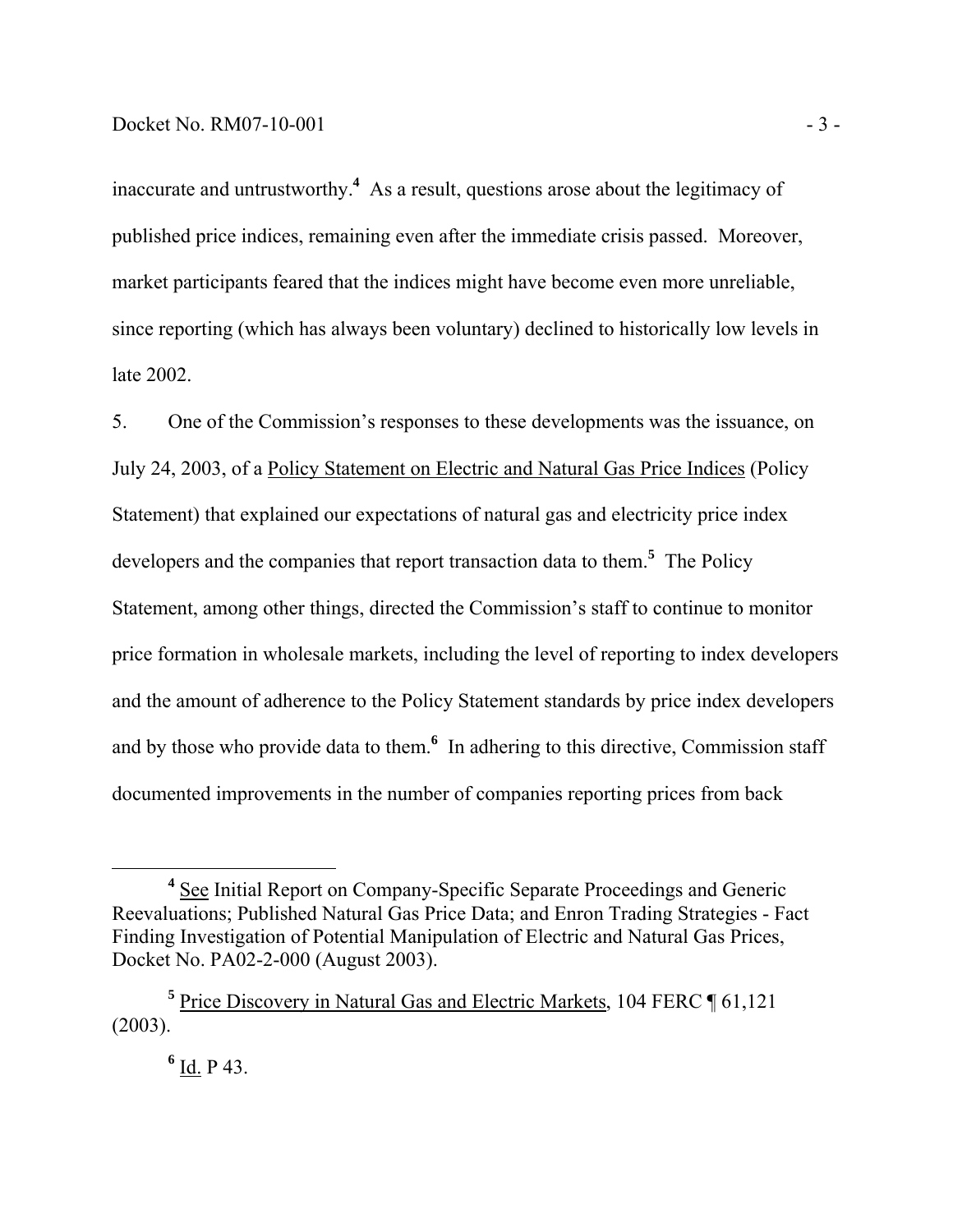offices, adopting codes of conduct, and auditing their price reporting practices.**<sup>7</sup>** These efforts resulted in significant progress in the amount and quality of both price reporting and the information provided to market participants by price indices.**<sup>8</sup>** It is against this backdrop that Congress passed EPAct 2005 and provided us with expanded authority to mandate additional reporting and improve market confidence through greater price transparency.

6. In an April 19, 2007 Notice of Proposed Rulemaking, the Commission proposed regulations consistent with these new responsibilities.**<sup>9</sup>** The April 2007 NOPR contained both an annual transaction reporting requirement for market participants as well as a daily posting requirement for pipelines. On December 26, 2007, the Commission issued Order No. 704 regarding the annual reporting requirement. The daily pipeline posting requirement proposal was separated from the annual filing requirement and a new Notice

**<sup>7</sup>** Federal Energy Regulatory Commission, Report on Natural Gas and Electricity Price Indices, at 2, Docket Nos. PL03-3-004 et al. (2004).

**<sup>8</sup>** See, e.g., GENERAL ACCOUNTING OFFICE, NATURAL GAS AND ELECTRICITY MARKETS: FEDERAL GOVERNMENT ACTIONS TO IMPROVE PRIVATE PRICE INDICES AND STAKEHOLDER REACTION (December 2005).

<sup>&</sup>lt;sup>9</sup> Transparency Provisions of Section 23 of the Natural Gas Act, 72 FR 20791 (Apr. 26, 2007), FERC Stats. and Regs. ¶ 32,614 (2007) (April 2007 NOPR).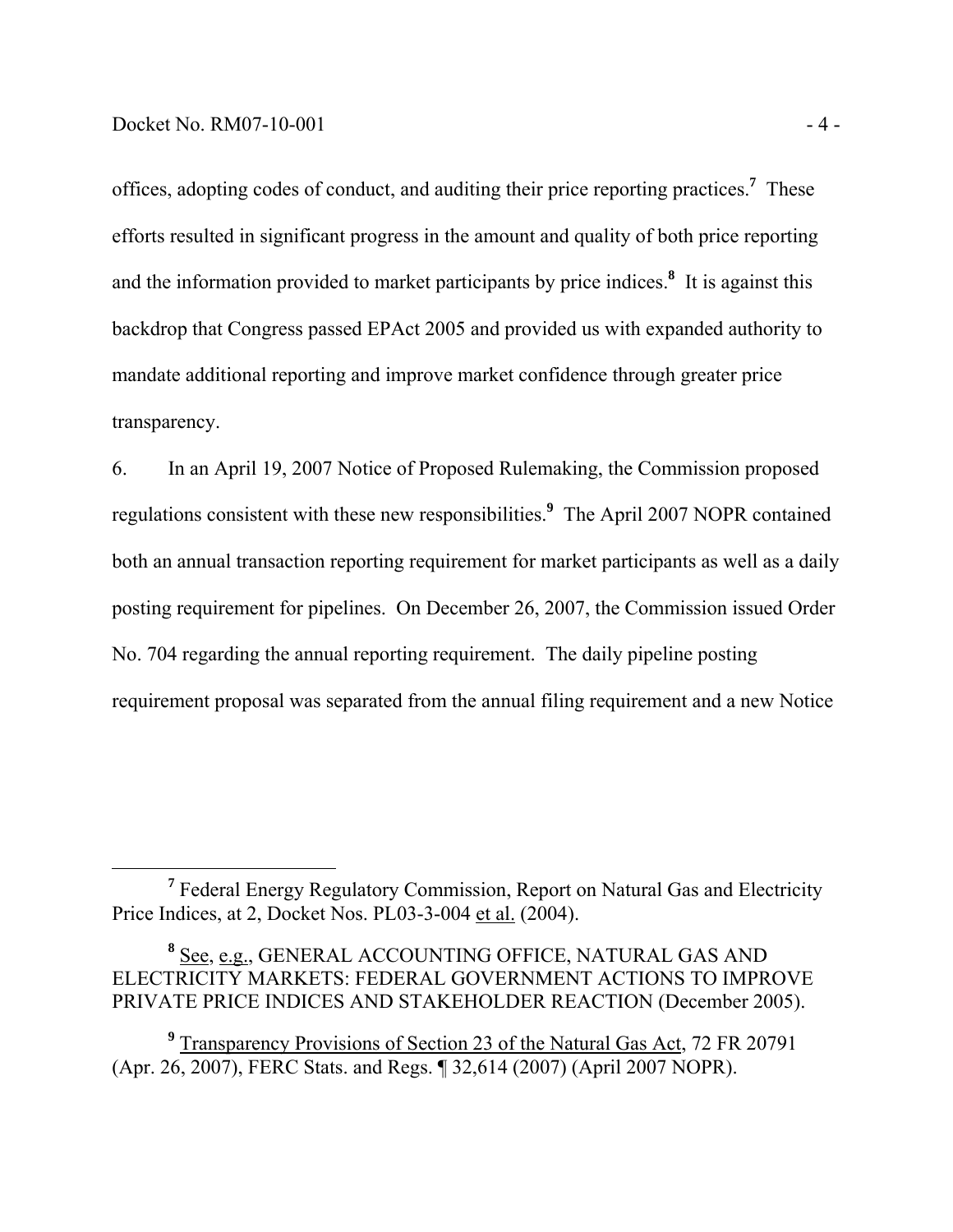of Proposed Rulemaking regarding the pipeline posting requirement was issued concurrently in Docket No. RM08-2-000.**<sup>10</sup>**

7. Order No. 704 required natural gas wholesale market participants, including a number of entities that may not otherwise be subject to the Commission's traditional NGA jurisdiction, to identify themselves and report summary information about their physical natural gas transactions on an annual, calendar year basis. To facilitate such reporting, Order No. 704 created FERC Transaction Report FERC Form No. 552: Annual Report of Natural Gas Transactions (Form No. 552) and various implementing regulations. Form No. 552 is to be filed by May 1, 2009, for transactions occurring in calendar year 2008 and by May 1 of each year thereafter for each previous calendar year. 8. Thirteen requests for rehearing or clarification of Order No. 704 were timely filed. No request for rehearing or clarification argues that the rule is unnecessary or should not have been issued. Rather, the requests seek modification or clarification of specific aspects of Order No. 704. Commission staff held two technical conferences during which potential filers of Form No. 552 and other industry stakeholders discussed the form. Stakeholders at these two technical conferences represented a broad spectrum of market participants and observers, including producers, interstate pipelines, intrastate

**<sup>10</sup>** Pipeline Posting Requirements under Section 23 of the Natural Gas Act, 73 FR 1116 (Jan. 7, 2008), FERC Stats. and Regs. ¶ 32,626 (2007). A technical conference has been held in Docket No. RM08-2-000 and the pipeline posting requirement is pending further action by the Commission.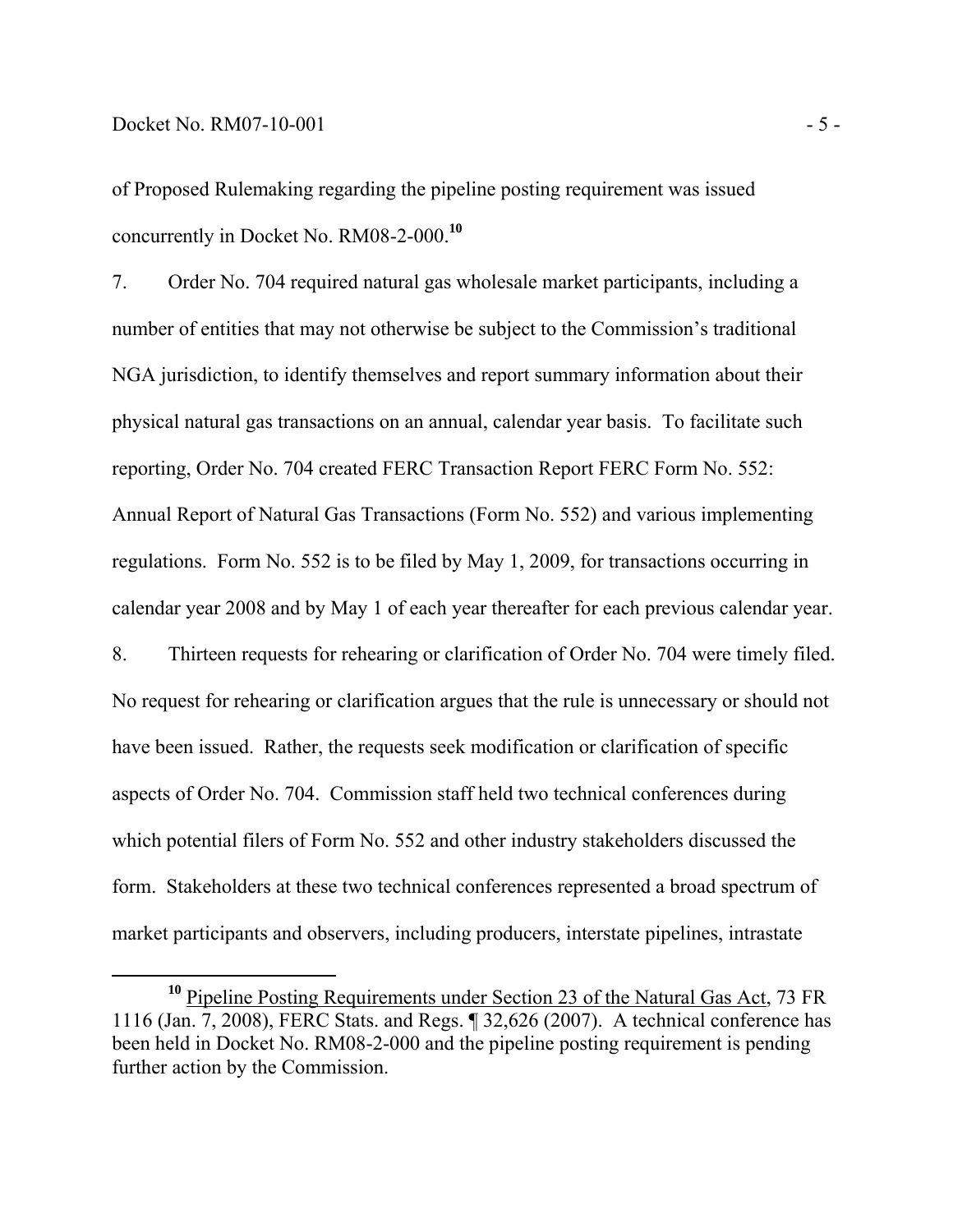pipelines, natural gas marketers, commodities traders, local distribution companies (LDCs), electric generation end-users, industrial end-users, and natural gas price index developers. Many conference participants filed comments following one or both of these conferences.

9. As discussed below, we largely affirm Order No. 704, granting a limited number of rehearing requests and clarifying the order.

# **II. Discussion**

# **A. The Value of Aggregated Annual Data Regarding Volumes that Utilize, Contribute to, or Could Contribute to the Development of Price Indices**

10. Order No. 704 focused primarily on "price formation in spot markets" and accordingly sought information about the "amount of daily or monthly fixed-price trading that [is] eligible to be reported to price index publishers as compared to the amount of trading that uses or refers to price indices."**<sup>11</sup>** As we stated in the order, the "information collected under this requirement is focused specifically on daily and monthly physical spot or 'cash' market activity and the contracting based on the prices developed in those markets."<sup>12</sup> The rationale for this focus is that a "[b]etter understanding of the role and functioning of wholesale natural gas spot markets can increase confidence that posted

**<sup>12</sup>** Id. P 67.

**<sup>11</sup>** Order No. 704 at P 3. See also id. P 13.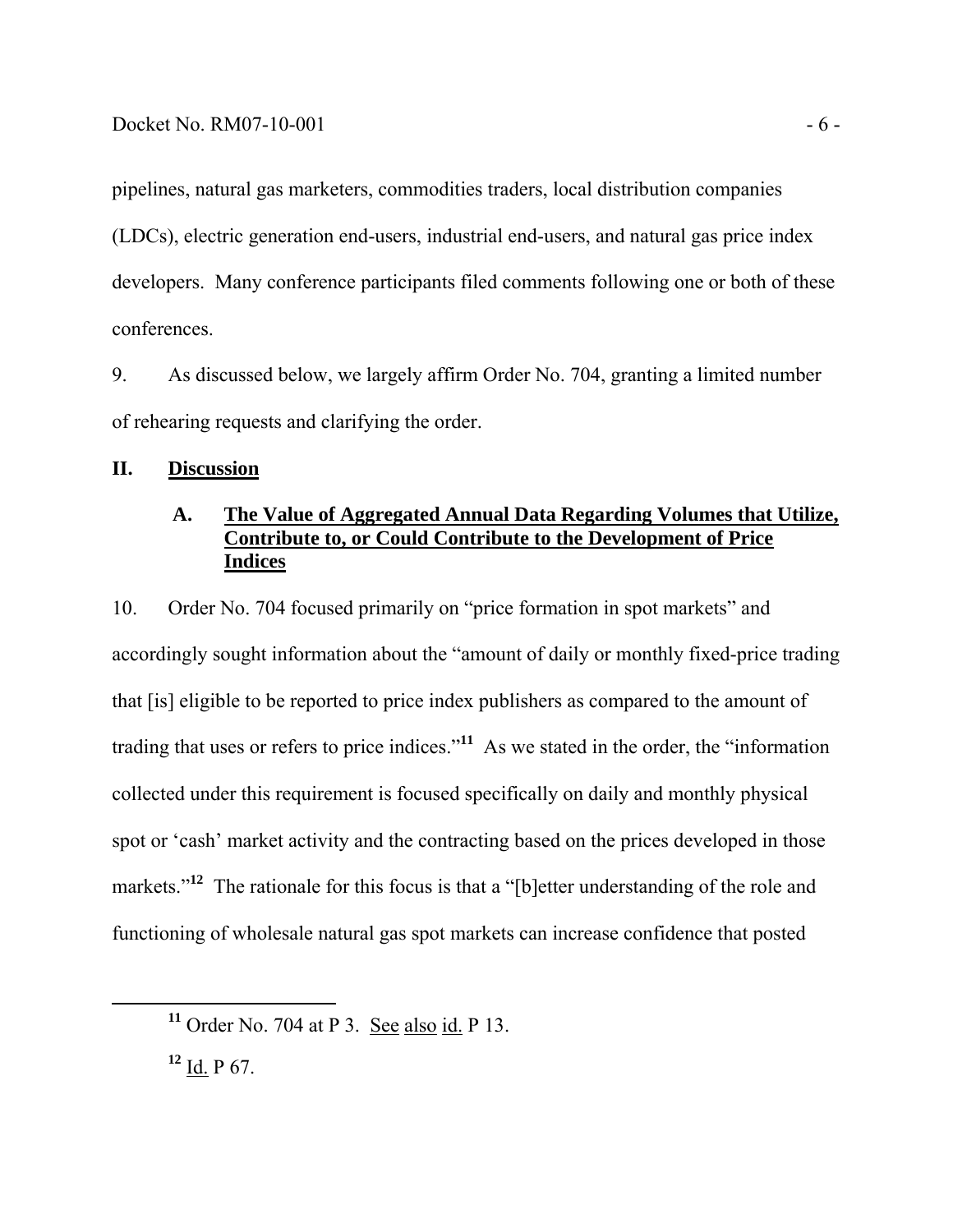market prices of natural gas accurately reflect the interplay of legitimate market forces.<sup>13</sup> Additionally, information on price index utilization and formation would greatly enhance the Commission's efforts to monitor price formation in the wholesale markets in support of the Commission's market-oriented policies.**<sup>14</sup>** As we explained, "without confidence in the basic processes of price formation, market participants cannot have faith in the value of their transactions, the public cannot believe that the prices they see are fair, and it is more difficult for the Commission to ensure that jurisdictional prices are 'just and reasonable."<sup>15</sup>

11. Our recognition of the importance of price formation on market confidence is, of course, not new. The Commission has often remarked on the need to ensure price transparency and accurate price reporting, including, for example, our 2003 Policy Statement on price reporting to index developers. As we there recognized:

> Price indices are widely used in bilateral natural gas and electric commodity markets to track spot and forward prices. They are often referenced in contracts as a price term; they are related to futures markets and used when futures contracts go to delivery; basis differentials in indices are used to hedge natural gas transportation costs; indices are used in many gas pipeline tariffs to settle imbalances or determine penalties; and state commissions use indices as benchmarks in reviewing the prudence of gas or electricity purchases. Since

 $^{13}$  I<u>d.</u>

**<sup>14</sup>** Id. P 7 and 62.

**<sup>15</sup>** Id. P 66 (citing sections 4 and 5 of the NGA, 15 U.S.C. sections 717c and 717d).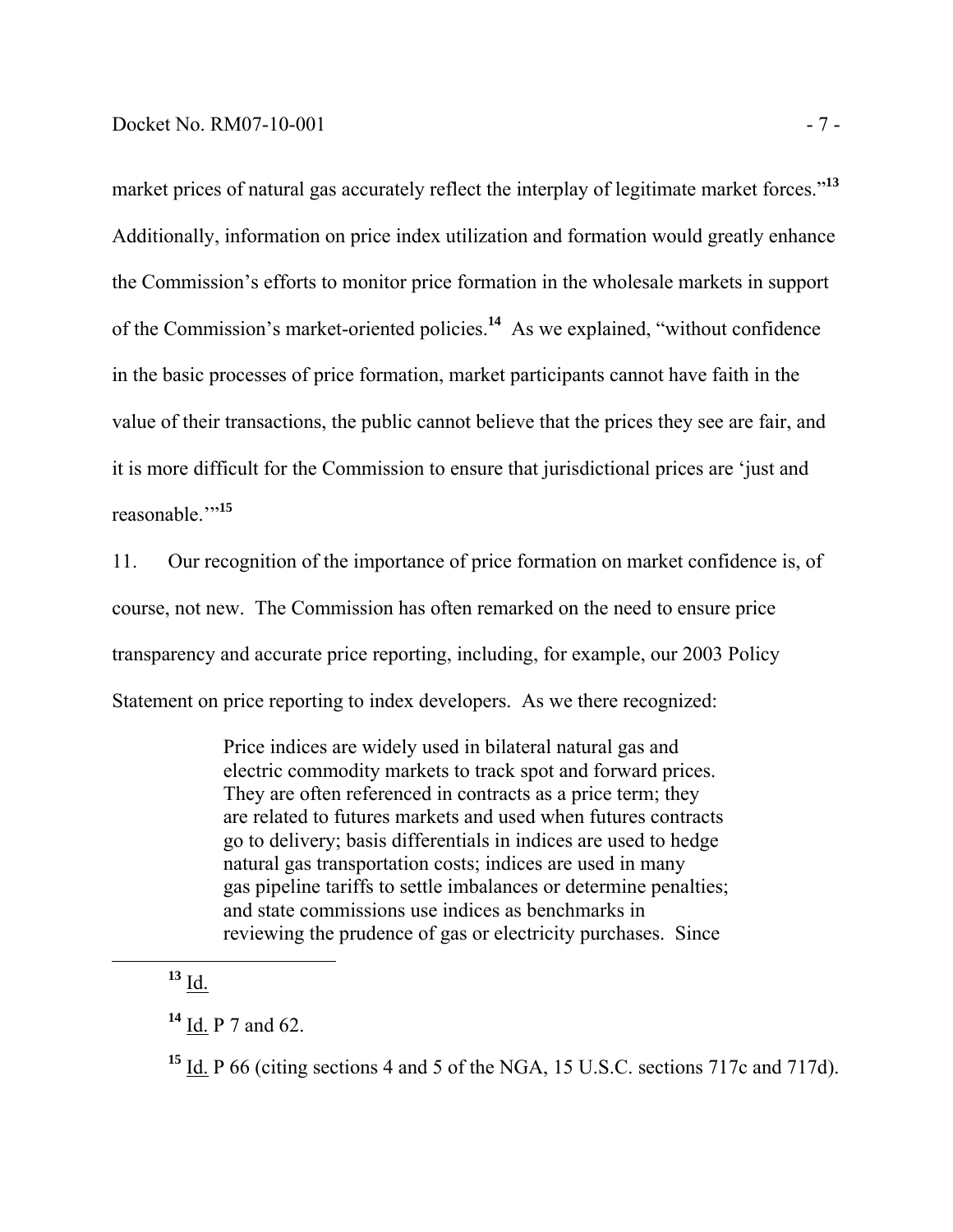index dependencies permeate the energy industry, the indices must be robust and accurate and have the confidence of market participants for such markets to function properly and efficiently.**<sup>16</sup>**

We continue to believe that ensuring price transparency is a vital policy goal, especially as it relates to transactions that utilize, contribute, or could contribute to a price index. 12. Section 23(a)(4) of the NGA requires us to "consider the degree of transparency provided by existing price publishers and providers of trade processing services, and [] rely on such publishers and services to the maximum extent possible." We have reviewed existing price index publications and, while the Commission recognizes the substantial value that these publications have enhancing market transparency, we determine that the additional data required on Form No. 552 is necessary. Section 23 is consistent with our belief that transparency is furthered by shedding light on price indices and their formation.

13. The Commission reiterates that the focus of Form No. 552's data collection is transactions that utilize an index price, contribute to index price formation, or could contribute to index price formation. Specifically, the Commission finds that volumes reportable on Form No. 552 should include volumes that utilize next-day or next-month price indices, volumes that are reported to any price index publisher, and any volumes that could be reported to an index publisher even if the respondent has chosen not to

**<sup>16</sup>** Policy Statement at P 6.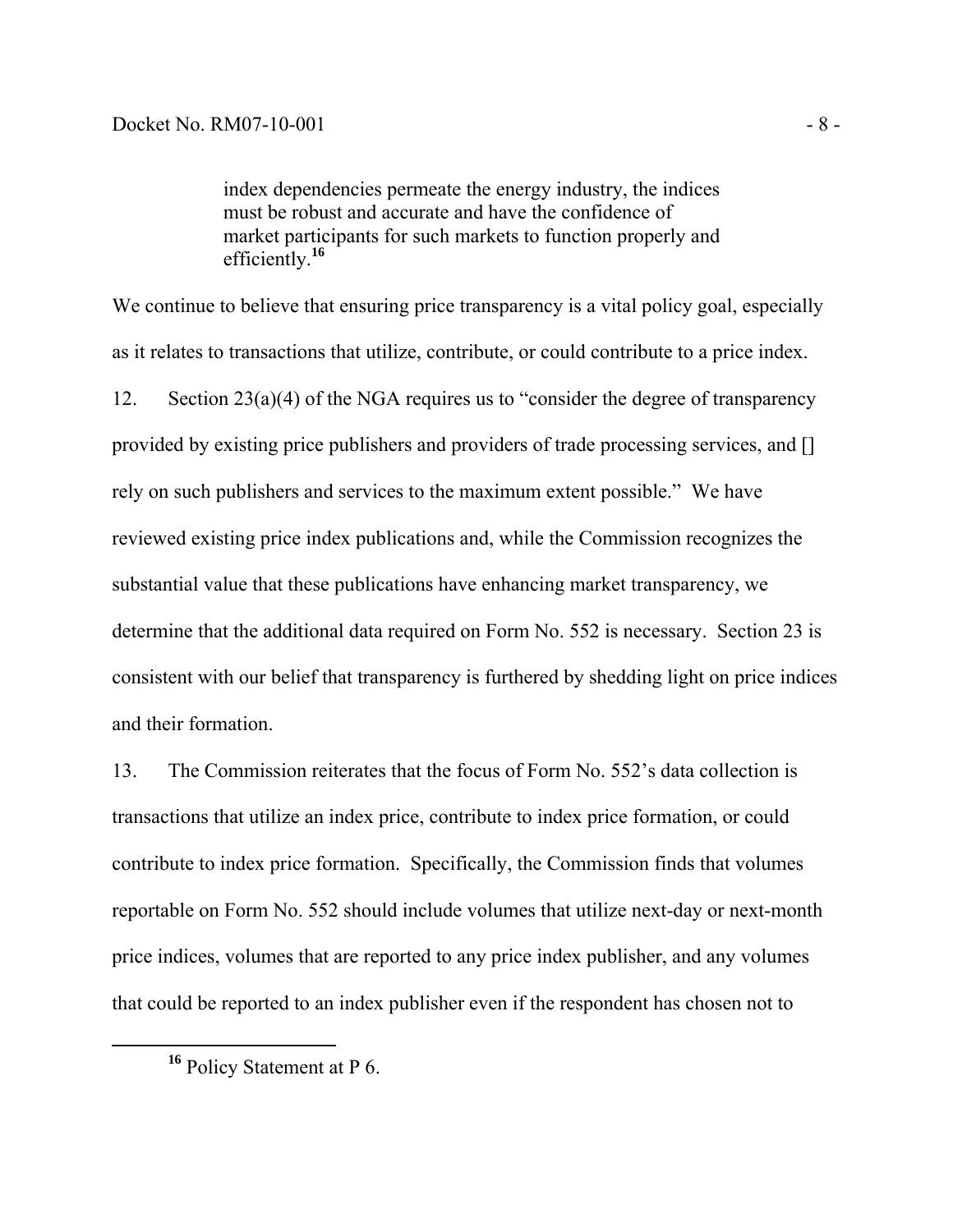report to a publisher. By "could be reported to an index publisher," we mean bilateral, arms-length, fixed price, physical natural gas transactions between non-affiliated companies at all trading locations.**<sup>17</sup>** Transactions that do not occur at a specific location currently designated by an index developer as a reporting location are nonetheless reportable on Form No. 552.

14. This focus on index price-related transactions will increase market participant confidence by providing greater transparency in the use of index prices and how well index prices reflect market forces. This data will also allow the Commission's staff, state commissions, and all other industry observers to evaluate the level of index price usage at both a company level and nationally.**<sup>18</sup>** Data on index development and use would be of substantial value in the Commission's transparency and market monitoring missions.

15. We also clarify that Form No. 552 does not seek the broader range of transaction data necessary to evaluate the size of the national physical natural gas market. While Order No. 704 mentioned such a calculation as one result of the data to be collected,**<sup>19</sup>** we

<sup>&</sup>lt;sup>17</sup> We note that this understanding tracks closely with our discussion of transactions that are reportable to index developers in the Policy Statement. See Policy Statement at P 34.

**<sup>18</sup>** Further, as discussed in greater detail below, observers will be able to parse data to compare activities of purchasers and sellers in the market.

**<sup>19</sup>** Order No. 704 at PP 18 and 69. Similarly, P 5 of the order indicates that an understanding "in broad terms" of the extent of the natural gas market is a goal of the rule.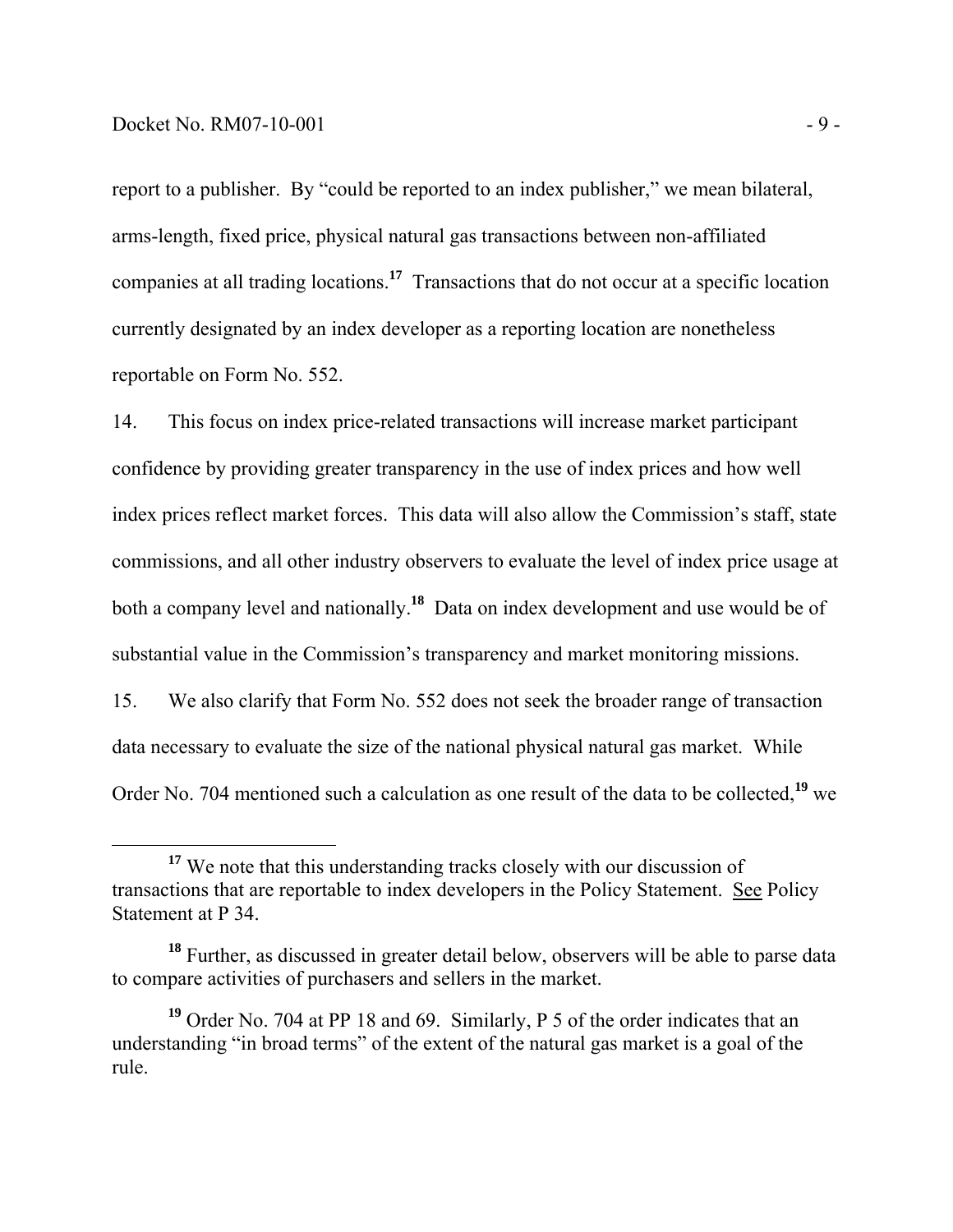elect not to craft Form No. 552 to capture the data necessary to calculate a national market. At this time, we do not believe that such data would further the transparency of the natural gas markets other than determining an aggregate approximation of the entirety of physical gas transactions. Further, unless volumes that utilize price indices or that could contribute to such indices were separately reported on Form No. 552 (with an additional, substantial reporting burden), the analytical benefits noted above would be lost. Lastly, any attempt to rationally estimate the size of the physical gas market on a national level would require reporting from a substantially larger group of respondents than the narrower focus adopted in Order No. 704. Respondents would necessarily include smaller market participants for whom the reporting burden would be undue. For these reasons, we reiterate and emphasize our determination that data provided on Form No. 552 should be limited to transactions that utilize, contribute to, or could contribute to index price formation. However, the Commission understands that the natural gas market is ever evolving and dynamic. At a future date we may elect to amend Form No. 552 to obtain additional information necessary to facilitate transparency of the market.

#### **B. Both Sales and Purchase Data are to be Included on Form No. 552**

16. Order No. 704 required the annual reporting both of relevant natural gas sales and purchases. We explained that purchase information was the opposing side of a sale transaction and, thus, was as relevant to the Commission's transparency mission as the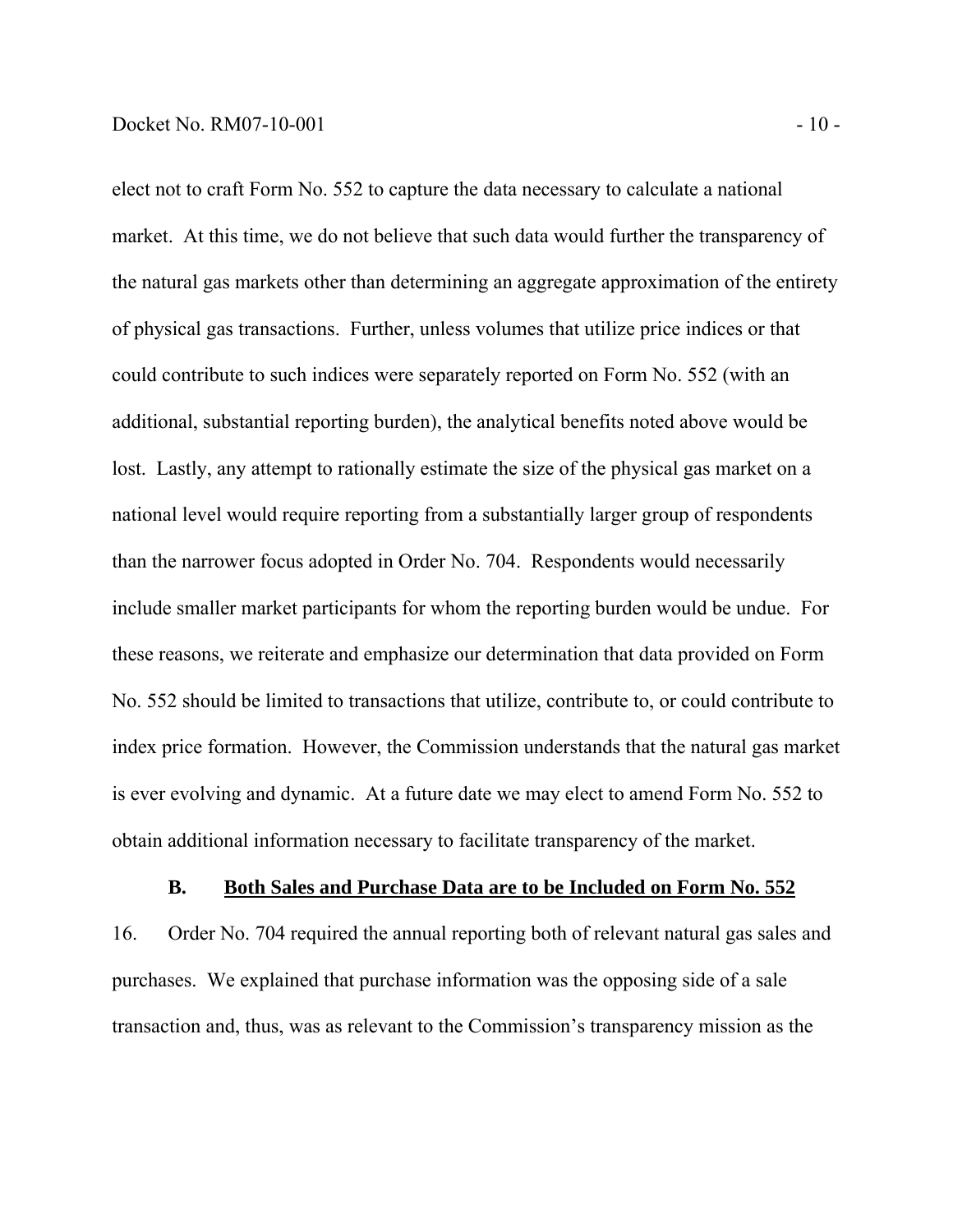reporting of sales.**<sup>20</sup>** Further, we noted that we have often found the reporting of purchase information beneficial both independent of sales figures and as a cross-check on such volumes.**<sup>21</sup>**

17. Although we understand that some participants in the technical conferences objected to the collection of purchase data in various contexts, we continue to believe that purchase data is a vital component to Form No. 552 and the Commission's transparency goals. Not only is purchase information important as a cross-check on reported sales volumes, but it has independent value. If only sales were reported on Form No. 552, Commission staff, state commissions, and other market observers would be unable to discern, for example, whether significant numbers of gas purchasers were transacting under contracts referencing an index price. Analysis of Form No. 552 purchase information will also provide trend data regarding purchase activity, which would be very useful for those charged with monitoring the natural gas markets. With purchase data, the public will be able to discern which purchasers are utilizing index-based contracts, whether there is geographic disparity regarding use of price indices among purchasers, the overall reliance upon gas price indices by purchasers, and other information relevant to market analysis and market confidence. While we acknowledge that removing

**<sup>20</sup>** Id. P 86.

**<sup>21</sup>** Id. PP 85-86.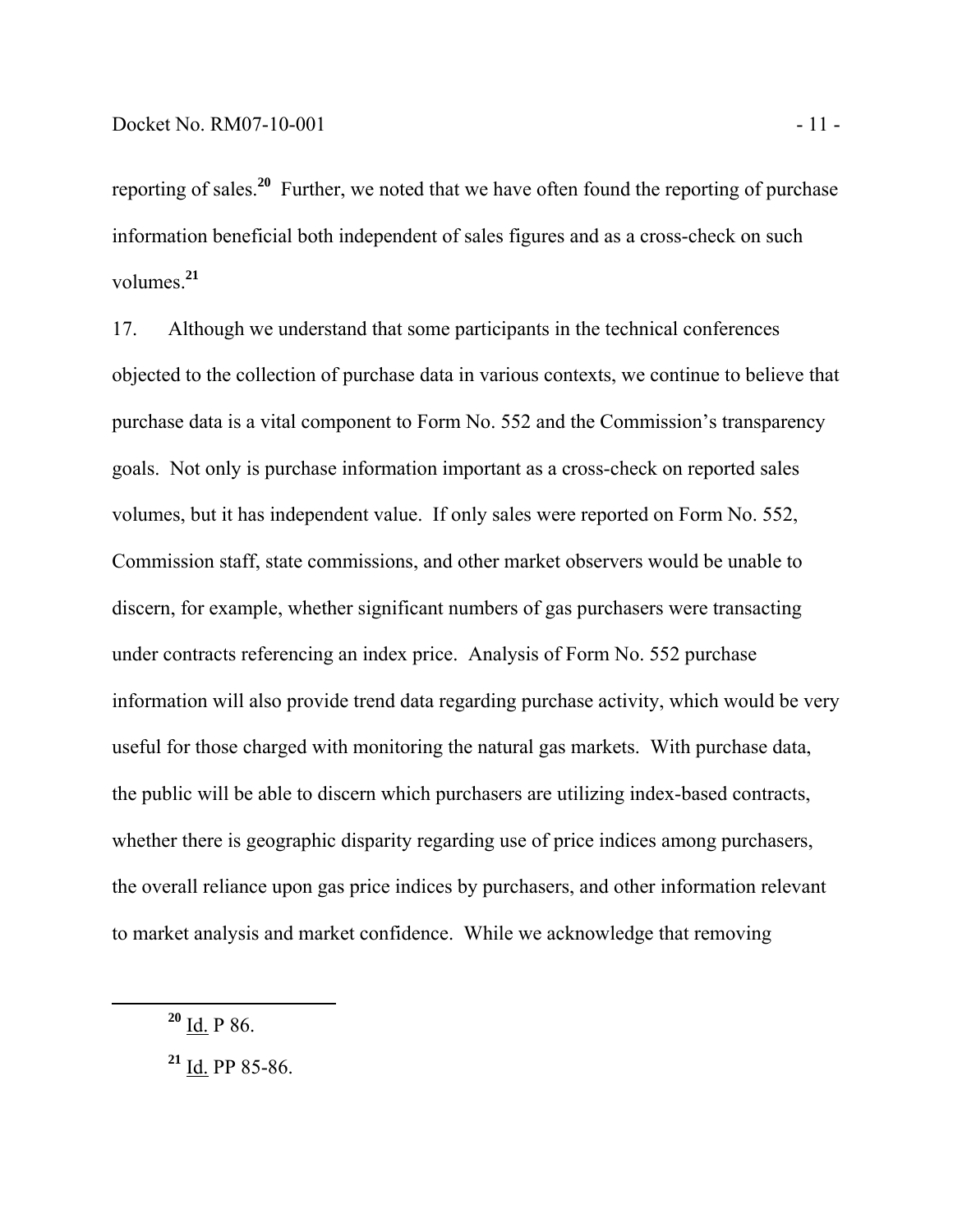purchases from volumes that must be reported on Form No. 552 would somewhat reduce the reporting burden on certain market participants, we continue to believe that the substantial benefits of having such data publicly available outweigh this burden.

### **C. The De Minimis Reporting Threshold**

18. Section 23(d)(2) of the NGA requires the Commission to exempt from new transparency reporting requirements "natural gas producers, processors or users who have a de minimis market presence."**<sup>22</sup>** Consistent with this directive, Order No. 704 provided that most buyers or sellers of less than a de minimis volume of natural gas are not required to submit Form No. 552.**<sup>23</sup>** The order set the de minimis threshold at 2.2 million MMBtus; that is, annual sales plus annual purchases of more than 2.2 million MMBtus required a market participant to report transaction information. In setting this threshold, the Commission "sought to require reporting from a sufficient number of significant market participants to ensure, in the aggregate, an accurate picture of the physical natural gas market as a whole."**<sup>24</sup>** The Commission explained that:

**<sup>22</sup>** 15 U.S.C. section 717t-2(d)(2).

**<sup>23</sup>** Form No. 552 must be submitted by any section 204.402 or section 284.284 blanket certificate holder even if the entity has aggregate purchases and sales less than the de minimis threshold. Such an entity must provide identification information on Form No. 552 and must answer questions regarding price reporting to price index publishers, but need not submit Form No. 552's aggregate volume data. Order No. 704 at P 60.

**<sup>24</sup>** Id. P 78.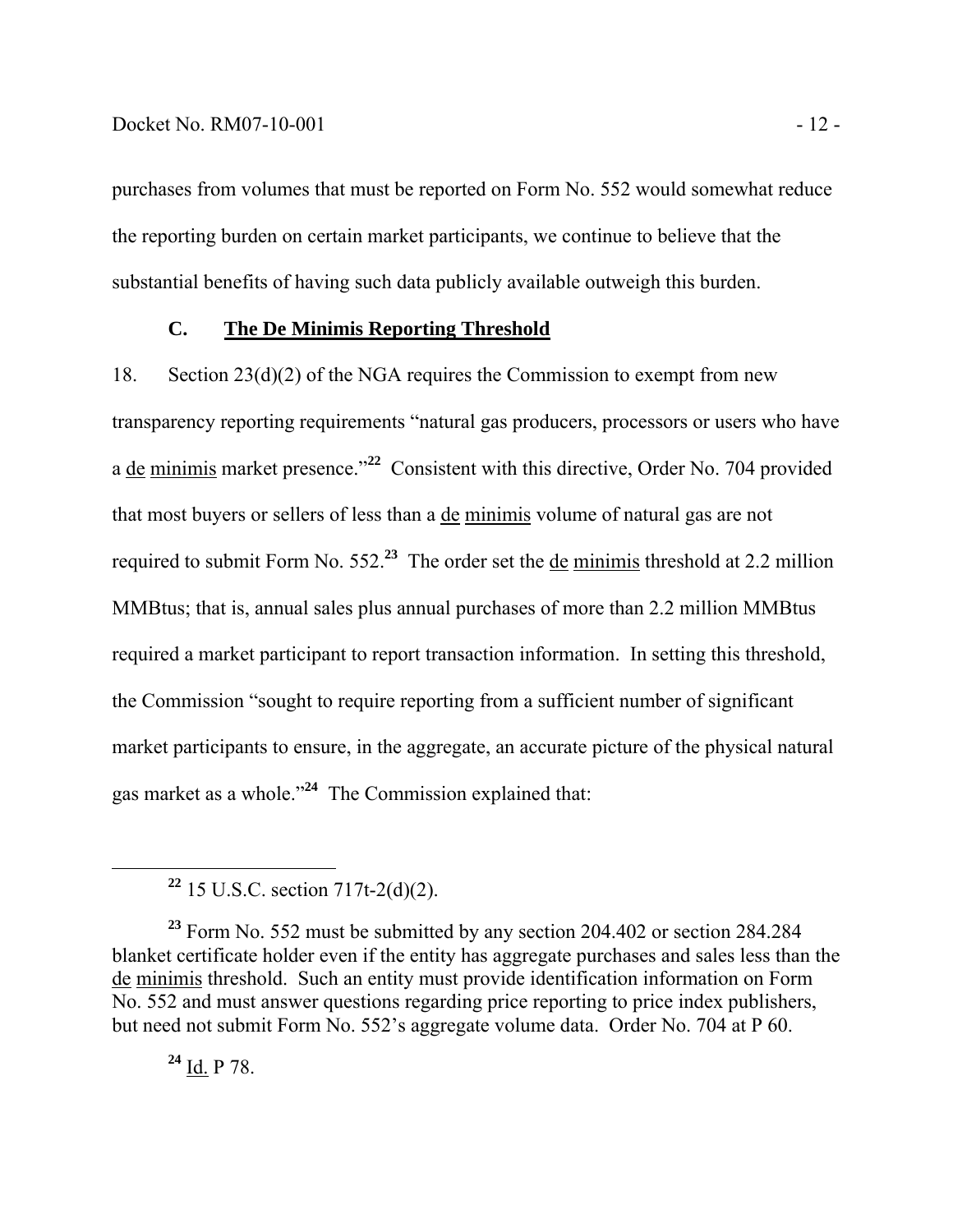[T]he [2.2 million MMBtu] figure was based on the simple calculation of one-ten thousandth (1/10,000th) of the annual physical volumes consumed in the United States, which is approximately 22 trillion cubic feet (Tcf) (or roughly 22 billion MMBtus). Looked at another way, a de minimis market participant would trade the equivalent of less than one standard NYMEX futures contract per day. Although a market participant that contracts for 1/10,000th of the nation's annual physical volume may appear to have little effect on natural gas prices, that participant may be transacting only at one location and, thus, have a much greater pricing effect there.

# **Requests for Clarification or Rehearing**

19. Copano Energy L.L.C. (Copano) requests rehearing of the de minimis threshold and argues that 2.2 million MMBtu is such a low threshold so as to render meaningless the NGA's directive that the Commission exempt from annual reporting requirements market participants that have a de minimis market presence.**<sup>25</sup>** Copano argues that the Congressional purpose behind the de minimis threshold was to exclude entities that are too small to have an impact on market prices in the interstate, wholesale gas market. Copano states that a threshold one-hundred times as large (i.e., 220 million MMBtu/year) would represent less than 1 percent of annual physical volumes of gas consumed in the country and "would therefore have no ability to impact prices in the wholesale, interstate natural gas market.<sup>326</sup> Copano notes that Order No. 704 justifies the selected threshold

**<sup>26</sup>** Id. 5.

**<sup>25</sup>** Copano comments at 8.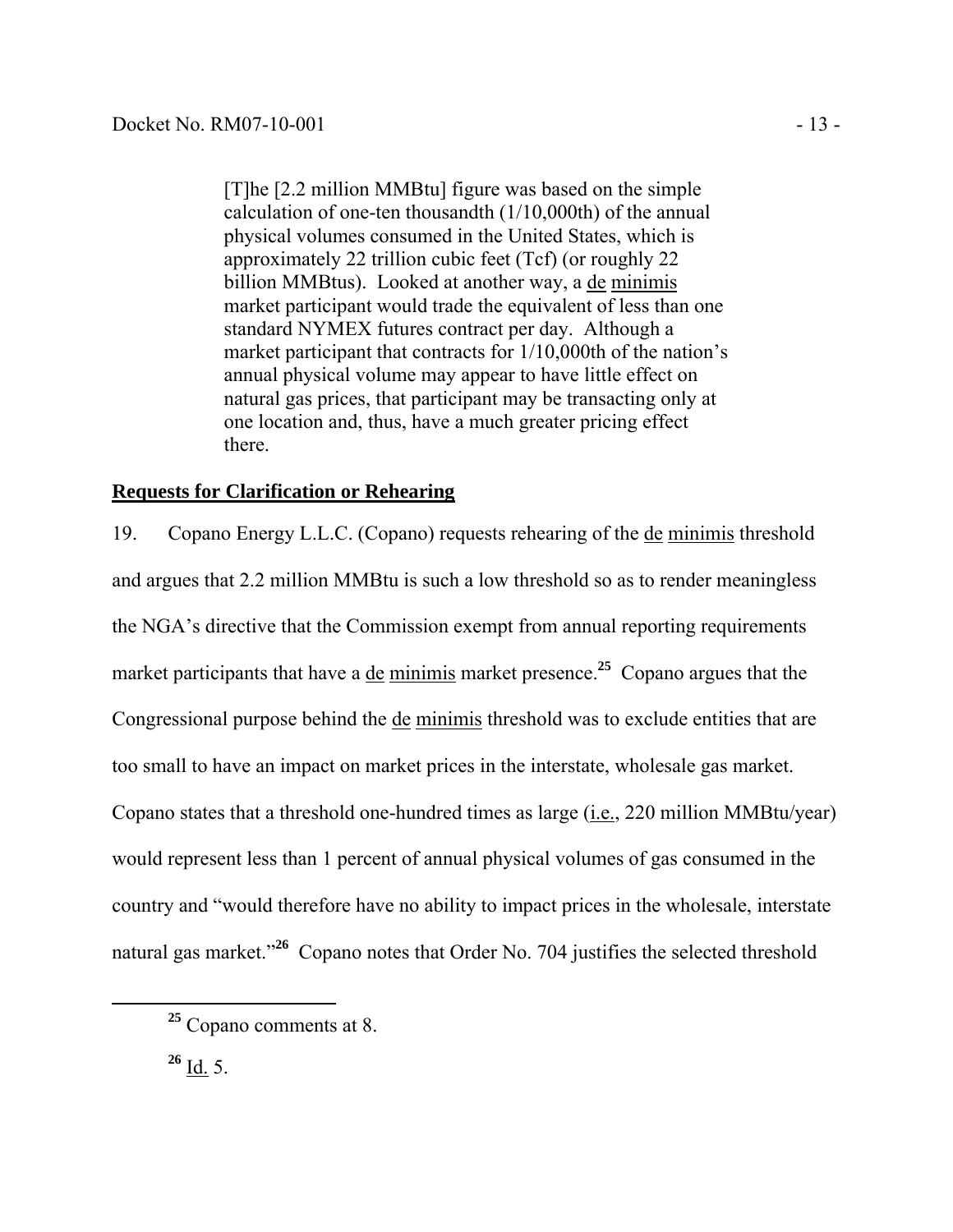by noting that even small amounts of gas purchases can have a price effect at certain locations.<sup>27</sup> Copano believes that this reinforces its conclusion that a threshold should be established that measures market presence at market hubs.**<sup>28</sup>** Instead of a single-number de minimis threshold, Copano suggests a two-pronged approach that considers both the impact of a market participant's transactions on the overall wholesale gas market (a twenty-two million MMBtu threshold) and the impact of a market participant's transactions at market hubs (5 percent of the total jurisdictional sales at the hub).**<sup>29</sup>** 20. American Public Gas Association (APGA) requests clarification of section 260.401(b) of the Commission's regulations. As currently written, the regulation exempts an entity that does not hold a blanket sales or marketing certificate from the reporting requirement if the entity either made fewer than 2.2 million Dth of wholesale sales or 2.2 million Dth of wholesale purchases. APGA proposes that the Commission clarify this language so as to ensure that an entity with fewer than 2.2 million MMBtu of purchases is exempted from reporting purchases and an entity with fewer than 2.2 million MMBtu of sales is exempted from reporting sales.**<sup>30</sup>**

**<sup>27</sup>** Id. at 6.

**<sup>28</sup>** Id. at 7.

**<sup>29</sup>** Id. at 7-8.

**<sup>30</sup>** APGA comments at 2.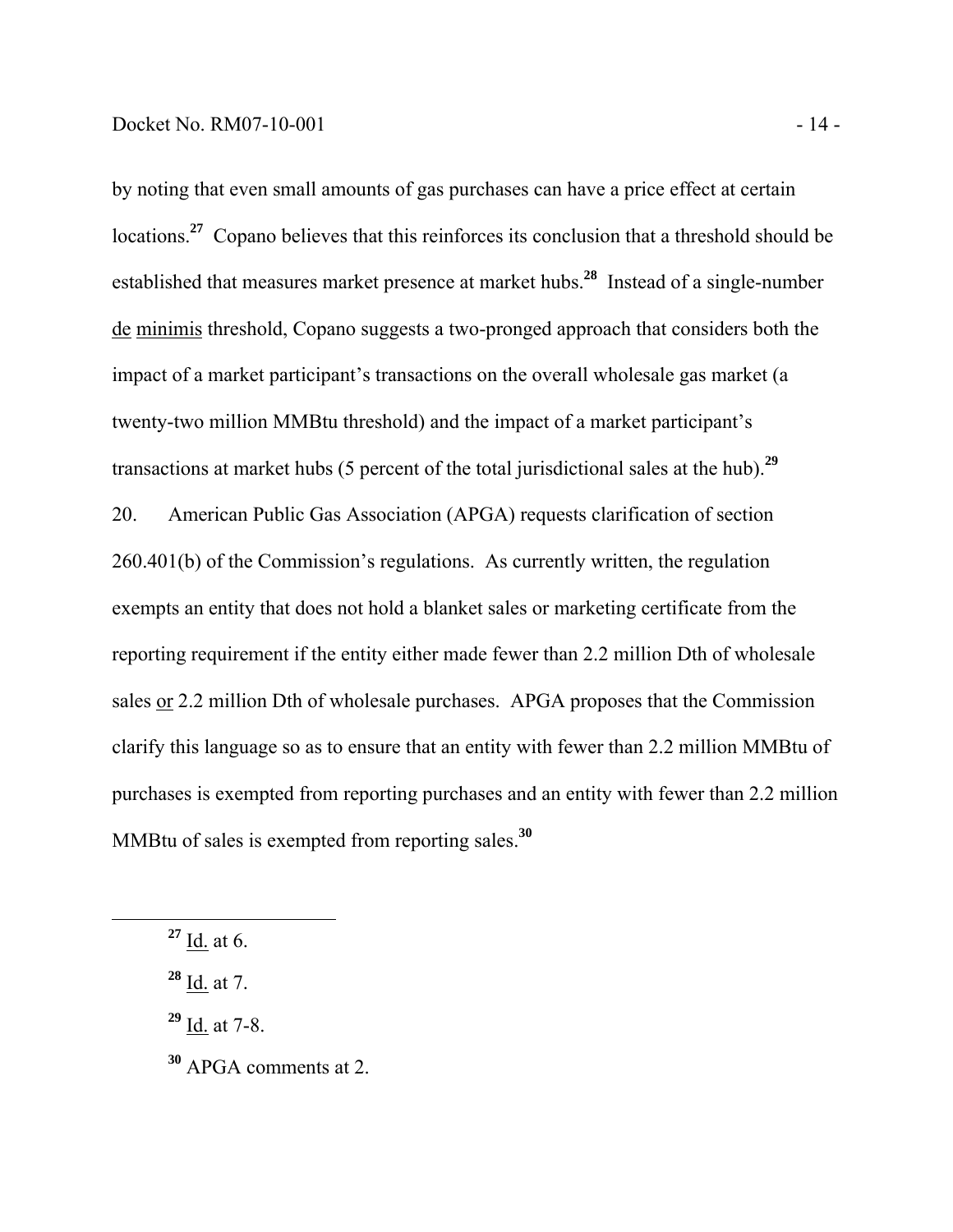21. Shell requests that the Commission clarify whether purchases and sales should be aggregated for purposes of calculating an entity's total reportable volumes.**<sup>31</sup>** Additionally, Shell seeks guidance regarding how market participants are to determine whether they fall into the de minimis exception when part of the relevant total sales or purchases are to an affiliate or under other circumstances.**<sup>32</sup>** Shell also requests clarification as to whether volumes that total exactly 2.2 TBtu fall into or out of the de minimis exception as the rule references amounts above and below the threshold, but not precisely at the threshold.**<sup>33</sup>**

# **Commission Determination**

22. Regarding the appropriate de minimis threshold, we affirm our findings in Order No. 704 and retain the 2.2 million MMBtu level. As the Commission stated in Order No. 704, even market participants with total reportable volumes slightly above the threshold may have a significant effect on local wholesale markets.**<sup>34</sup>** While it is possible that a respondent that exceeds the de minimis threshold exemption does not actually contribute to price formation, it is certain that some do and, in any event, market observers cannot

**<sup>31</sup>** Shell is, collectively, Shell Gulf of Mexico, Shell Offshore, Inc., Shell Rocky Mountain Production LLC, and SWEPI LP. Shell comments at 28.

**<sup>32</sup>** Id. at 28-29.

**<sup>33</sup>** Id. at 29.

**<sup>34</sup>** Order No. 704 at P 81.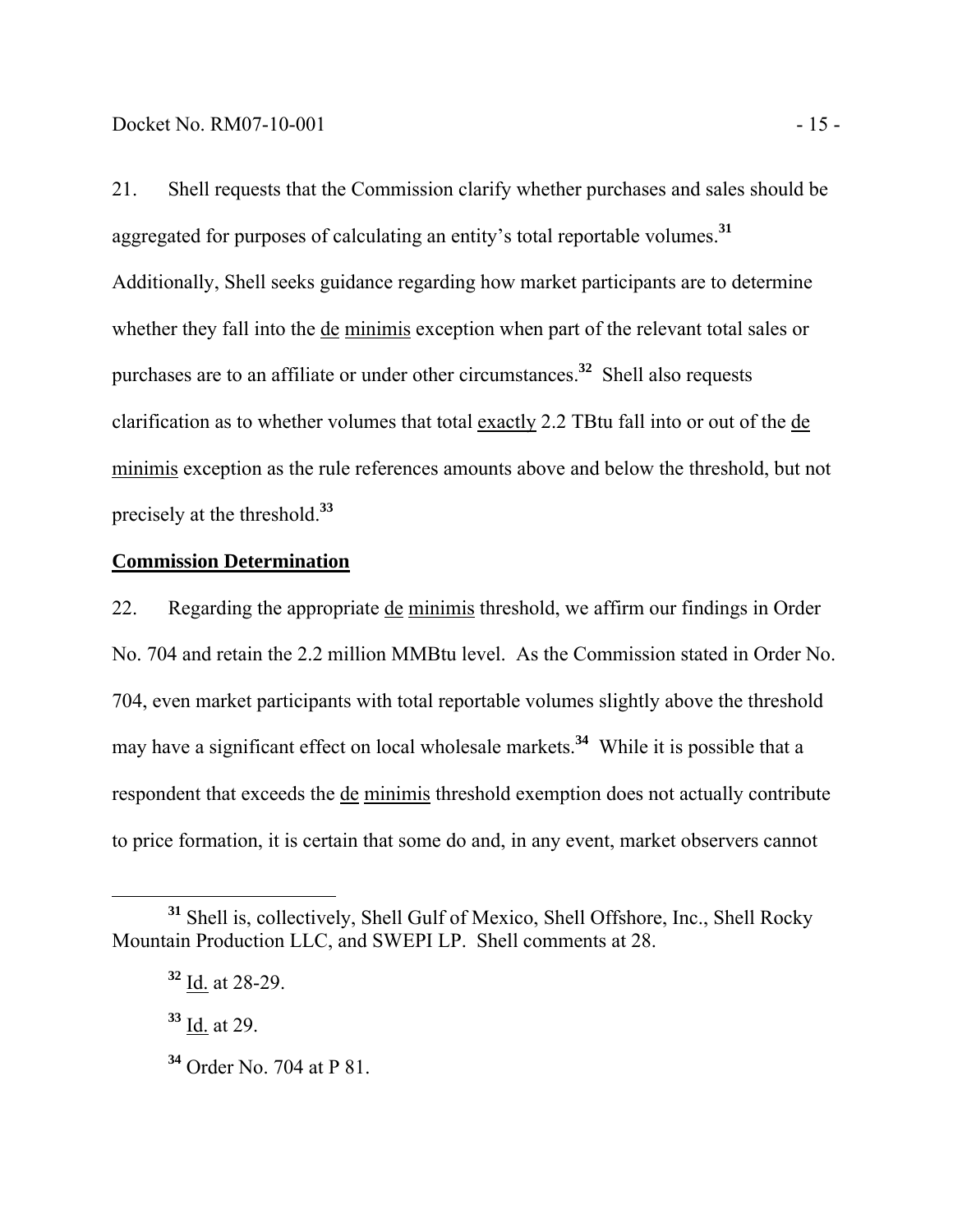yet know with any degree of assuredness which market participants have or do not have local price relevance. Likewise, these entities may rely upon price indices for a sizeable portion of their natural gas transactions. Form No. 552 seeks data only for volumes that either reference price indices or could contribute to the formation of price indices. A number of transactions are not reportable (as identified on Form No. 552, as discussed in Order No. 407, and as clarified in this order). Market participants should bear in mind that the Commission is not seeking data on all gas sales and purchases made by an entity, but rather a subset of these transactions.**<sup>35</sup>**

23. Nothing in Copano's request for rehearing provides new information regarding the establishment of a proper de minimis threshold. While we acknowledge that there are a number of rational ways to establish a de minimis threshold consistent with our Congressional mandate, we continue to believe that 2.2 million MMBtu is an appropriate threshold for the reasons expressed herein and in Order No. 704.

24. Regarding APGA and Shell's requests involving how volumes are to be calculated to determine whether an entity meets or exceeds the de minimis threshold, the Commission clarifies that an entity that has 2.2 million MMBtu of reportable sales or purchases must file Form No. 552. That is, a potential respondent with either reportable

<sup>&</sup>lt;sup>35</sup> For example, we clarify below that a bundled retail transaction made at a stateapproved tariff rate is not reportable. We anticipate that this clarification will significantly limit the reporting obligation on smaller market participants.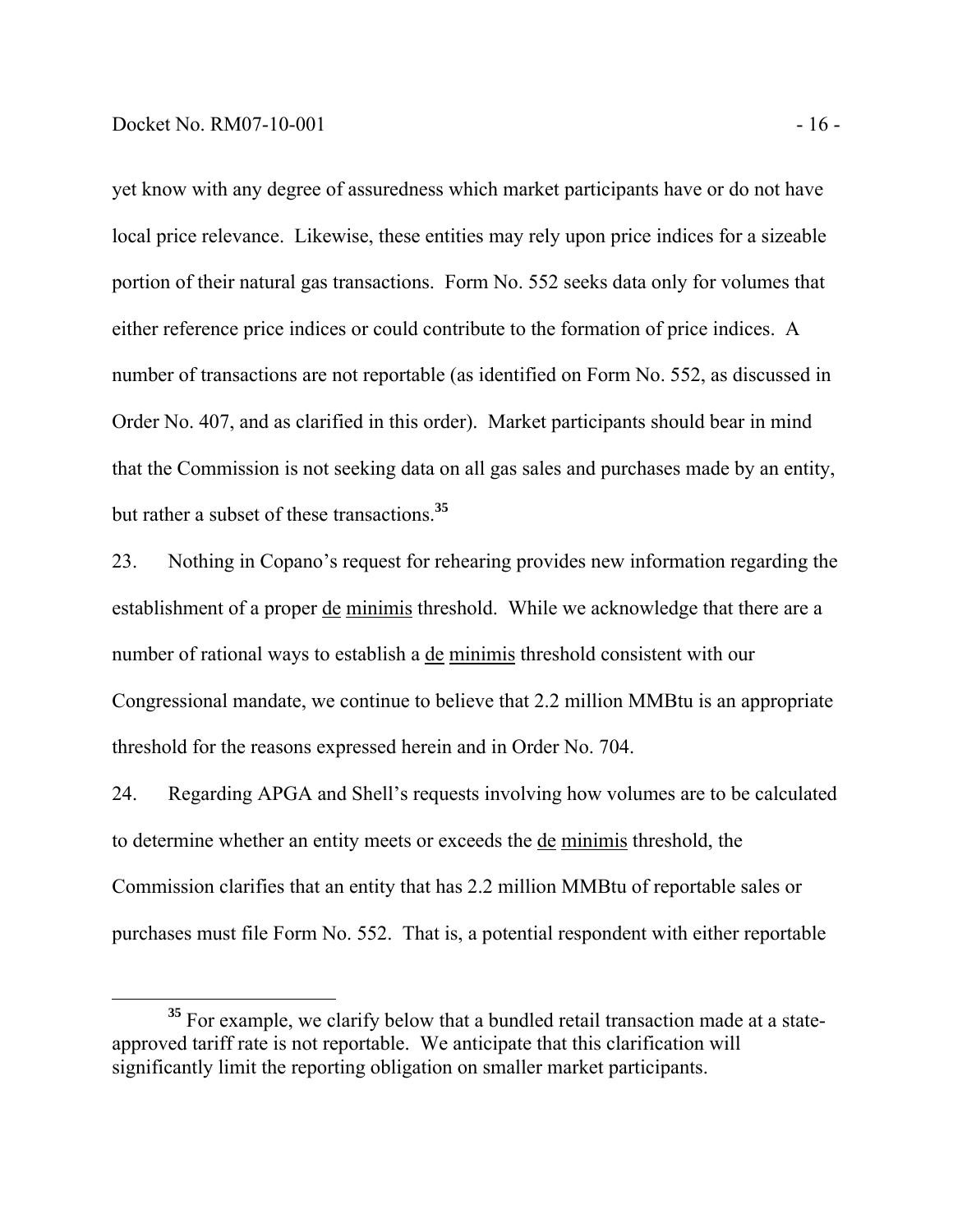### Docket No. RM07-10-001 - 17 -

purchases equal to or greater than 2.2 million MMBtu or reportable sales**<sup>36</sup>** equal to or greater than 2.2 million MMBtu must submit the form. The following table, regarding reportable purchase and sale volumes, explains how the de minimis threshold will apply:

| <b>Reportable Sales</b>  | Reportable Purchase      | Does the Entity Report?            |
|--------------------------|--------------------------|------------------------------------|
| Volumes                  | Volumes                  |                                    |
| $\geq$ 2.2 million MMBtu | $\geq$ 2.2 million MMBtu | Yes, both sales and purchases      |
| $\geq$ 2.2 million MMBtu | $<$ 2.2 million MMBtu    | Yes, both sales and purchases      |
| $<$ 2.2 million MMBtu    | $\geq$ 2.2 million MMBtu | Yes, both sales and purchases      |
| $\le$ 2.2 million MMBtu  | $<$ 2.2 million MMBtu    | No (unless the entity has a        |
|                          |                          | blanket certificate, in which case |
|                          |                          | it will provide non-volume         |
|                          |                          | information only)                  |

25. We also clarify that sales and purchase volumes do not "net each other out" for purposes of determining whether an entity meets or exceeds the de minimis threshold. Additionally, an entity that must file Form No. 552 must report both reportable sales and reportable purchases regardless of the total volumes associated with each component volume. For example, if a potential respondent has annual reportable sales of 2.0 million MMBtu and reportable purchases of 3.0 million MMBtu, then it must file Form No. 552

as its purchases exceed the de minimis threshold of 2.2 million MMBtu. Further, it would report both its sales and purchases on the form.**<sup>37</sup>**

**<sup>36</sup>** Reportable sales include off-system, balancing, and other assorted reportable sales as discussed elsewhere in this order.

**<sup>37</sup>** APGA's request for clarification on this point is therefore denied.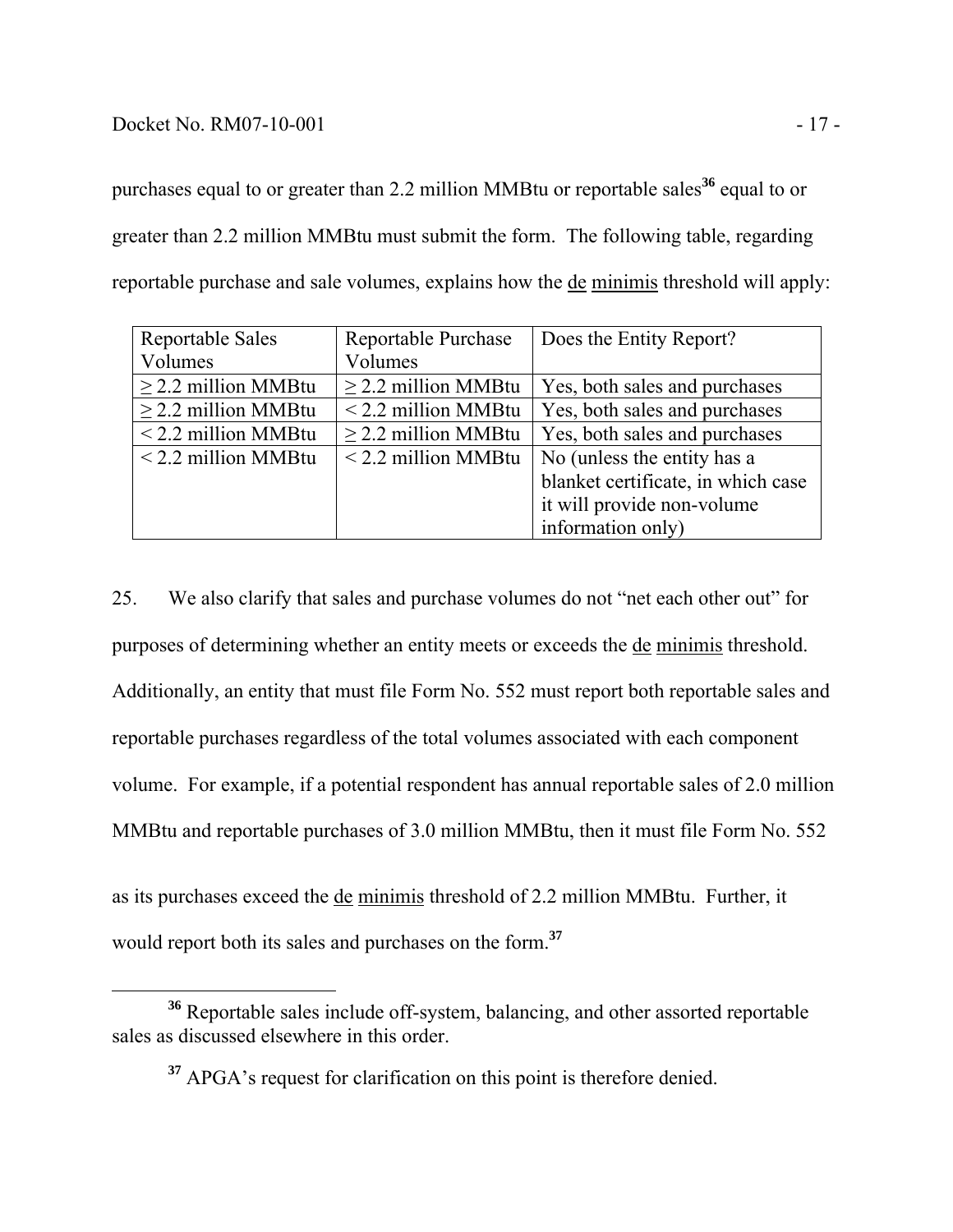26. We further clarify that, if a transaction is reportable on Form No. 552, then volumes associated with the transaction should be counted towards the threshold. The converse is also true: if a transaction volume would not be included on the form, then volumes associated with it should not be counted towards the threshold. We emphasize that not all physical natural gas purchases and sales count towards the threshold.**<sup>38</sup>**

27. If a company chooses to aggregate volumes from affiliates, then such volumes are aggregated for purposes of determining whether the corporation meets or exceeds the de minimis threshold. In response to Shell's requested clarification, Order No. 704 already makes clear that "a company with multiple affiliates may choose to report separately or in aggregate, as best meets its needs."**<sup>39</sup>** A company with multiple affiliates that chooses to aggregate must, however, aggregate all of its affiliates' data (i.e., it may not choose to aggregate some affiliates but not others). Consistent with Shell's other requests, we have modified Form No. 552 to make clear that entities that meet or exceed the de minimis volume must submit the form.

**<sup>38</sup>** As detailed herein, physical transactions of companies that fall below the de minimis threshold are excluded from the data collected by Form No. 552. Physical transactions need not be reported if they are not Next-Day or Next-Month transactions as those terms are defined in Form No. 552. In this same vein, financial transactions, transactions between affiliates, and traditional retail transactions (as discussed below), are not reportable on Form No. 552.

**<sup>39</sup>** Order No. 704 at PP 60 and 97.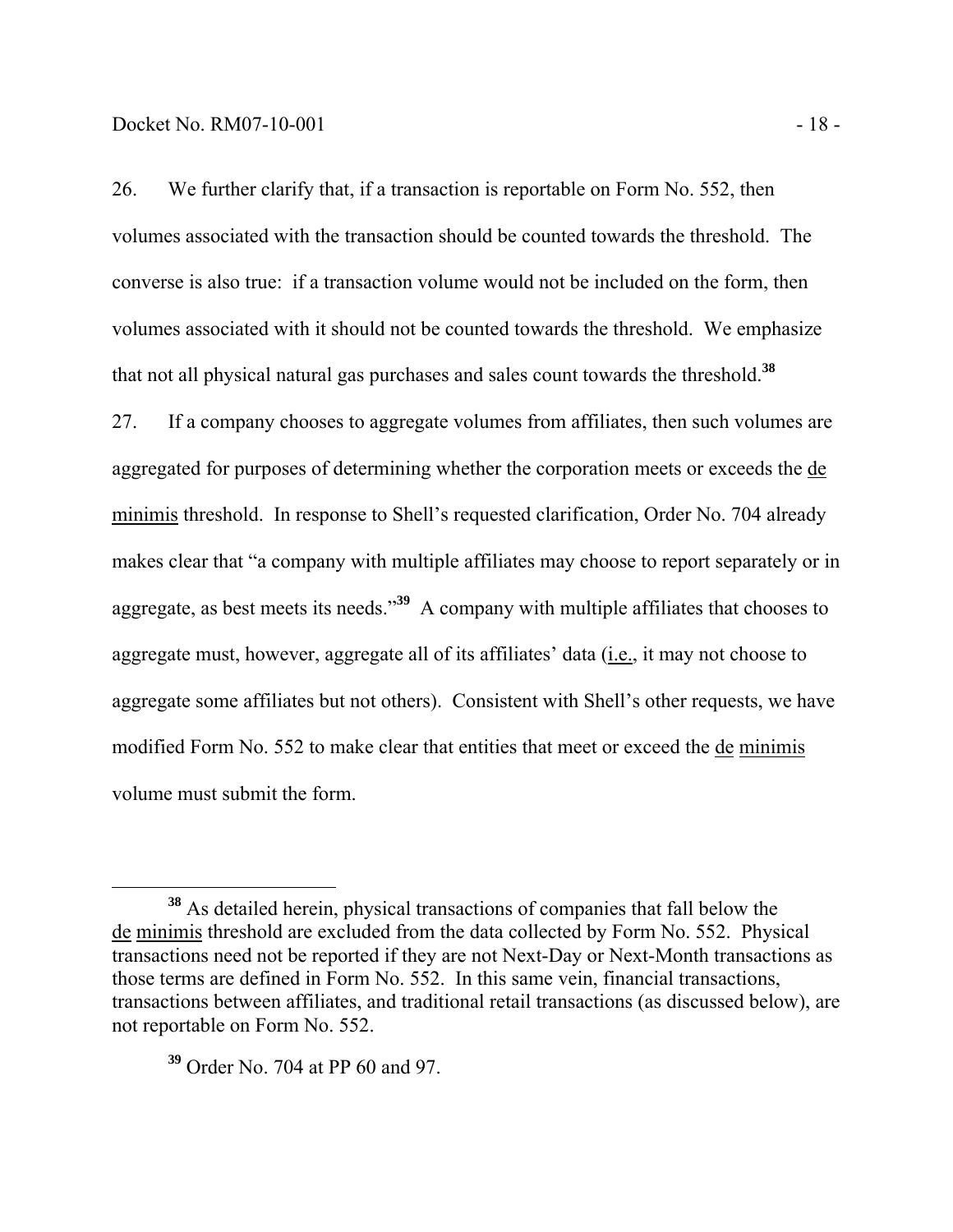28. Regarding the format of amounts reported on Form No. 552, the Commission will require that volumetric entries on Form No. 552 be rounded to the nearest tenth of a TBtu. We understand that there was some confusion among participants at the technical conferences regarding the rounding of volume figures on Form No. 552. Form No. 552 currently requests reporting of volumes to the nearest TBtu (i.e., a reportable volume of 2.499 TBtu would be reported as 2.0 TBtu). We direct respondents to round volumes up or down, as appropriate, to the nearest tenth of a TBtu. Rounding to the nearest tenth of a TBtu will make the reporting obligation consistent with the proposed de minimis threshold volume calculation, which is measured to the nearest tenth of a TBtu. Further, more precise reporting of data would allow for a more accurate review of market activity and we believe that aggregating volumes to the nearest tenth of a TBtu would be no more burdensome for respondents than the rounding currently required in the form.

### **D. Certain End-Use Transactions Should be Reported on Form No. 552**

29. Several commenters to the April 2007 NOPR objected to the inclusion of end-use transactions in the annual report.**<sup>40</sup>** Order No. 704 addressed these concerns by exempting certain types of transactions from the reporting requirement. The order states that the rule "focuses the reporting requirement solely on wholesale buyers and sellers by

**<sup>40</sup>** These commenters included American Forest & Paper Association (AF&PA), Industrial Energy Consumers of America (IECA), and Natural Gas Supply Association (NGSA).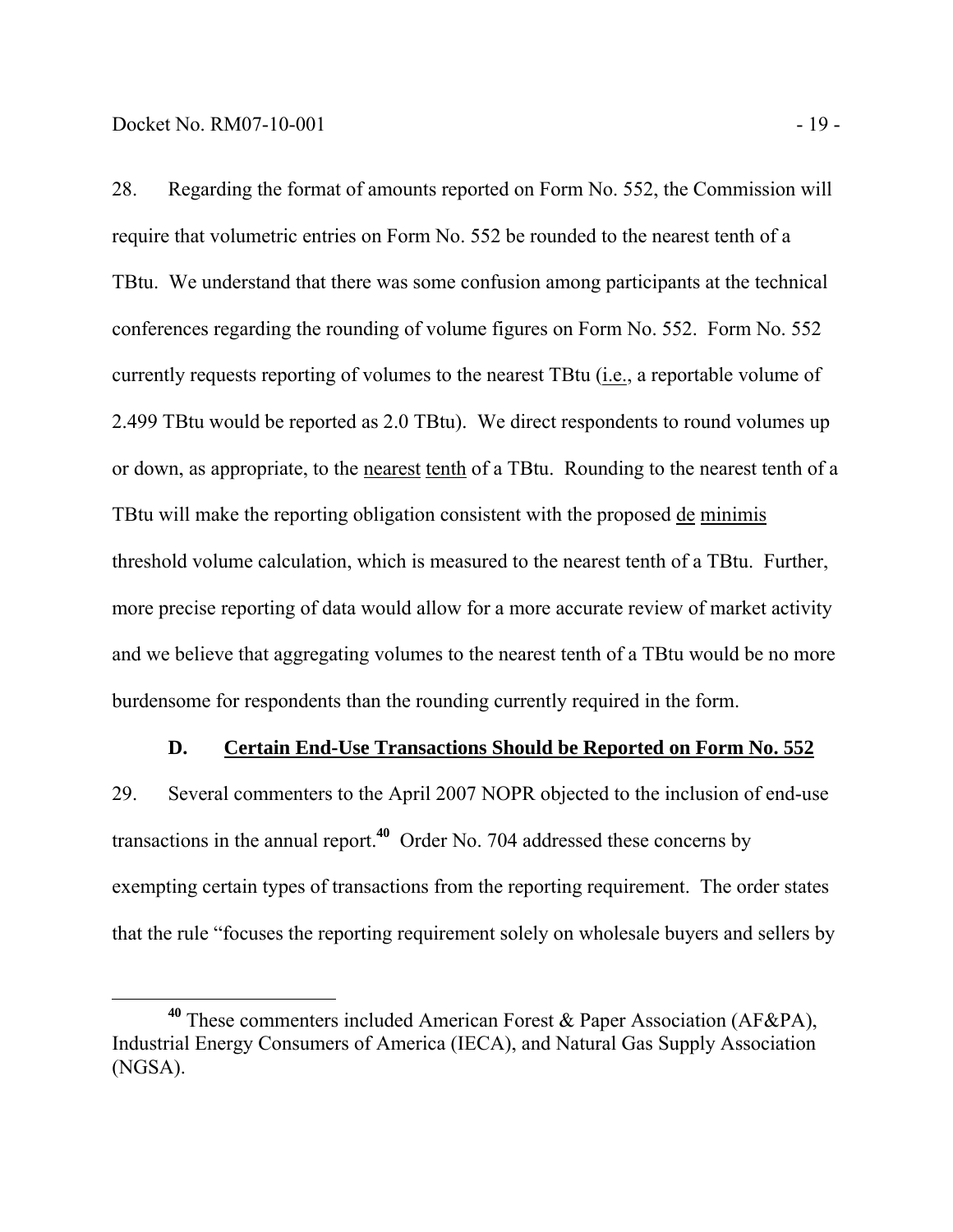excluding retail transactions."<sup>41</sup> The order did not require "end-use customers or retail buyers" to report transaction information unless those entities also made wholesale sales or purchases that were greater than the de minimis threshold.**<sup>42</sup>** Likewise, the order stated that "a transaction made to an end-user is not to be included in the volumes reported on the form."**<sup>43</sup>**

30. However, the order did not adequately distinguish between two distinct types of end-use transactions (i.e. transactions that utilize or could contribute to a price index and transactions to customers as part of a bundled retail sale). The American Gas Association (AGA) and the National Energy Marketers Association (NEM), for example, specifically argued in comments on the April 2007 NOPR that end-use sales at retail should be excluded from the reporting requirement.**<sup>44</sup>** These types of end-use transactions involved retail service provided by a LDC to consumers subject to the LDC's state commissionapproved tariff. Other commenters argued for a broader exemption, including all end-use transactions.**<sup>45</sup>** These types of transactions would include not only bundled retail service

**<sup>42</sup>** Id. P 90.

**<sup>43</sup>** Id.

**<sup>44</sup>** AGA NOPR comments at 3; NEM NOPR comments at 5. See also NGSA NOPR comments at 12.

**<sup>45</sup>** AF&PA NOPR comments at 5.

**<sup>41</sup>** Order No. 704 at P 3.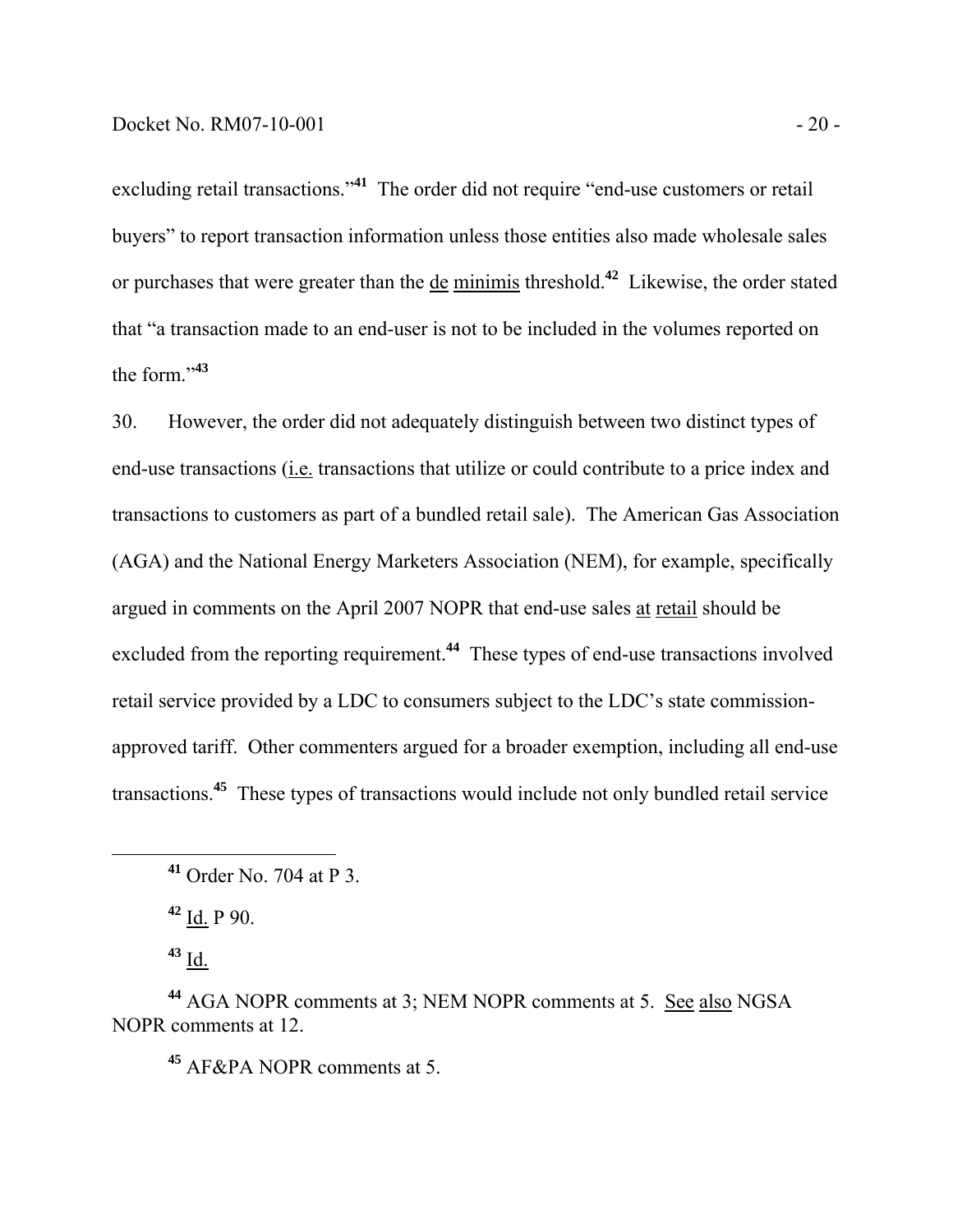#### Docket No. RM07-10-001 - 21 -

subject to traditional state jurisdiction, but also direct end-use deliveries by interstate pipelines (an activity traditionally subject to the Commission's jurisdiction).

31. Order No. 704 correctly, though summarily, describes these participants' comments,**<sup>46</sup>** but then proceeded to utilize the term "retail" interchangeably with "enduse" when describing transactions that would be exempt from the reporting requirement.**<sup>47</sup>** For example, under a section entitled, "Exclusion of Retail Transactions," the order states that "[a]lthough some transactions reported to indices may include purchases by large end-users, the Commission is generally interested in wholesale prices."<sup>48</sup> Our exclusion in Order No. 704 is aimed at traditional retail transactions (i.e., those that are in markets functionally separate from the wholesale markets) rather than other end-use transactions involving volumes in the wholesale market -- although the language of the rule's exclusion could easily be read so as to reach to all end-use transactions.

#### **Requests for Clarification or Rehearing**

32. NGSA requests clarification or rehearing regarding a seller's obligation to exclude end-use volumes from volumes reported on Form No. 552. NGSA quotes paragraph 90

**<sup>48</sup>** Id. P 90.

**<sup>46</sup>** Order No. 704 at PP 39-40.

**<sup>47</sup>** See, e.g., Order No. 704 at PP 60, 89, and 90.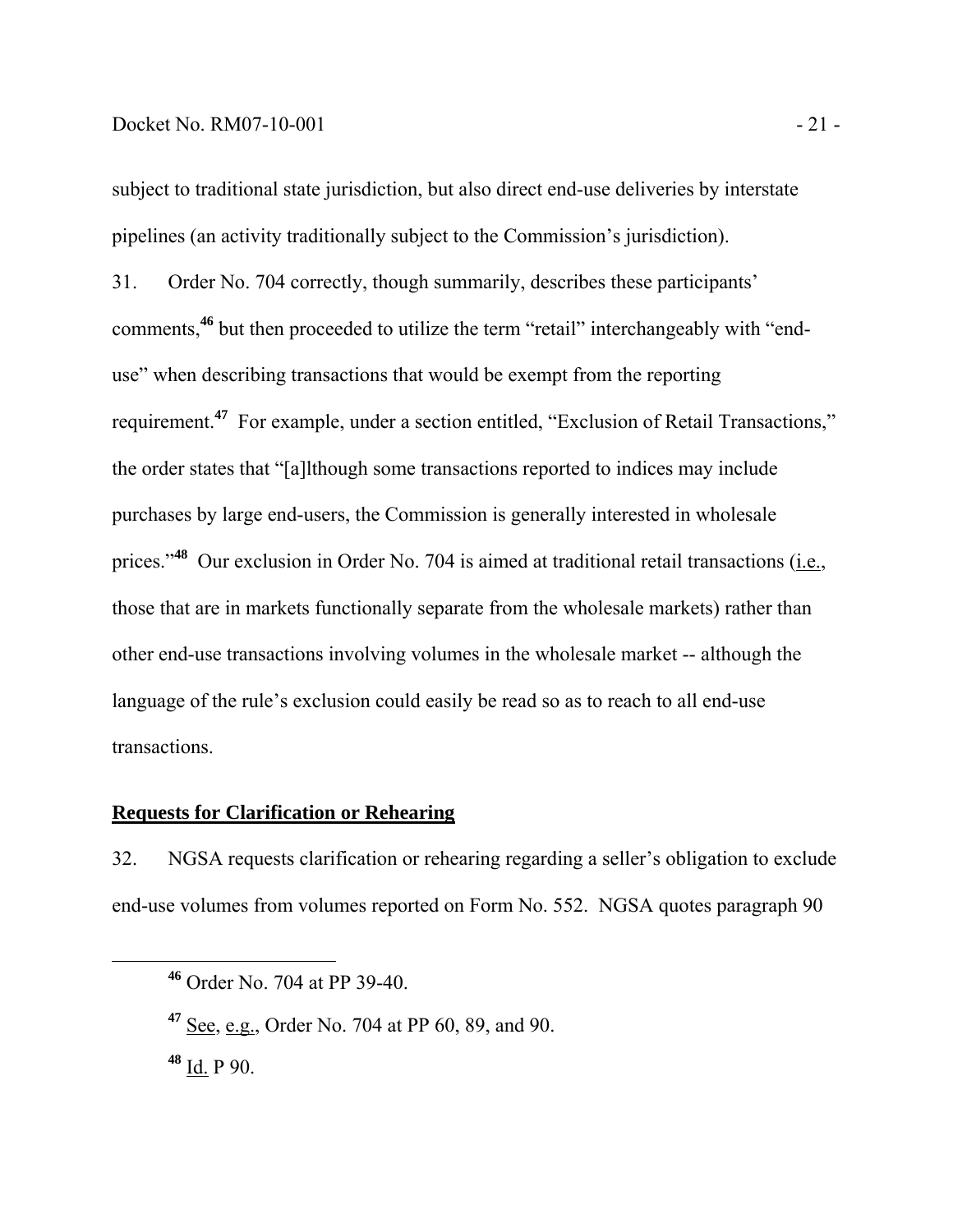of Order No. 704 indicating that "a transaction made to an end-user is not to be included in the volumes reported on the form."**<sup>49</sup>** NGSA argues that requiring the seller to delineate between end-use and non-end-use customers is unduly burdensome and that requiring such disclosure to sellers from purchasers would limit market liquidity.**<sup>50</sup>** NGSA requests that the Commission clarify that, when in doubt, it is acceptable for a seller to include end-use volumes in Form No. 552.**<sup>51</sup>** Any exclusion of end-use transactions should be applied from the buyers' perspective, argues NGSA.**<sup>52</sup>**

33. We understand that a number of participants at the technical conference (including AGA, Encana,**<sup>53</sup>** and others) had both substantive and technical questions regarding Order No. 704's references to "end-use" transactions and "retail" transactions. There was significant confusion regarding whether certain types of transactions to consumers of natural gas were reportable. AGA filed supplemental comments in the docket requesting

**<sup>50</sup>** Id. 4.

**<sup>51</sup>** Id.

**<sup>52</sup>** Id. 5.

**<sup>53</sup>** Encana Marketing (USA) Inc. (distinct from its joint rehearing request as part of the Canadian Suppliers).

**<sup>49</sup>** NGSA comments at 3.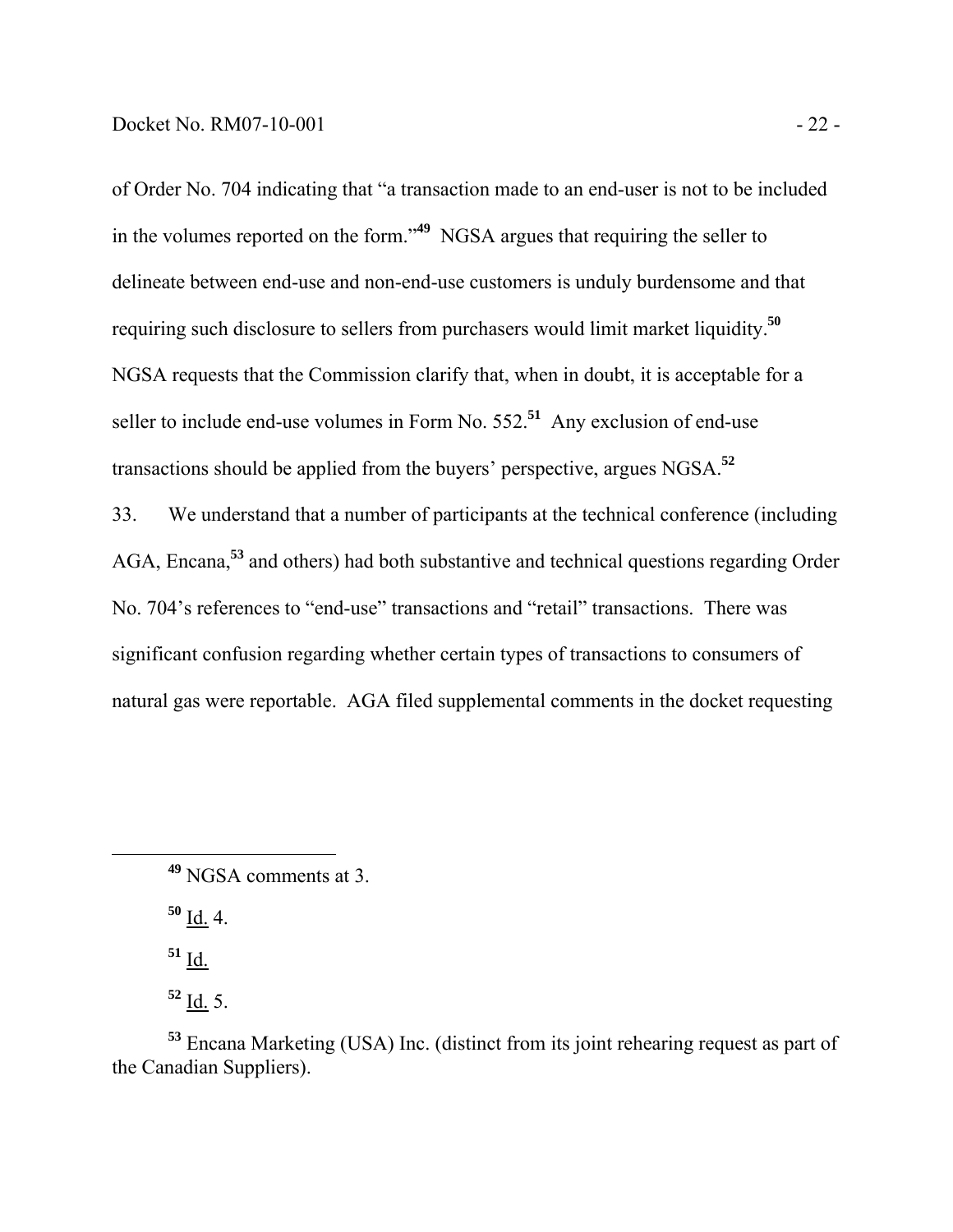various clarifications regarding an LDC's responsibility to report sales to end-users, among other transactions.**<sup>54</sup>**

# **Commission Determination**

34. The Commission clarifies here that there will be no categorical exclusion of enduse transactions from Form No. 552. Nevertheless, Form No. 552 will collect only information regarding that subset of end-use transactions that relies upon price indices or that could be utilized to form a price index. Accordingly, as we explain below, reporting of traditional, bundled retail transactions made by an LDC at a state-approved tariff rate (i.e., the majority of transactions to retail customers) would not contribute to the Commission's transparency mission and are not subject to reporting. We believe that this is a "bright-line" rule easily understood by potential respondents.**<sup>55</sup>**

35. While Order No. 704 utilized the phrase "retail" transactions interchangeably with "end-use" transactions,**<sup>56</sup>** the overall thrust of our order was that transactions that are typically perceived to be at retail are not reportable while transactions that utilize, contribute to, or may contribute to price indices should be reportable. Depending upon the type of transactions involved, end-use transactions can have a substantial impact on

**<sup>54</sup>** AGA supplemental comments at 3-5.

**<sup>55</sup>** NGSA's request for rehearing or clarification of this issue is, therefore, denied. **<sup>56</sup>** See, e.g., Order No. 704 at PP 60, 89, and 90.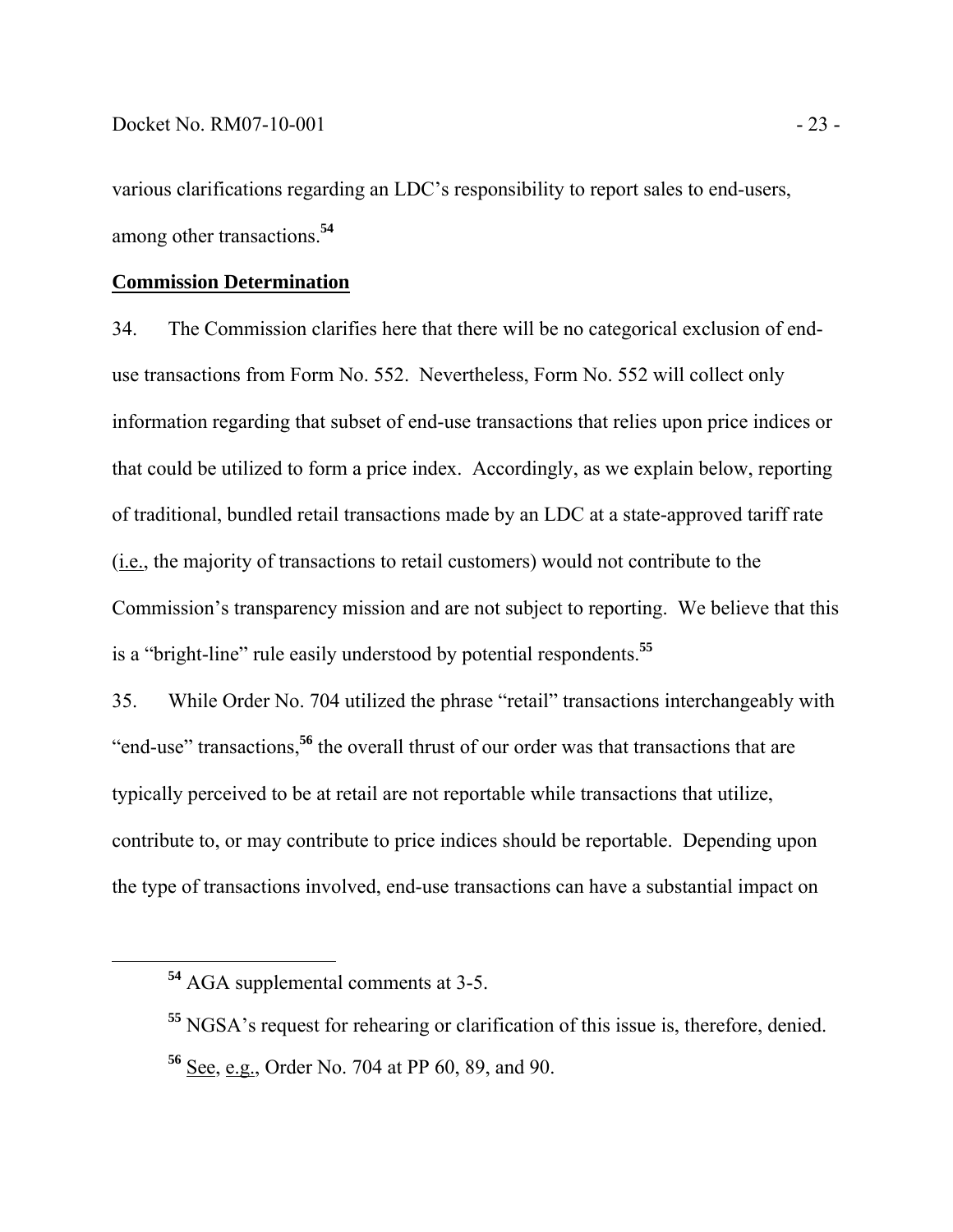price formation and the functioning of the wholesale markets, particularly in localized areas.

36. While precise data is not readily available (indeed, obtaining that data is one of the goals of Form No. 552), it is our experience and industry common knowledge that many end-use transactions utilize price indices and/or could be relied upon to form price indices. End-use transactions, specifically transactions involving large consumers of natural gas that compete directly with wholesale market participants, are very relevant to the Commission's transparency mission. For example, use of natural gas for power generation has increased markedly since 2000. According to annual figures from the Energy Information Administration (EIA), natural gas used to produce electric power is up from 14.2 Bcf/d in 2000 to 18.8 Bcf/d in 2007, an increase of 32 percent. As a result, natural gas generation's share of overall gas use is up, too. In 2000, EIA figures indicate that natural gas used for power generation accounted for 18 percent of total U.S. natural gas consumption; by the end of 2007 it represented 30 percent.**<sup>57</sup>** On a peak day in the summer, natural gas generation's share of gas use can be much higher. According to EIA, the U.S. delivered a total of 21.3 Tcf of natural gas to consumers in 2007 or on

**<sup>57</sup>** Derived from information provided by EIA on their Natural Gas Navigator website, http://tonto.eia.doe.gov/dnav/ng/hist/n3045us2a.htm.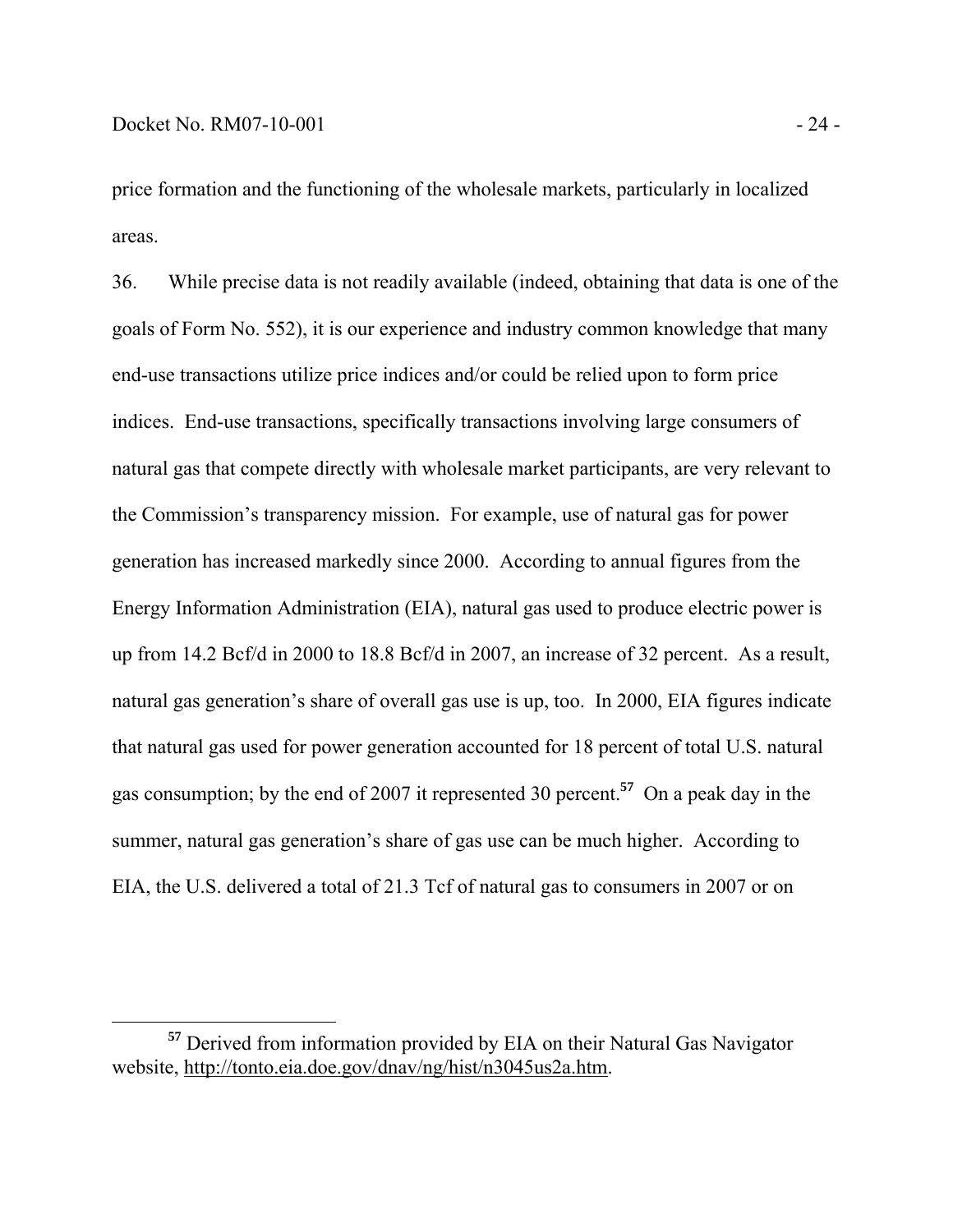average about 58.3 Bcf per day.**<sup>58</sup>** On August 8, 2007, estimates of gas use for power generation reached 38 Bcf/d or 65 percent of 2007 average daily gas use.**<sup>59</sup>** Moreover, in many regional power markets, natural gas is the marginal fuel during the majority of hours power plants are being dispatched, therefore a better understanding of how natural gas indices are formed will aid the Commission and the public in understanding power market dynamics. For these reasons, we conclude that where a transaction could contribute to the formation of price indices and/or relies upon a price index, the transaction should be reportable even if the reporting entity is a natural gas end-user.

37. Requiring end-users to supply transaction data if the transaction utilizes, contributes to, or could contribute to price index formation is well within EPAct 2005's Congressional mandate. The Commission accurately stated in Order No. 704 that price formation in natural gas markets makes no distinction between transactions that are traditionally jurisdictional to the Commission and those that are not.**<sup>60</sup>** Congress, recognizing this fact, gave the Commission expansive jurisdiction under the transparency provisions of EPAct 2005. The Commission's traditional jurisdiction under sections 4, 5,

**<sup>58</sup>** Derived from information provided by EIA on their Natural Gas Navigator website, http://tonto.eia.doe.gov/dnav/ng/ng\_sum\_lsum\_dcu\_nus\_a.htm.

**<sup>59</sup>** Derived from the "U.S. Power Burn Report", Bentek Energy, LLC.

**<sup>60</sup>** Order No. 704 at P 6.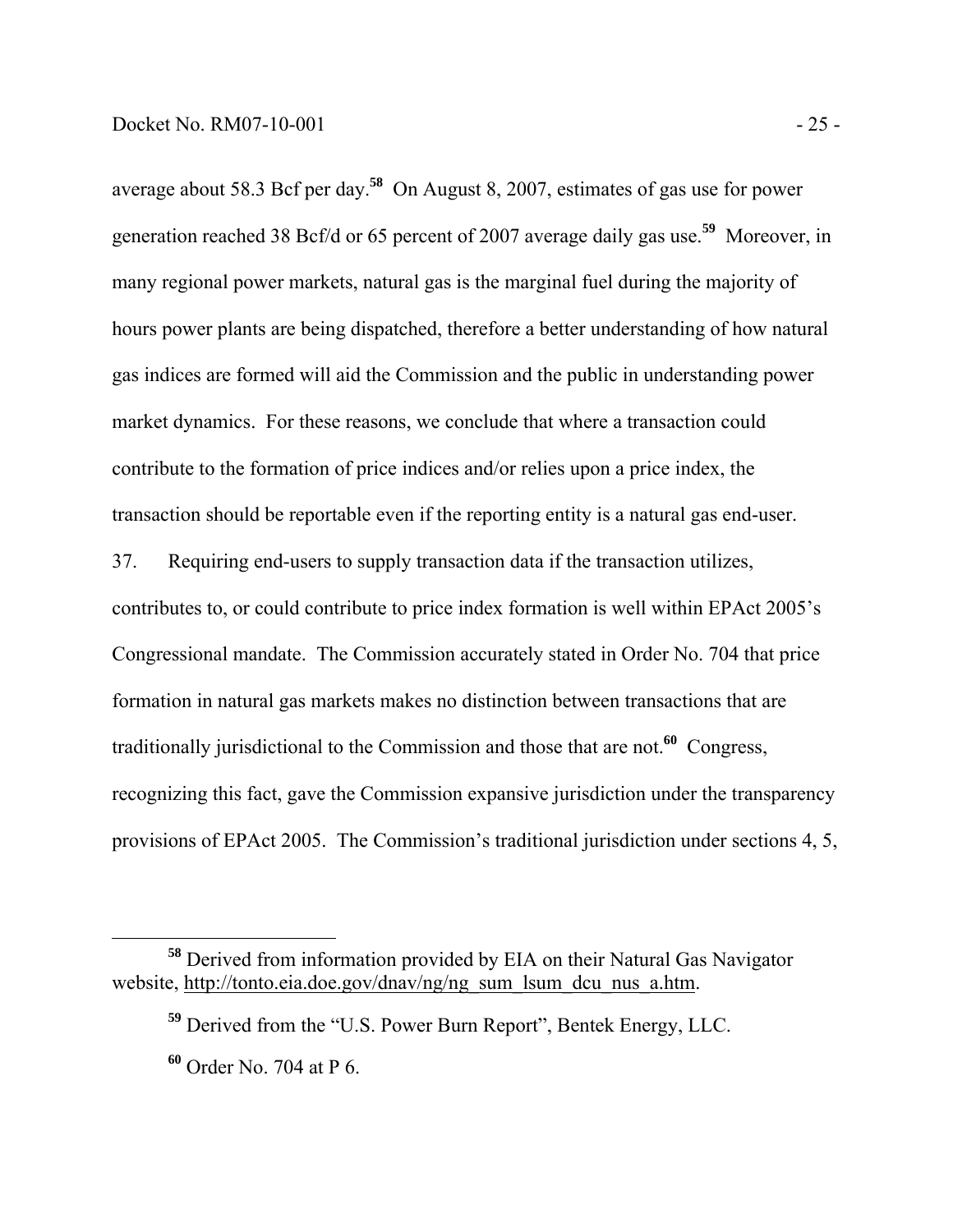and 7 of the NGA is limited to "natural gas companies."**<sup>61</sup>** In contrast, section 23(a) of the NGA directs the Commission "to facilitate price transparency in markets for the sale or transportation of physical natural gas in interstate commerce"**<sup>62</sup>** including obtaining information from "any market participant."**<sup>63</sup>** There is no applicable statutory limitation on the collection of information that may involve transportation through distribution-level facilities, as applies to the Commission's traditional jurisdiction.**<sup>64</sup>**

38. In addition, the first sentence of section  $23(a)(2)$  gives the Commission broad authority to "prescribe such rules as the Commission determines necessary and appropriate to carry out the purposes of this section," i.e. facilitating price transparency. This broad grant of authority is followed, in the second sentence of the section, with the requirement that the "rules shall provide for the dissemination on a timely basis of information about the availability and prices of natural gas sold at wholesale and in interstate commerce." The requirement in the second sentence, including the reference to "gas sold at wholesale," does not limit the broad authority granted by the first sentence. Rather, the rules required by the second sentence should be viewed as a subset of the

**<sup>61</sup>** 15 U.S.C. section 717b-717i.

**<sup>62</sup>** 15 U.S.C. section 717t-2(a)(1).

**<sup>63</sup>** 15 U.S.C. section 717t-2(a)(3)(A).

**<sup>64</sup>** Section 1(b) of the NGA, 15 U.S.C. section717(b), provides in part that the Commission's jurisdiction generally does not apply to "the local distribution of natural gas."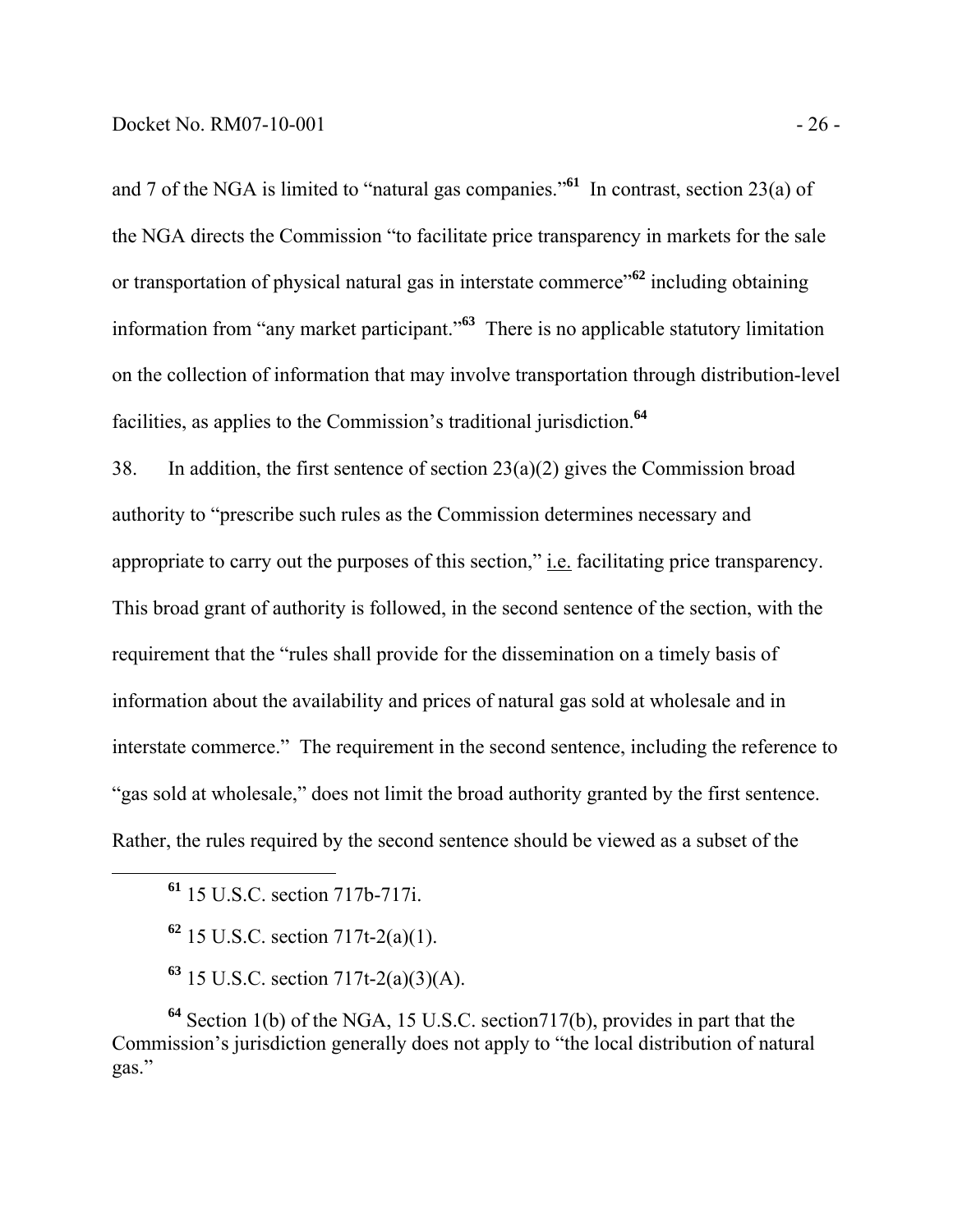rules the first sentence of section 23(a)(2) authorizes the Commission to adopt. Put another way, section 23(a)(2) should be interpreted as providing that the Commission may adopt rules collecting information about any transactions, including non-wholesale end-use transactions, if necessary to facilitate price transparency, but such rules must include the collection of information about wholesale transactions in interstate commerce.

39. This interpretation is buttressed by the fact that section  $23(a)(3)(A)$  expressly permits the Commission to obtain "the information described in paragraph (2) from any market participant," a term which includes end-users. EPAct 2005's de minimis threshold requirement in section 23(d)(2) provides further support for this position. That provision states:

> The Commission shall not require natural gas producers, processors, or users who have a de minimis market presence to comply with the reporting requirements of this section.**<sup>65</sup>**

The logical corollary to this Congressional directive is that a user that has greater than de minimis market presence could be made subject to the reporting requirement. By establishing a de minimis threshold volume of 2.2 million MMBtu (and, as further explained herein, exempting traditional retail transactions from reporting), the Commission appropriately limits reporting by end-users only to those users with a more

 $65$  15 U.S.C. section  $717t-2(d)(2)$  (emphasis added).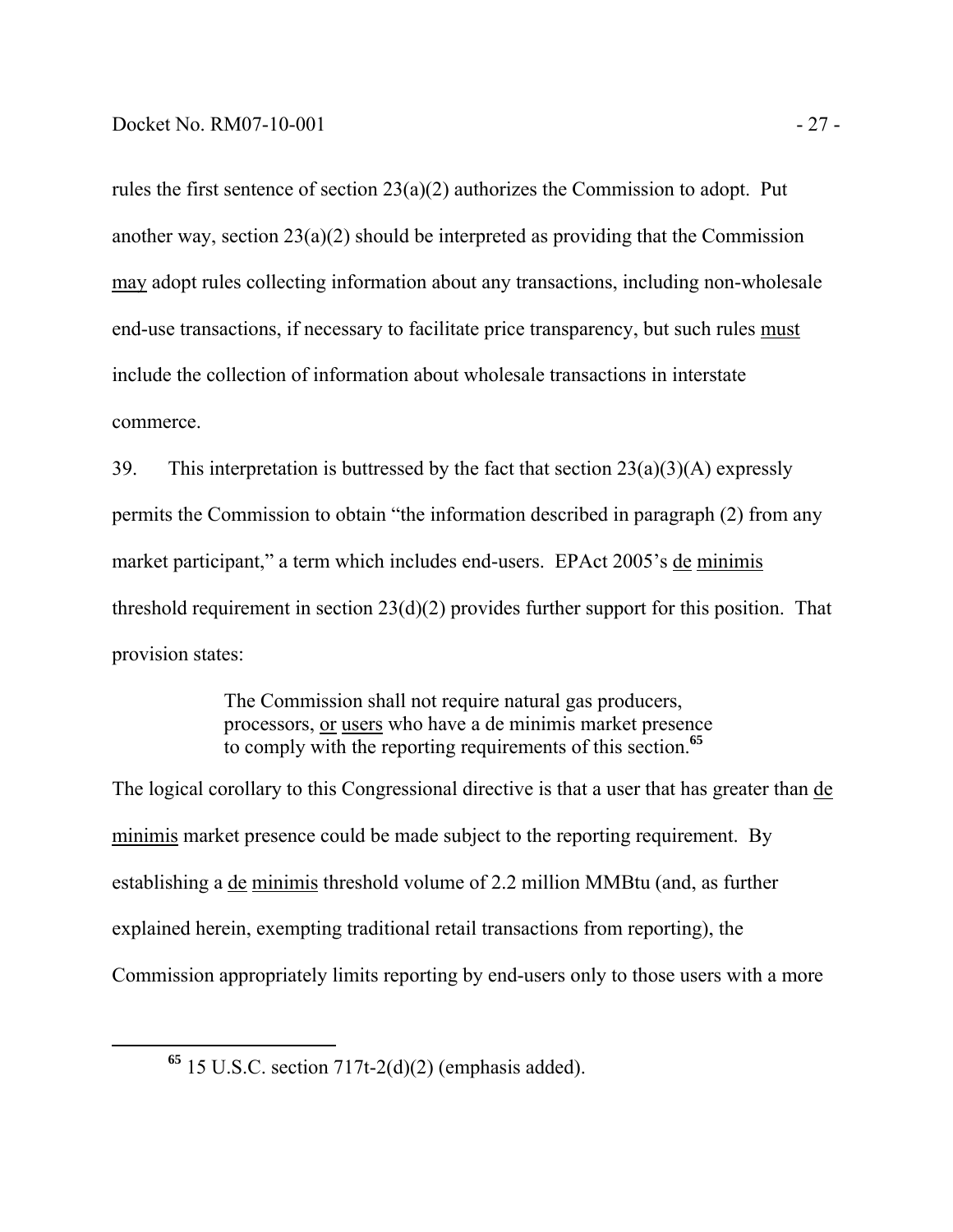#### Docket No. RM07-10-001 - 28 -

than a de minimis market presence and only to those end-use transactions that utilize, contribute to, or could contribute to price index formation.

40. While a large industrial end-user may not be a customer "at wholesale," it is doubtless a "market participant" in the interstate wholesale energy market and its actions may have a direct impact on the wholesale market or market indices, especially in a localized area. We also note that the collection of information on an annual basis is qualitatively different than our customary regulation of rates, terms, and conditions applicable to natural gas companies. Requiring reporting from large end-users that engage in 2.2 million MMBtu of annual sales or purchase transactions (other than transactions associated with bundled retail tariff service) is a conservative outcome compared to the broad authority granted to us by Congress in section 23 of the NGA. Our approach strikes a balance between the data that the Commission requires to meet its transparency-related obligations and the burden placed upon market participants to provide this data.

41. However, not all end-use transactions have the potential to contribute to the formation of price indices or rely upon price indices. For example, traditional retail transactions, even those involving annual volumes greater than the de minimis threshold, neither utilize an index for a price nor contribute to index price formation. These retail transactions are not relevant to the Commission's transparency goals. A bundled retail transaction through an LDC at a state-approved tariff rate is properly excluded from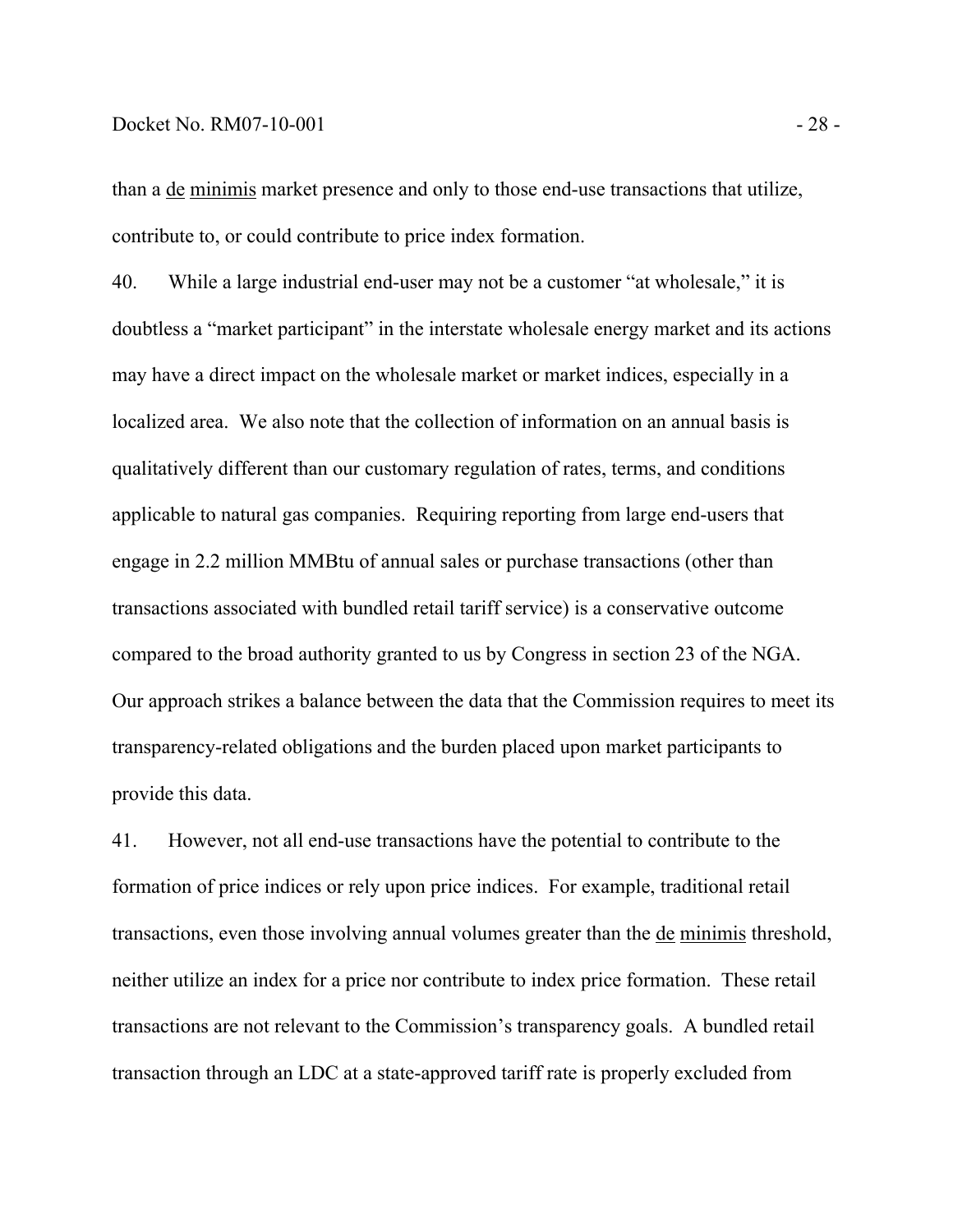purchase and sales volumes to be reported on Form No. 552.**<sup>66</sup>** The reporting burden on retail consumers would greatly outweigh any minimal transparency benefit. To the extent that a potential respondent purchases or sells gas at a bundled retail tariff rate, it should not count those volumes towards the de minimis threshold and, if required to submit Form No. 552, it would not include those volumes in its report.**<sup>67</sup>** We note that this "bright-line" clarification would also resolve NGSA's concerns regarding a selling entity's ability to identify what purchasers are consuming gas – if gas is sold by an LDC under a bundled retail tariff rate, then it need not be reported.

42. This proposed approach is similar, though not identical, to the Commission's jurisdictional reach over natural gas transportation service to end-users. FERC exerts its customary jurisdiction over direct transportation of natural gas from an interstate pipeline

**<sup>67</sup>** One caveat is that, if the end-user or other market participant holds a blanket certificate from the Commission, it must, at a minimum, submit the identification and price reporting data required on Form No. 552.

**<sup>66</sup>** We have drawn a parallel distinction in the electric context. In Order No. 888, the Commission exercised its jurisdiction over unbundled transmission to end-users in interstate commerce, yet declined to exert jurisdiction over bundled retail transmission. See Promoting Wholesale Competition Through Open Access Non-discriminatory Transmission Services by Public Utilities; Recovery of Stranded Costs by Public Utilities and Transmitting Utilities, Order No. 888, 61 FR 21540 (May 10, 1996), FERC Stats. & Regs. ¶ 31,036, at p. 31,781 (1996). The U.S. Supreme Court approved of this distinction in New York v. FERC, 535 U.S. 1, 28 (2002). While not a jurisdictional question, in this rulemaking, we incorporate a similar distinction between unbundled natural gas transactions to consumers (which are reportable in Form No. 552 if they utilize or contribute to the formation of a price index) and bundled transactions through an LDC subject to state-approved tariff rates (which are not reportable).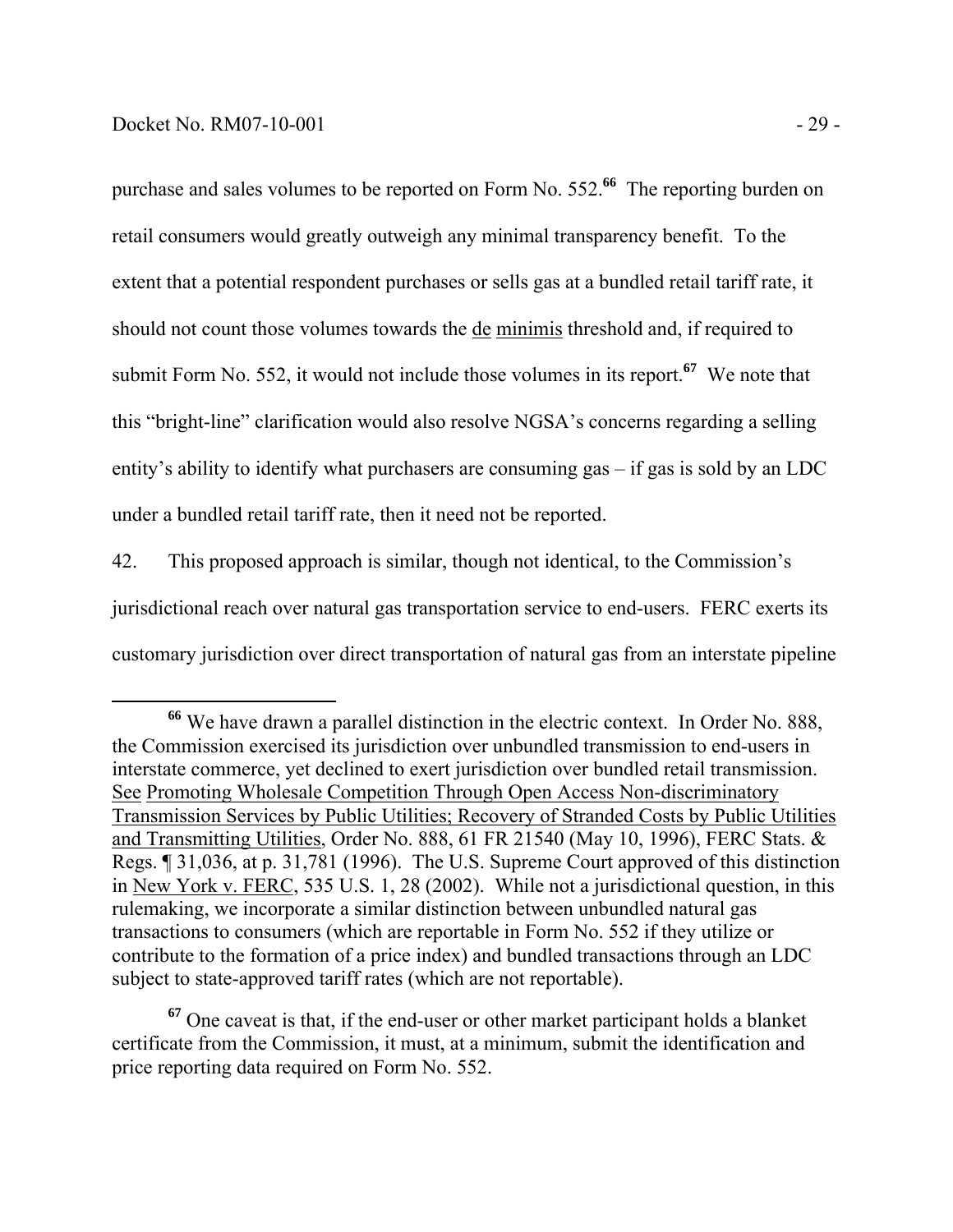to an end-user.**<sup>68</sup>** However, the Commission has traditionally declined to exercise jurisdiction over transportation to "retail customers in a localized geographical area behind either a town border station or behind facilities . . . that connect to rural delivery points outside the boundaries of towns."**<sup>69</sup>** Where transportation to an end-user occurs in interstate commerce and not as part of local distribution, the Commission has jurisdiction. 43. We conclude that exempting from reporting those volumes associated with

bundled retail transactions made at state-approved tariff rates, while including volumes associated with direct pipeline-to-end-user and other end-user transactions, is appropriate. This modification regarding the reportability of certain end-use transactions necessitates changes to the language of Form No. 552.**<sup>70</sup>**

### **E. Respondents Need Not Distinguish Between Transactions Based upon Location**

44. Order No. 704 provided that a market participant must categorize transaction volumes by whether each transaction was made at a "reportable location." Reportable

**<sup>69</sup>** Kinder Morgan Interstate Gas Transmission LLC, 99 FERC ¶ 61,186, at n.30 (2002).

**<sup>70</sup>** One such modification is the definition of "Physical Natural Gas Transactions" in the Definitions portion of current Form No. 552. The definition clearly indicates that reportable volumes are only those that utilize, contribute to, or may contribute to the formation of price indices. The definition also explicitly excludes volumes associated with bundled retail sales and purchases at state-approved tariff rates.

**<sup>68</sup>** See, e.g., Public Utilities Commission of the State of California v. FERC, 900 F.2d 269 (D.C. Cir. 1990).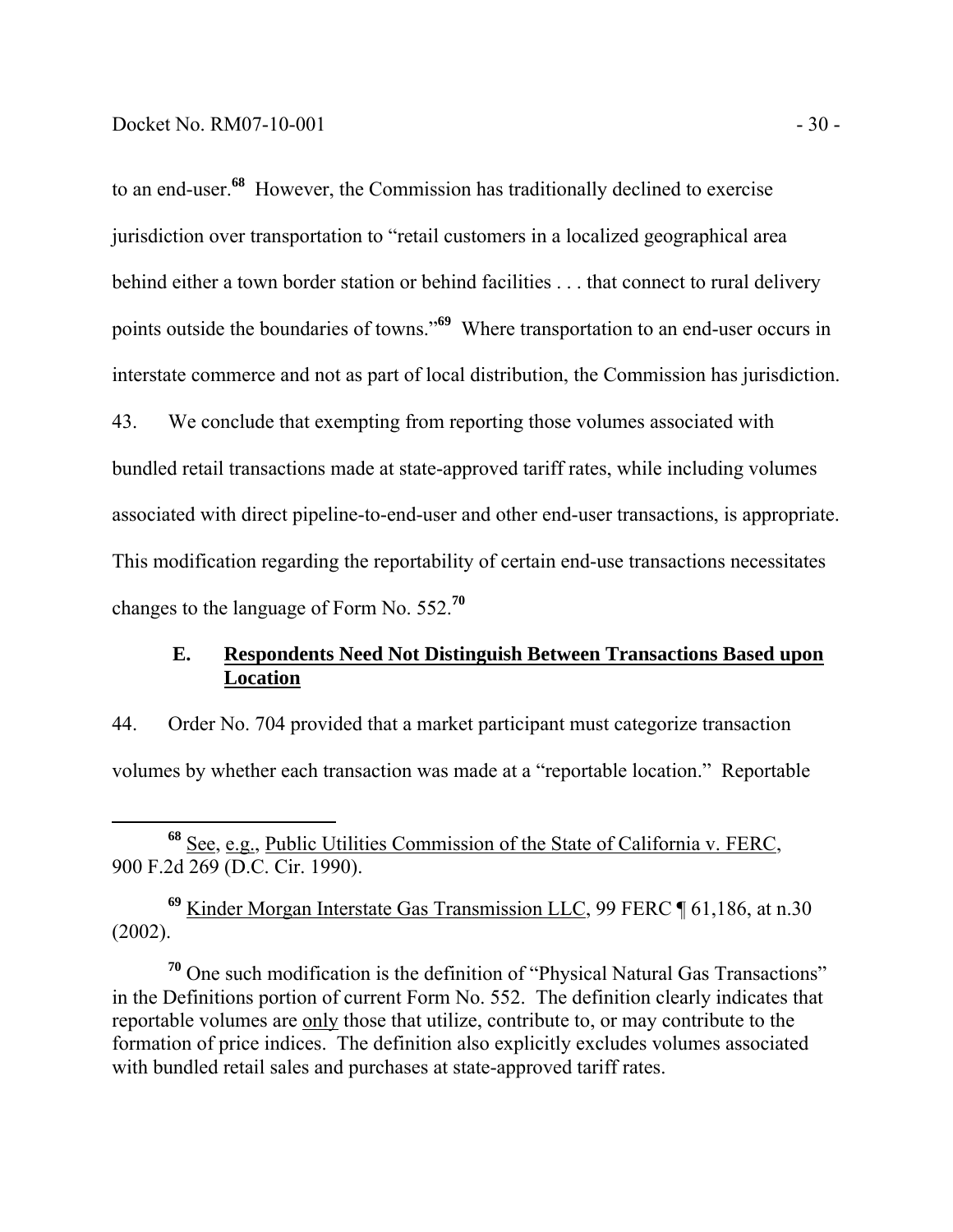#### Docket No. RM07-10-001 - 31 -

locations are locations where index developers currently collect fixed-price information for transactions with Next-Day or Next-Month Delivery obligations, and produce index prices. Thus, Order No. 704 tied the meaning of "fixed-price" reported volumes to volumes that may be reported to index developers at specific points. To this end, we directed our staff to list on the Commission's website all reportable locations at which fixed-price volumes were to be reported on Form No. 552.**<sup>71</sup>**

### **Requests for Rehearing and Clarification**

45. NGSA requests rehearing of Order No. 704 so as to require submission of data at all trading locations rather than limited to specific reportable locations.**<sup>72</sup>** NGSA argues that this approach would be consistent with the Policy Statement on price reporting.**<sup>73</sup>** Further, NGSA states that designated "reportable locations" will change over time, hampering the Commission's long-term analysis of the market.**<sup>74</sup>** NGSA argues that limiting reported data only to specific reportable locations would be more burdensome to most respondents than reporting all aggregate, relevant data.**<sup>75</sup>** Lastly, NGSA asserts that different index developers utilize different means to collect data at the same index point

- **<sup>73</sup>** Id. at 6 (citing the Policy Statement).
- **<sup>74</sup>** Id. at 6-7.
- **<sup>75</sup>** Id. at 7.

**<sup>71</sup>** Order No. 704 at PP 60 and 101-102.

**<sup>72</sup>** NGSA comments at 5.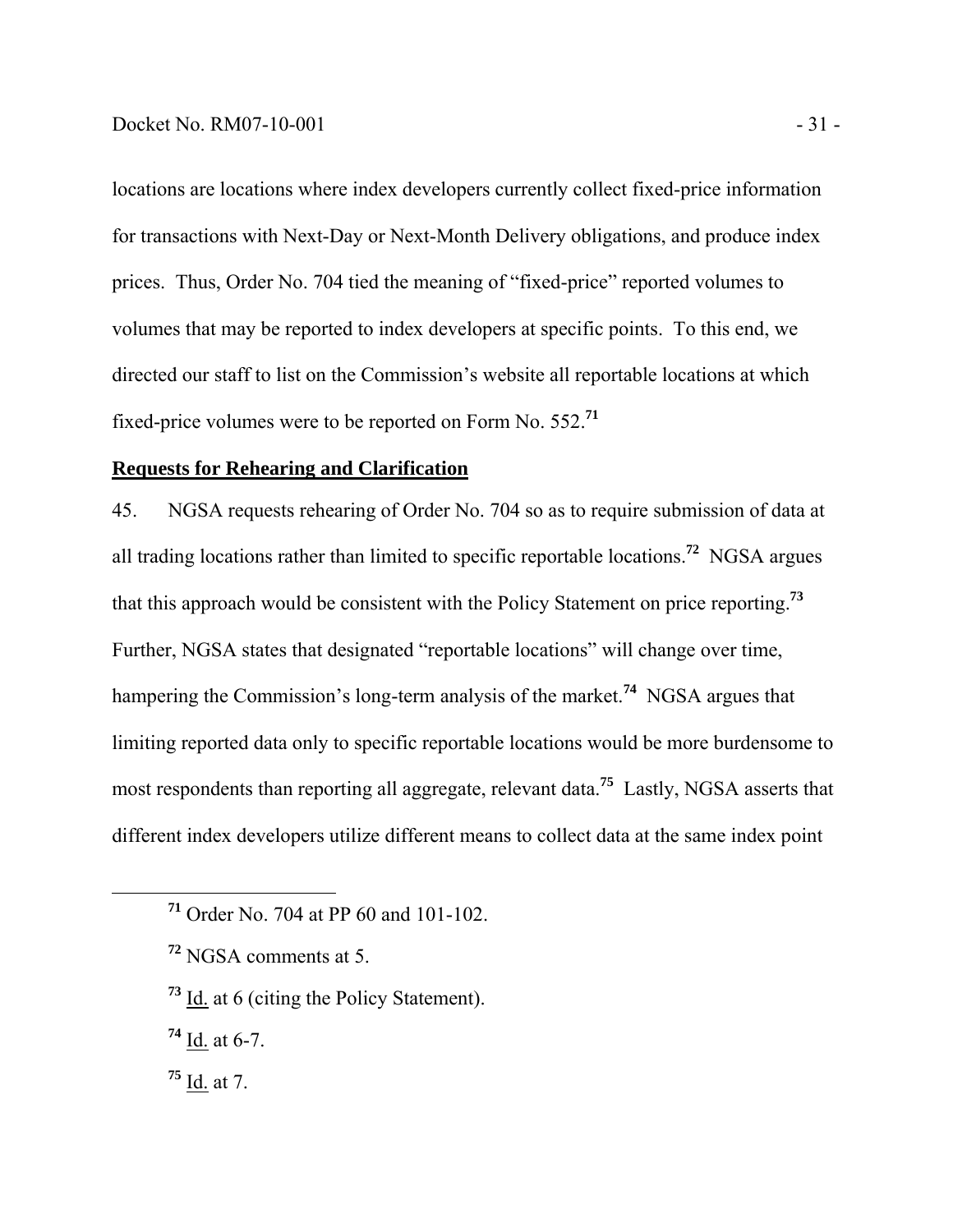and, thus, data collected from market participants for particular reportable points will not offer a reasonable comparison to reported indices.**<sup>76</sup>**

46. Participants at the technical conferences echoed some of these themes. The NiSource Companies (NiSource) and Encana, for example, questioned how reporting was to be accomplished for certain reportable locations given that different reporting services defined the locations in multiple ways.

#### **Commission Determination**

47. We grant rehearing of Order No. 704 on this issue and provide that respondents need not categorize volumes based upon whether such volumes relate to transactions at specific price index locations. We agree with NGSA that: (1) it would be substantially less burdensome for market participants to provide aggregate data regarding their transactions than to differentiate between volumes that occur within or outside reportable locations; (2) defining workable "reportable locations" would be difficult, would require substantial detail regarding geographic scope and types of transactions at specific locations, and would unduly complicate respondents' Form No. 552 responses; and (3) specific reportable locations would change on a yearly basis, limiting the value of data collected by location. We also understand that participants at the technical conferences indicated a substantial preference for this modification.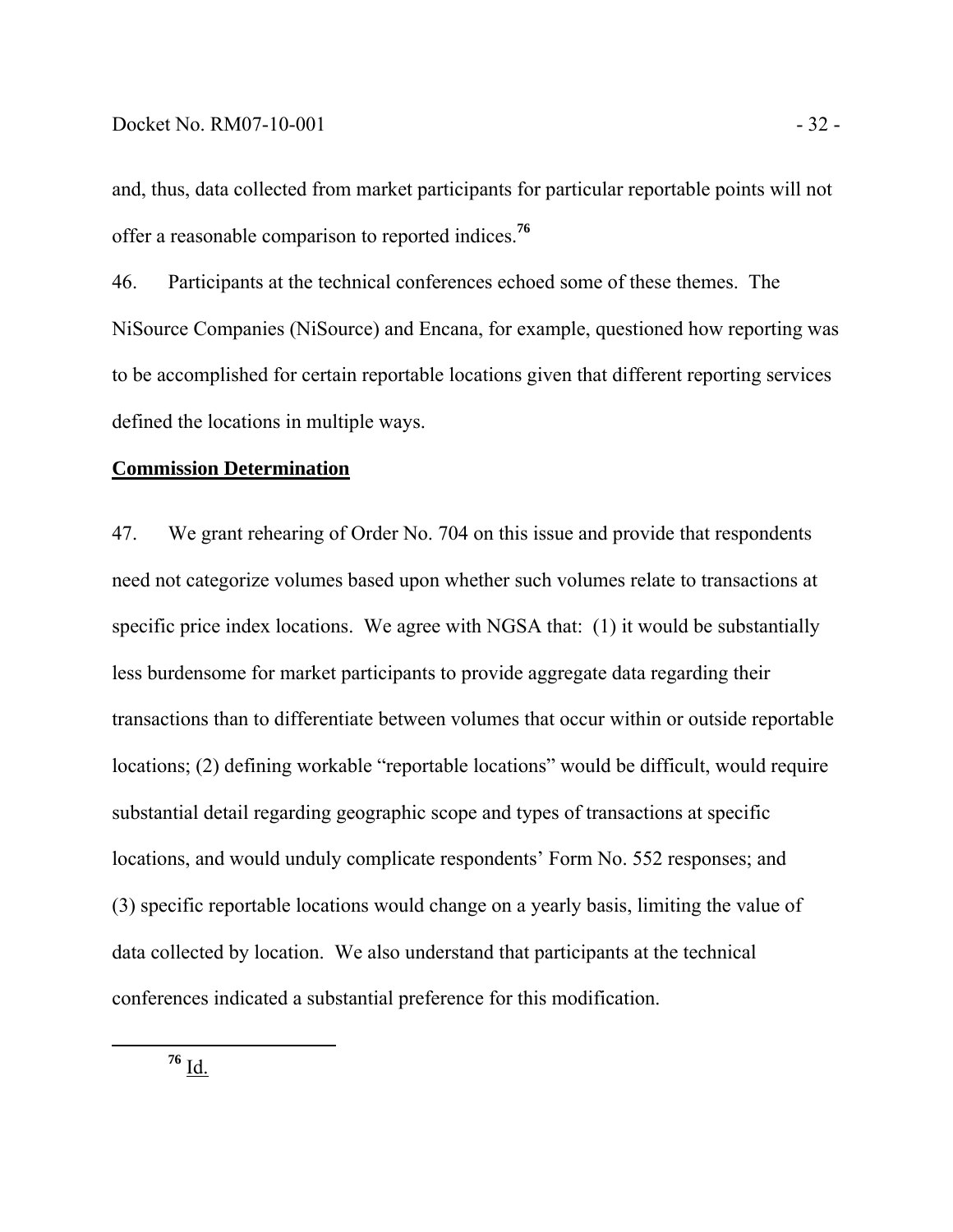48. The Policy Statement provides that the minimum standards for data providers include a commitment to report "each bilateral, arm's-length transaction between nonaffiliated companies in the physical (cash) markets at all trading locations."**<sup>77</sup>** Modification of Form No. 552 to eliminate data collected at specific reporting locations would make the annual reporting obligation consistent with the Policy Statement. Consequently, for respondents that already comply with the Policy Statement standards, data collection and reporting on Form No. 552 would be significantly less burdensome. In fact, we believe that it would be easier for most entities that do not comply with the Policy Statement standards to provide aggregate data for all reportable transactions rather than to segregate data regarding transactions at specific locations.

49. Further, comments by conference participants and NGSA's request for rehearing make clear that it would be administratively difficult to geographically define each reportable location in a way that would capture all transactions that were eligible for reporting to the various price indices. This is due to the fact that different data collection methodologies are used by index developers at the same point as well as the fact that different index developers accept different transactions from these points to form indices.

50. For these reasons, we grant rehearing of Order No. 704 and determine that respondents need only provide aggregated data for reportable transactions at all

**<sup>77</sup>** Policy Statement at P 34 (emphasis added).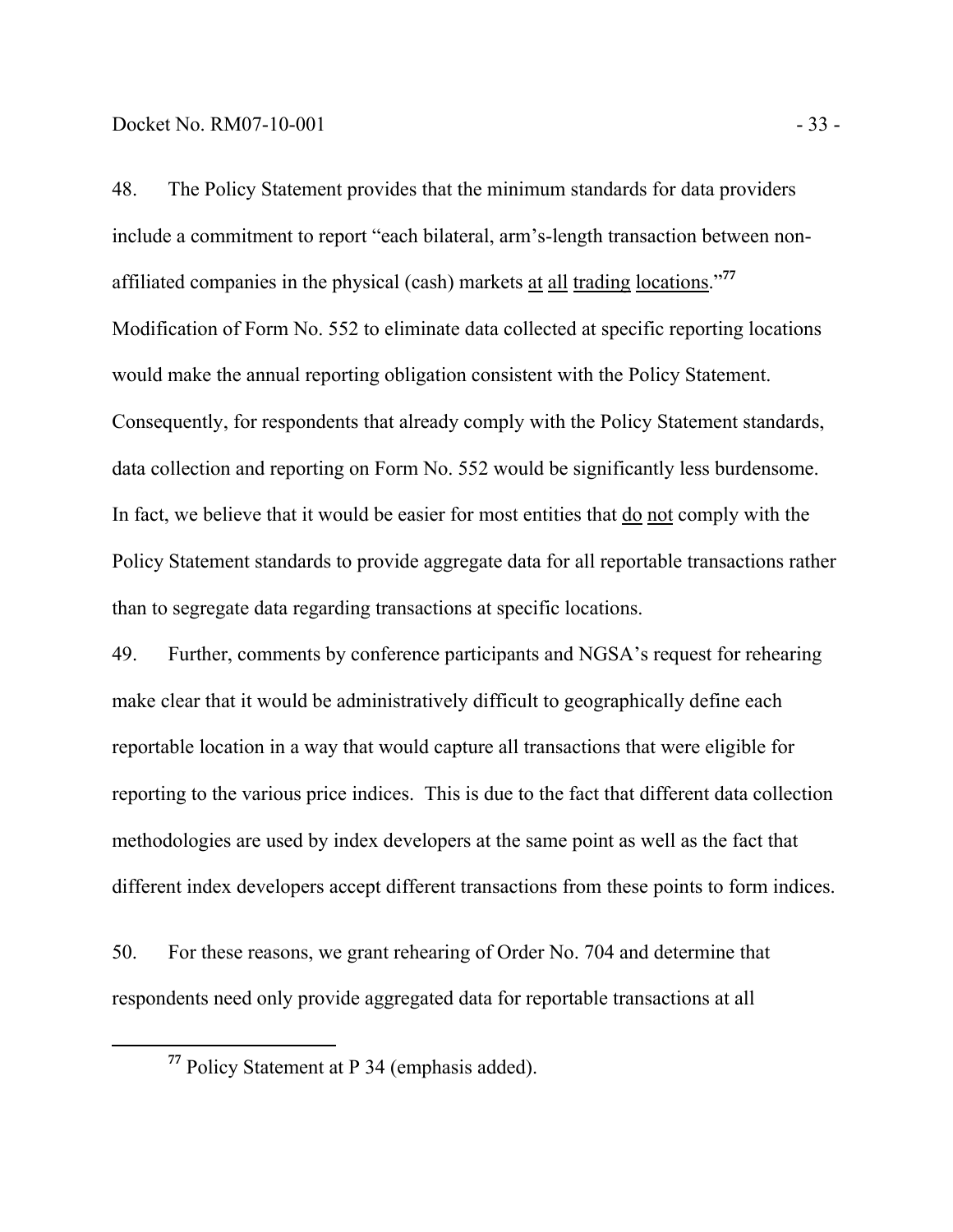transaction locations. Respondents need not provide data segregated by reportable location.**<sup>78</sup>**

# **F. Balancing, Cash-out, Operational, and In-Kind Transactions are Reportable**

51. In Order No. 704, we required market participants to report sale and purchase volumes related to cash-outs, imbalance make-ups, and operations.**<sup>79</sup>** We noted that, while some volumes related to such transactions are not utilized to create price indices, many volumes do refer to or utilize such indices.<sup>80</sup> The Commission concluded that the data collected from such transactions is useful in assessing how spot prices are being used commercially. Specifically, the order required market participants to include on Form No. 552 volumes related to royalty-in-kind transactions and purchases and sales related to production and gathering functions.**<sup>81</sup>**

# **Requests for Rehearing or Clarification**

52. Regarding transactions on interstate pipelines, Shell and NGSA seek rehearing of Order No. 704 so as to exclude cash-out, imbalance makeup, and operational volumes

**<sup>80</sup>** Id. P 108.

**<sup>78</sup>** Consistent with the determination, we will no longer direct the Commission's staff to retain a list of reportable locations on the Commission's website.

**<sup>79</sup>** Order No. 704 at P 107.

**<sup>81</sup>** Id.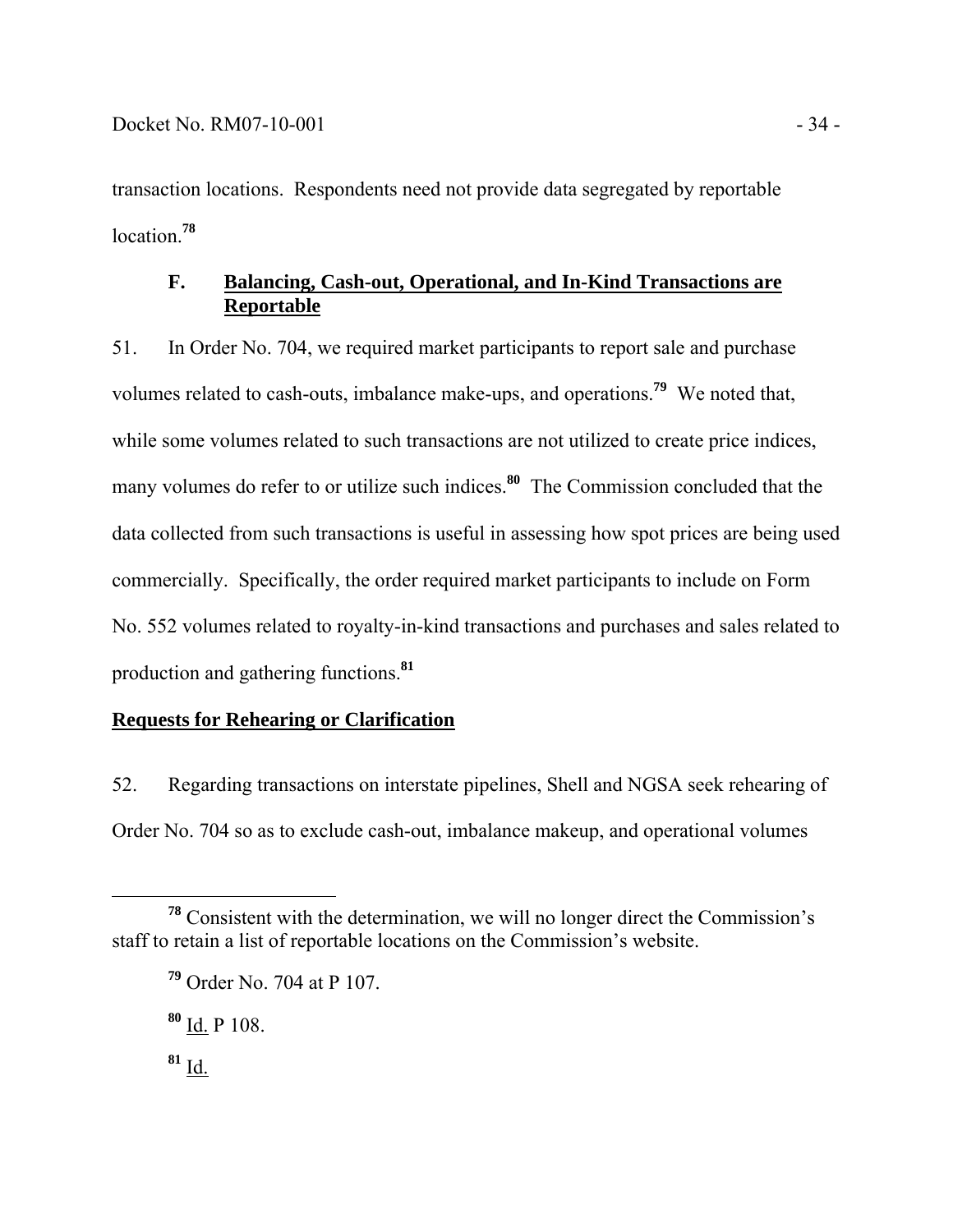from the realm of reportable transactions. Both Shell and NGSA argue that such transactions do not affect the interstate natural gas market, though they may often rely upon natural gas indices for their price.**<sup>82</sup>** Shell states that data regarding such transactions may not reflect actual market activity as prices may vary according to whether the pipeline or shipper owes gas and there is a one-month lag on the timing of many makeup transactions.<sup>83</sup> For this reason, the use of index prices in makeup transactions, Shell argues, does not reflect the value of natural gas for purposes of assessing wholesale natural gas spot markets and will actually distort relevant data received by the Commission.**<sup>84</sup>** In the alternative, if rehearing on this point is denied, Shell seeks clarification that, if a pipeline provides imbalance cash-out data, then shippers need not provide the identical data on Form No. 552.**<sup>85</sup>** NGSA reiterates many of these arguments, adds that pipeline balancing transactions are governed by the pipeline's tariff,

**<sup>82</sup>** Shell comments at 14-15; NGSA comments at 11.

- **<sup>83</sup>** Shell comments at 14-15.
- **<sup>84</sup>** Id. at 15.
- **<sup>85</sup>** Id. at 16.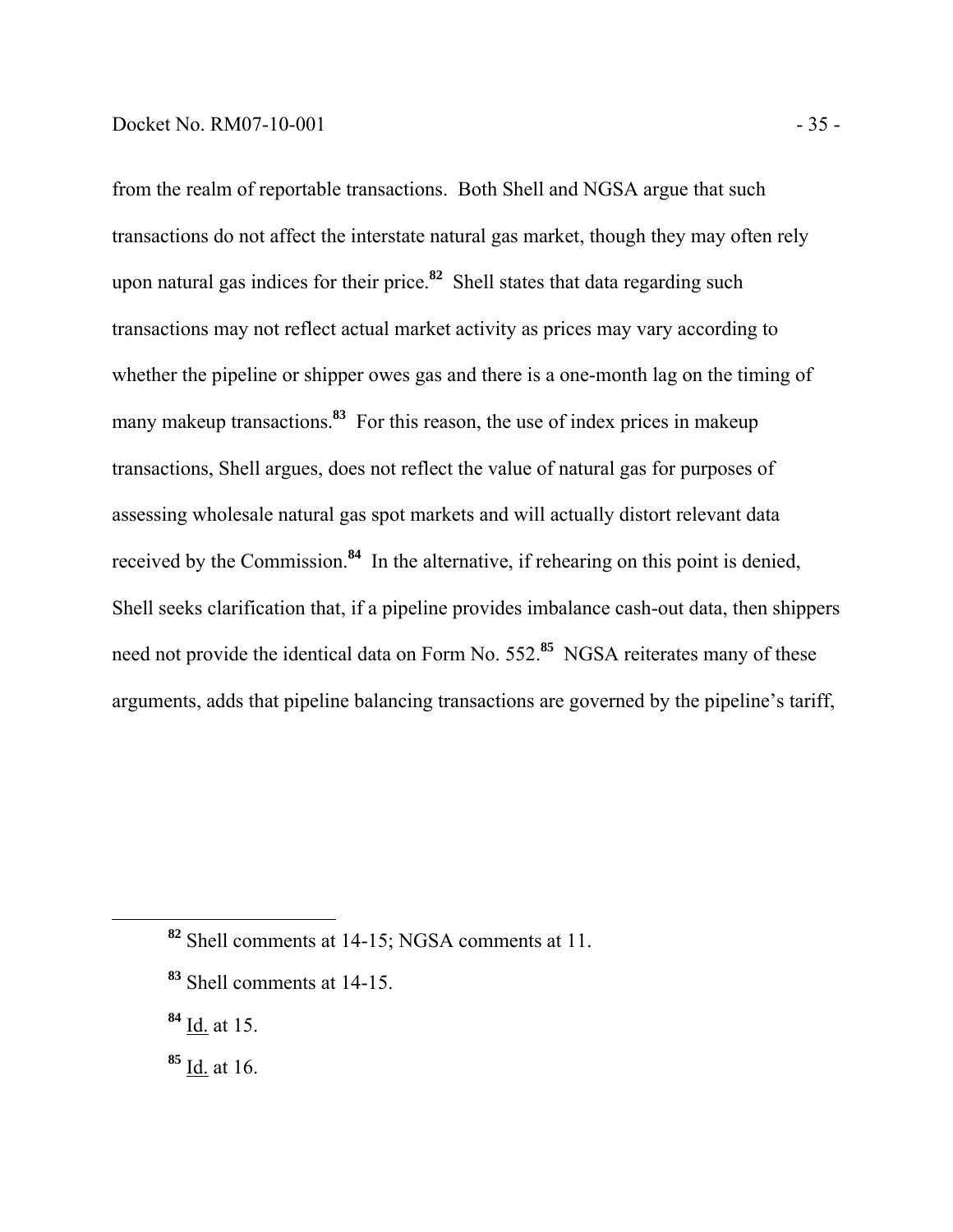and argues that balancing should not be considered a purchase or sale in the wholesale market.**<sup>86</sup>**

53. Regarding intrastate pipelines, Copano seeks clarification or rehearing regarding whether "non-interstate pipeline" market participants must report, and include for purposes of meeting the de minimis threshold, volumes related to cash-outs and other operational activities.**<sup>87</sup>** Copano argues, much as does Shell and NGSA regarding interstate pipelines, that these sorts of transactions are operational in nature, are not based on market conditions, and provide no benefit to the Commission's transparency goals.**<sup>88</sup>**

54. Regarding transactions involving end-users, AF&PA and IECA, in a joint submittal, seek clarification or rehearing to exempt balancing-type transactions from reporting. Additionally, these entities request that blanket certificate holders under section 284.402, that hold such a certificate solely by virtue of their status as a pipeline customer engaged in balancing or cash out transactions pursuant to a consumer level gas service contract, be allowed to forego filing of Form No. 552.**<sup>89</sup>** AF&PA and IECA argue that the benefit of obtaining this information is minimal compared to the burden of

**<sup>88</sup>** Id. at 9-10.

**<sup>86</sup>** NGSA comments at 9-10. NGSA repeats many of these same arguments in its subsequent supplemental comments at 4-6. See also Shell comments at 15-16 (stating in passing that imbalance trading transactions should not be considered a purchase or sale).

**<sup>87</sup>** Copano comments at 8-9.

**<sup>89</sup>** AF&PA/IECA comments at 6.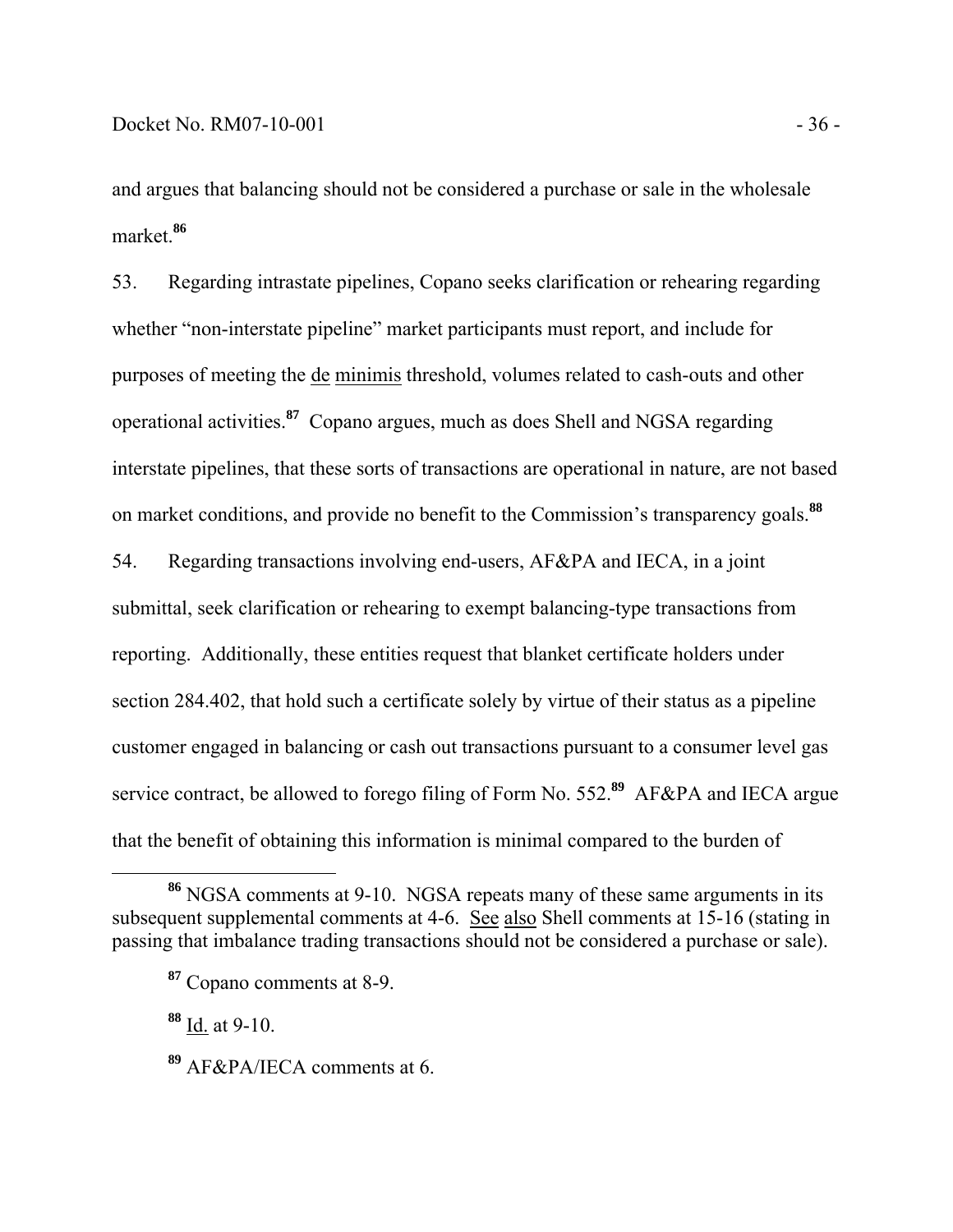reporting the data. They contend that: (1) such transactions are often "involuntary" and that it may be very difficult for end-users to determine whether their balancing activity exceeds the de minimis threshold; (2) the applicable volumes already likely are reported at the pipeline level; and (3) balancing transactions that occur pursuant to individual enduse contracts will not factor appreciatively into wholesale price formation.**<sup>90</sup>** They also state that it is likely that many end-user blanket certificate holders under section 284.402 do not know that they hold such certificate authority or that balancing provisions in existing contracts with pipelines could trigger the rule's annual reporting requirement.**<sup>91</sup>**

55. Shell seeks clarification that "in-kind" balancing transactions of all stripes are not reportable transactions under the rule as such transactions do not involve a "sale" or a "purchase."**<sup>92</sup>** Relatedly, NGSA requests clarification or rehearing, as necessary, that the entity that purchases or sells royalty-in-kind interests is responsible for reporting royaltyin-kind transactions – not well operators.**<sup>93</sup>** NGSA argues that well operators do not necessarily have knowledge of the contractual relations of royalty interest holders.**<sup>94</sup>**

- **<sup>92</sup>** Shell comments at 15-16.
- **<sup>93</sup>** NGSA comments at 12-13.

**<sup>94</sup>** Id. at 12.

**<sup>90</sup>** Id. at 4-6.

**<sup>91</sup>** Id. at 6-7.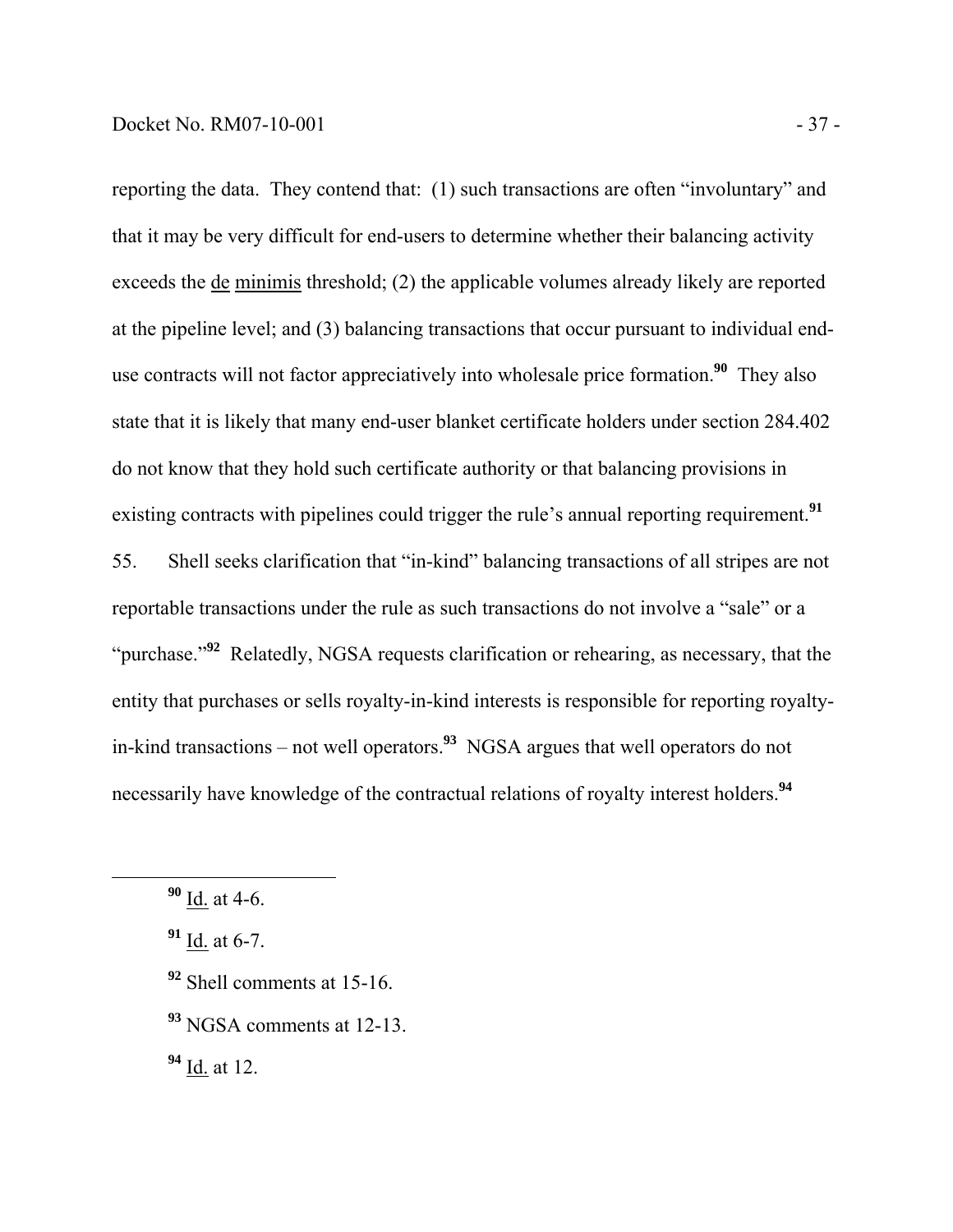56. Shell also seeks clarification regarding the location that cash-out, in-kind, or other imbalance transactions occur for purposes of determining whether the transaction occurs at a "reportable location."**<sup>95</sup>** Shell requests further clarification as to whether such transactions are considered "next-day," "next-month," or "other" for purposes of completing Form No. 552.**<sup>96</sup>** Finally, Shell seeks clarification that all production-related balancing activities, such as those between producers and working interest owners, are not to be reported.<sup>97</sup> We understand that producers at the technical conferences requested similar clarification from staff.

57. In supplemental comments, NGSA suggests that, if the Commission continues to require the submission of cash-out transaction data (including thermal reduction volumes), such data should be reported on a separate line on Form No. 552.**<sup>98</sup>**

58. A significant number of commenters at the technical conferences raised questions regarding balancing transactions of various types. Commenters wished to know whether balancing transactions were to be reported on a "net" basis for each year or whether activity in each direction (cash-ins and cash-outs) should be separately accounted.

**<sup>96</sup>** Id.

**<sup>95</sup>** Shell comments at 17.

**<sup>98</sup>** NGSA supplemental comments at 4.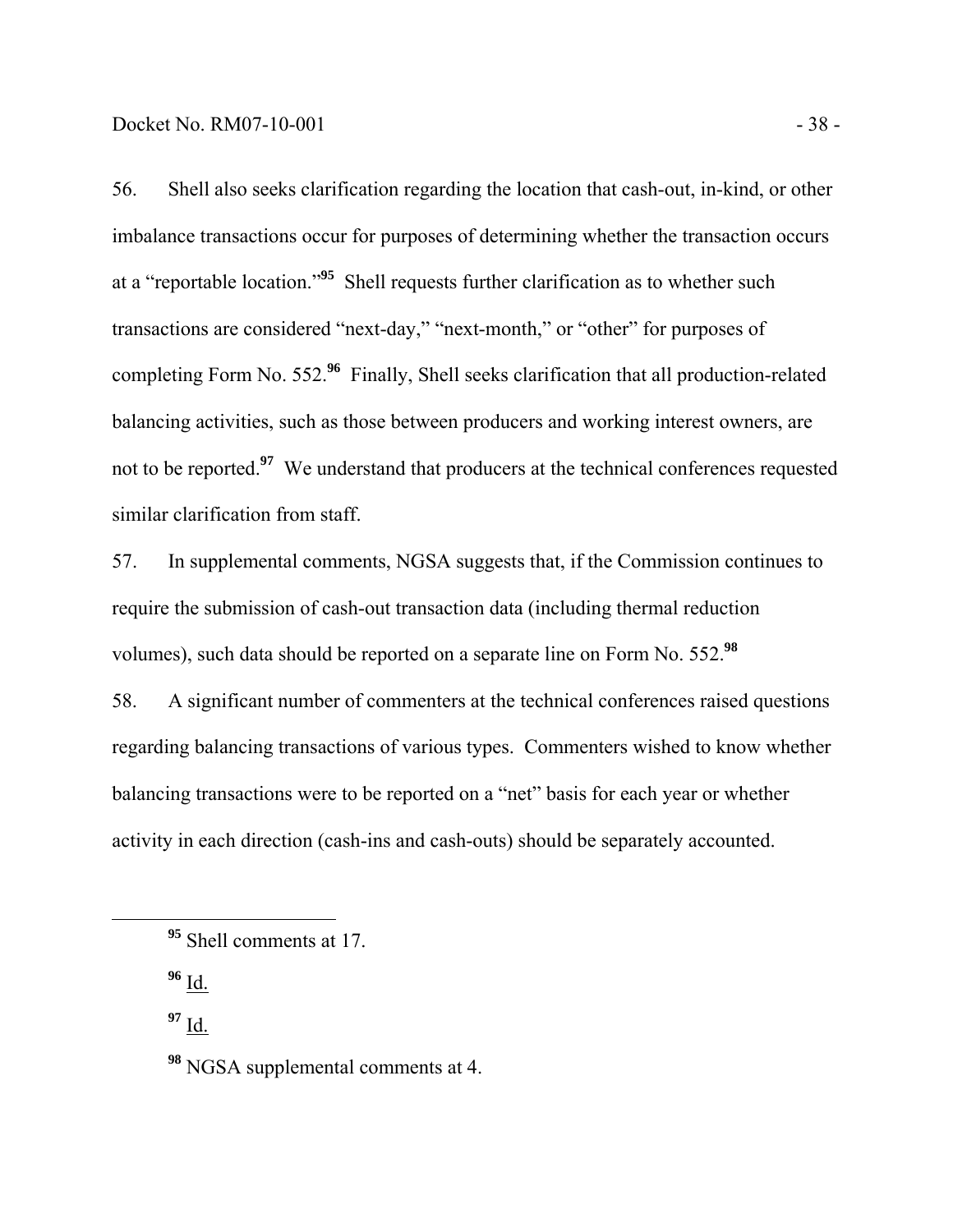#### **Commission Determination**

59. We deny the requests for rehearing. Balancing, cash-out, operational, in-kind, and similar transactions must be reported on Form No. 552 if they rely upon, contribute to, or could contribute to a price index.

60. Section 23 of the NGA requires that our data collection have "due regard" for "the integrity of [the physical natural gas] markets, [and] fair competition."**<sup>99</sup>** Public confidence in the reporting of natural gas prices to gas price index developers and the reasonable use and reliance on such indices in the market is squarely within the Commission's purview. This includes not just transactions that directly impact wholesale price formation, but also transactions that reference indices. As we stated in Order No. 704, one of the goals of Form No. 552 is to allow the Commission to "not only understand the transactions used to formulate price indices; it is to understand how influential price indices are in the overall transacting of natural gas in U.S. wholesale markets."<sup>100</sup> It has been our experience that a significant number of balancing, cash-out, and similar transactions include references to price indices. Understanding the magnitude of this reliance on price indices is therefore a legitimate policy goal. Form No. 552 will

**<sup>99</sup>** 15 U.S.C. section 717t-2(a)(1).

**<sup>100</sup>** Order No. 704 at P 73.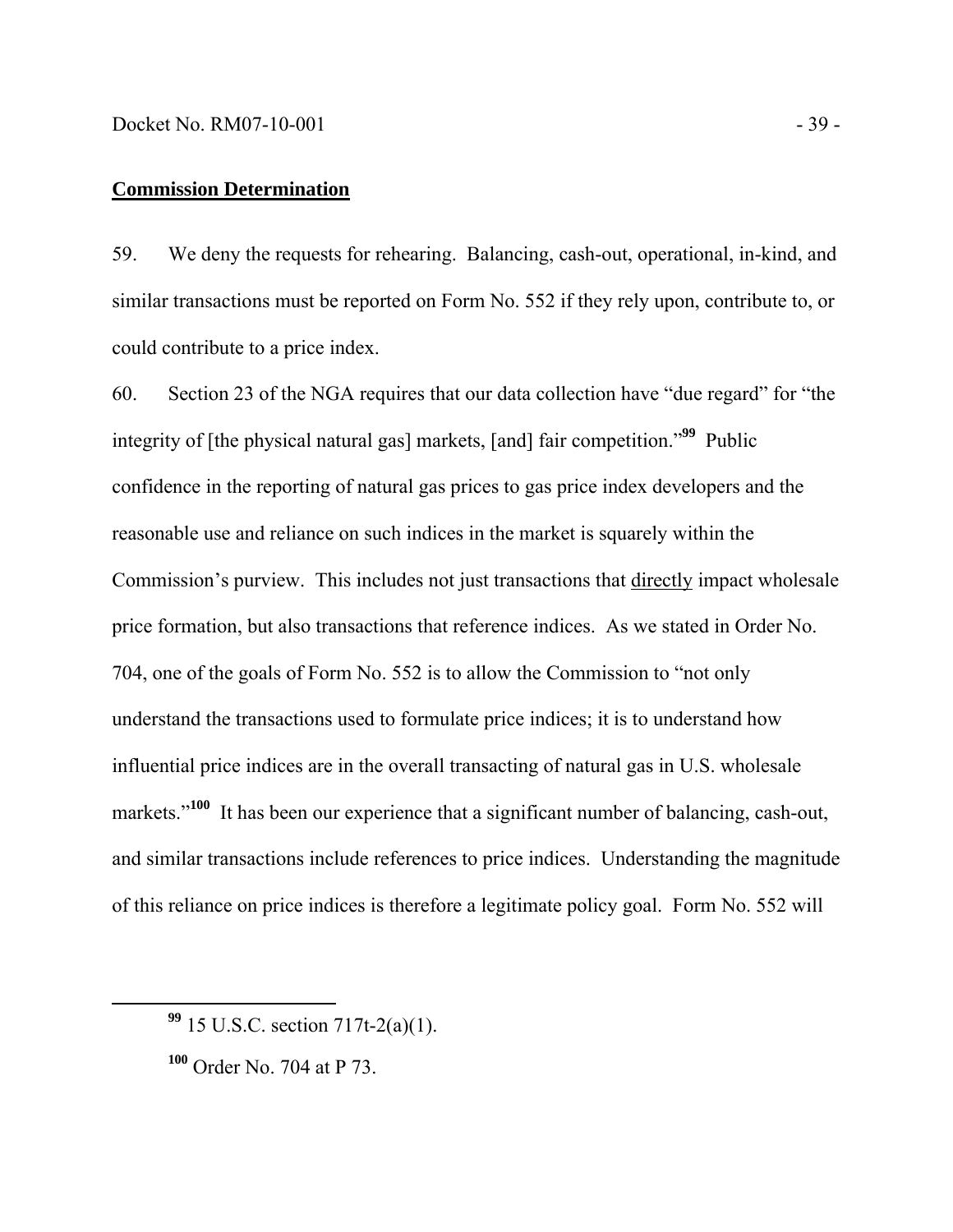provide this information and we can conceive of no less intrusive way to obtain this relevant data.

61. In any event, we do not agree with the proposition that balancing transactions, as described by commenters, could not themselves contribute to the formation of price indices. The fact that a purchase or sale is made for operational or balancing, rather than market, reasons is irrelevant. This includes, for example, base or cushion gas purchases for storage facilities, balancing between pipelines or between a supplier and a customer, and purchases of gas for compression. Some portion of these transactions could be utilized to establish index prices. Balancing, cash-out, operational, and in-kind transactions should therefore be reportable on Form No. 552 to the same extent as other types of transactions.**<sup>101</sup>**

62. Further, reporting of balancing transactions by all entities subject to the annual reporting requirement is entirely appropriate. Specifically, balancing transactions involving end-users are likely a significant total of natural gas contracts that reference price indices. Understanding the prevalence of such contracts may allow the

**<sup>101</sup>** As with the reporting of purchase and sale transactions, we clarify that balancing transactions should be reported for both cash-ins and cash-outs and not on a net basis.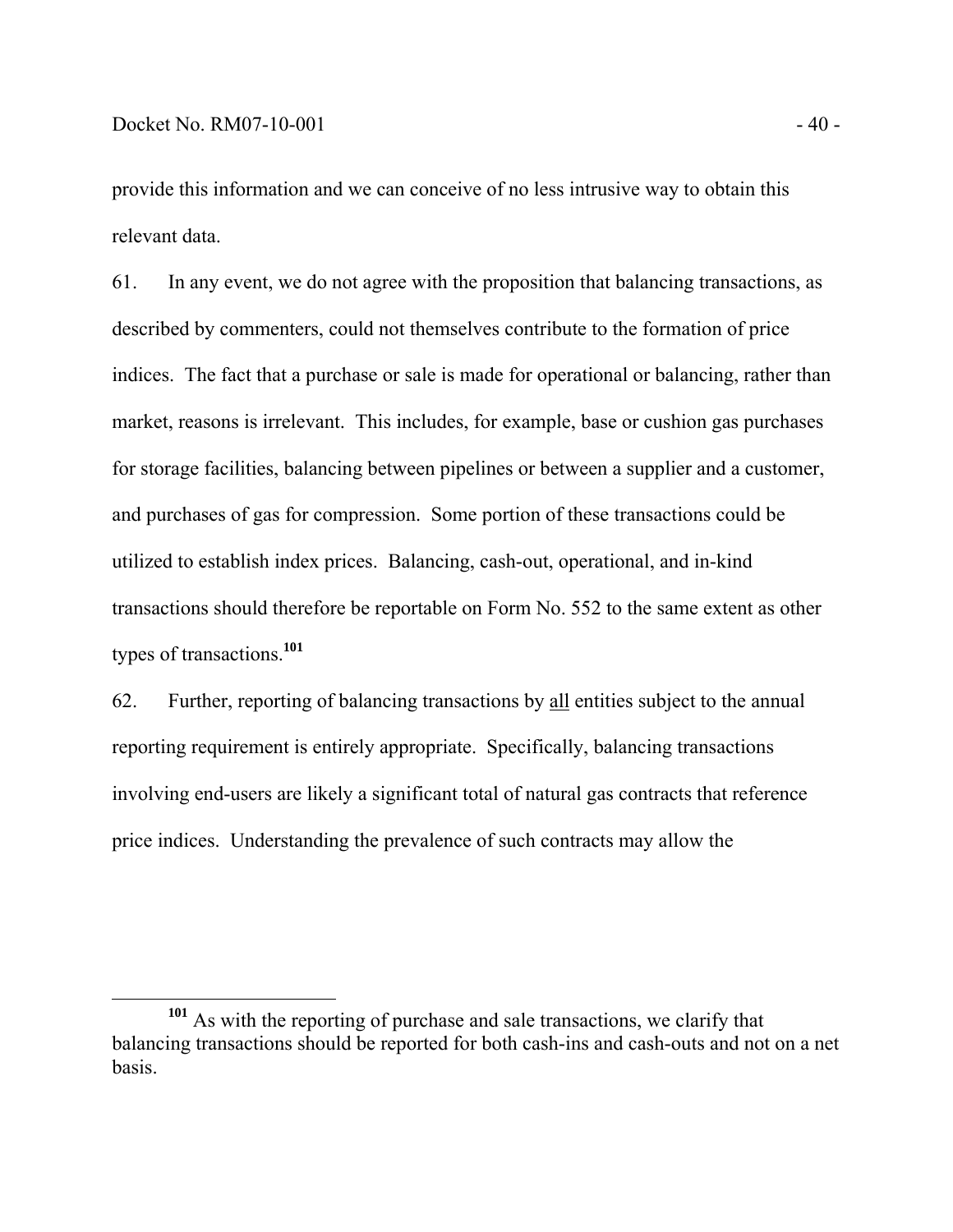Commission and other market observers to assess weaknesses in price index development.**<sup>102</sup>**

63. For all these reasons, we continue to require that reportable sales and purchases on Form No. 552 include balancing, cash-out, operational, and in-kind transactions that utilize, contribute to, or could contribute to the formation of a price index.

# **G. Safe Harbor**

64. In Order No. 704, we noted our intent not to prosecute or penalize companies for inadvertent reporting errors on Form No. 552.**<sup>103</sup>** However, we drew a clear distinction between the safe harbor provided to voluntary reporting to price index publishers in the Policy Statement and the mandatory annual report required by Order No. 704.**<sup>104</sup>** The Commission rejected calls to include a similar safe harbor for the submission of Form No. 552.

**<sup>102</sup>** Technical requests regarding how these types of transactions should be reported on Form No. 552 are addressed through clarifications discussed elsewhere in this order. Regarding the request for clarification by AF&PA and IECA on this point, the Commission declines to clarify the Final Rule in the manner suggested by the commenters. While AF&PA and IECA did not supply sufficient detail in their request regarding the transactions of concern to their members for us to offer more specific guidance, we expect that the clarifications provided in this order will allow these organizations' members to determine both whether they must submit Form No. 552 and the transaction volumes that must be reported therein.

**<sup>103</sup>** Order No. 704 at P 114.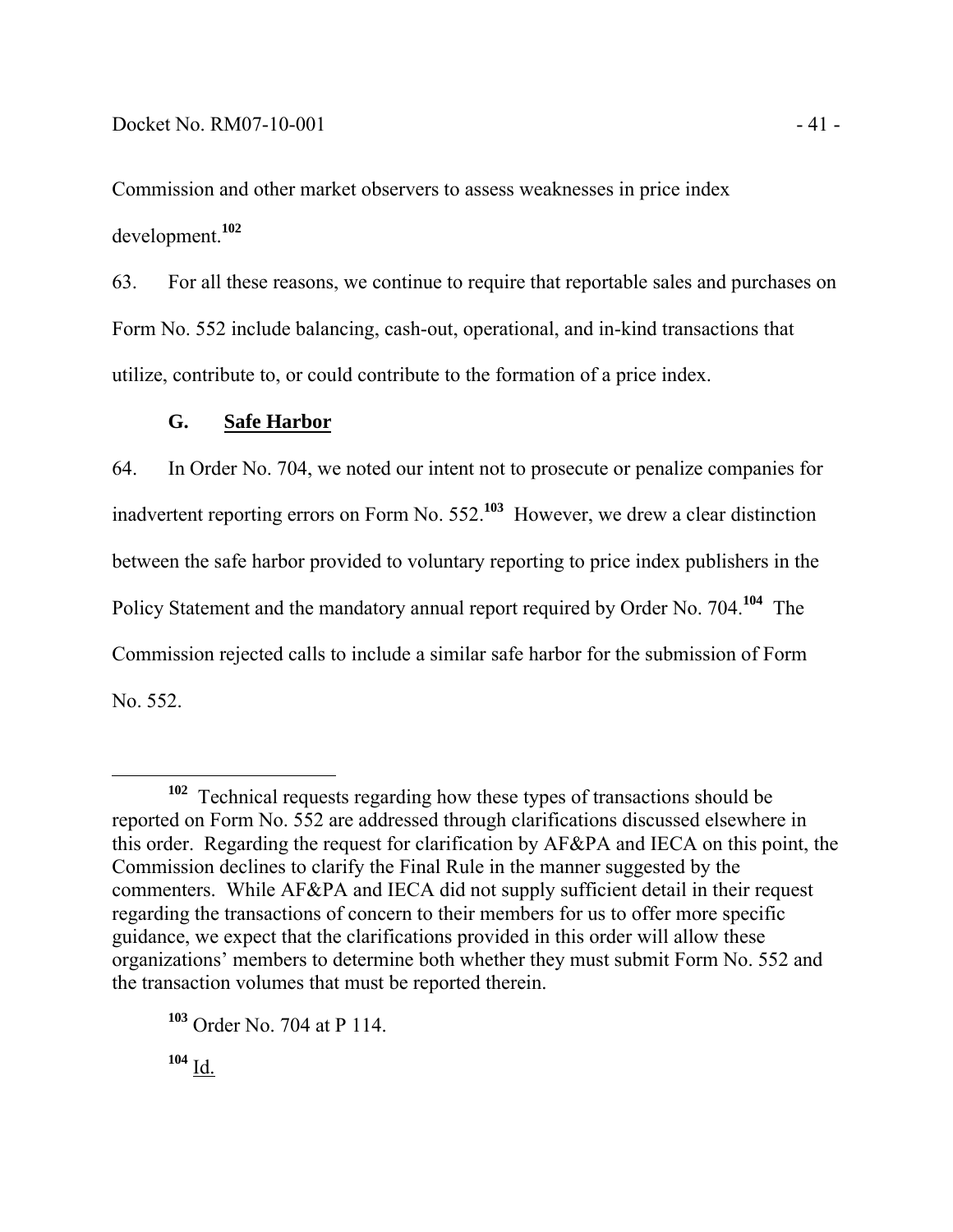#### **Requests for Rehearing or Clarification**

65. Shell notes that the Commission stated that it "does not intend to prosecute or penalize parties for inadvertent errors in reporting," but did not include a safe harbor provision for market participants that attempt to comply in good faith with Order No. 704. Shell urges the Commission to adopt an explicit, rebuttable presumption of good faith as it did in the Policy Statement on price reporting.**<sup>105</sup>**

66. Powerex Corporation (Powerex) notes that, in the April 2007 NOPR, the Commission responded to queries from "several data providers . . . as to whether they may report certain classes of products traded, but not others."**<sup>106</sup>** The April 2007 NOPR stated that "a data provider remains eligible for the safe harbor provisions if it reports certain products, but not others, provided that it provides all of the same type of transactions and that it notifies the Commission which products it will report in its annual filing or other notification."**<sup>107</sup>** The Commission stated that it would repeat this safe harbor clarification in the final rule. However, no such clarification was included in Order No. 704.

67. In supplemental comments to the technical conferences, AGA requests that the Commission institute a "pilot program" for compliance with Order No. 704 for calendar

**<sup>105</sup>** Shell comments at 29-31.

**<sup>106</sup>** Powerex comments at 5.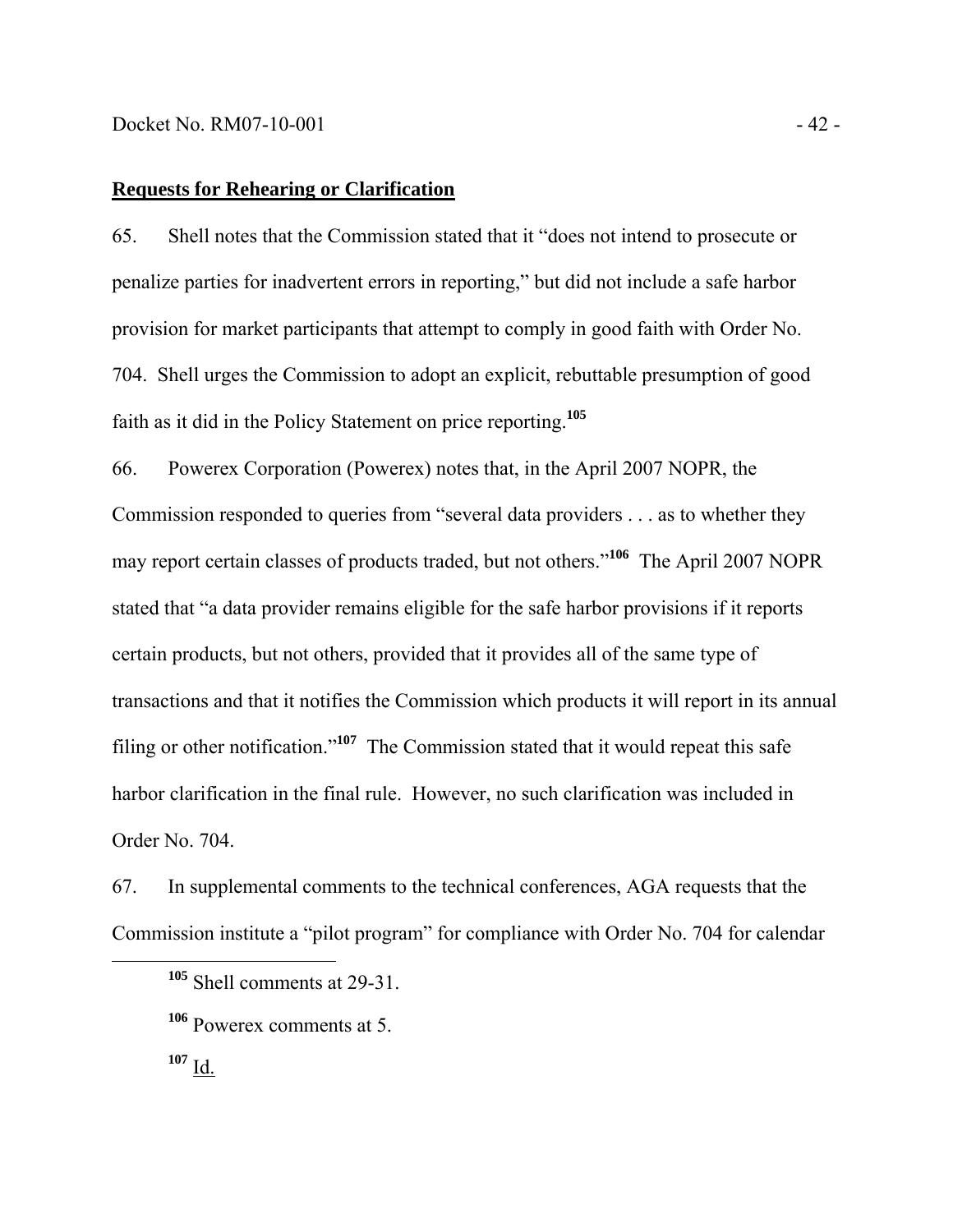year 2008 data.**<sup>108</sup>** AGA suggests that the Commission not penalize market participants that make good faith efforts to complete Form No. 552 but "make errors" or "include data that is inconsistent with the way other market participants have completed the form."**<sup>109</sup>** NGSA, in supplemental comments, requests that the Commission adopt a safe harbor for 2008 calendar-year data, including allowing respondents "to base information . . . on transaction data collected using existing processes and systems."**<sup>110</sup>**

### **Commission Determination**

68. The Commission herein adopts a one-year safe harbor, covering transactions occurring in calendar year 2008 and reported on Form No. 552 on May 1, 2009. However, we decline to extend this safe harbor for additional calendar year reporting.

69. The Policy Statement includes a safe harbor provision that grants a data provider that adopts the Policy Statement standards a rebuttable presumption that data submitted to index developers is accurate, timely, and submitted in good faith.**<sup>111</sup>** However, a similar perpetual safe harbor is not warranted regarding the reporting of data on Form No. 552. The Policy Statement set forth standards that data providers could choose to adopt should

**<sup>108</sup>** AGA supplemental comments at 2-3.

**<sup>110</sup>** NGSA supplemental comments at 3.

**<sup>111</sup>** See Policy Statement at P 37.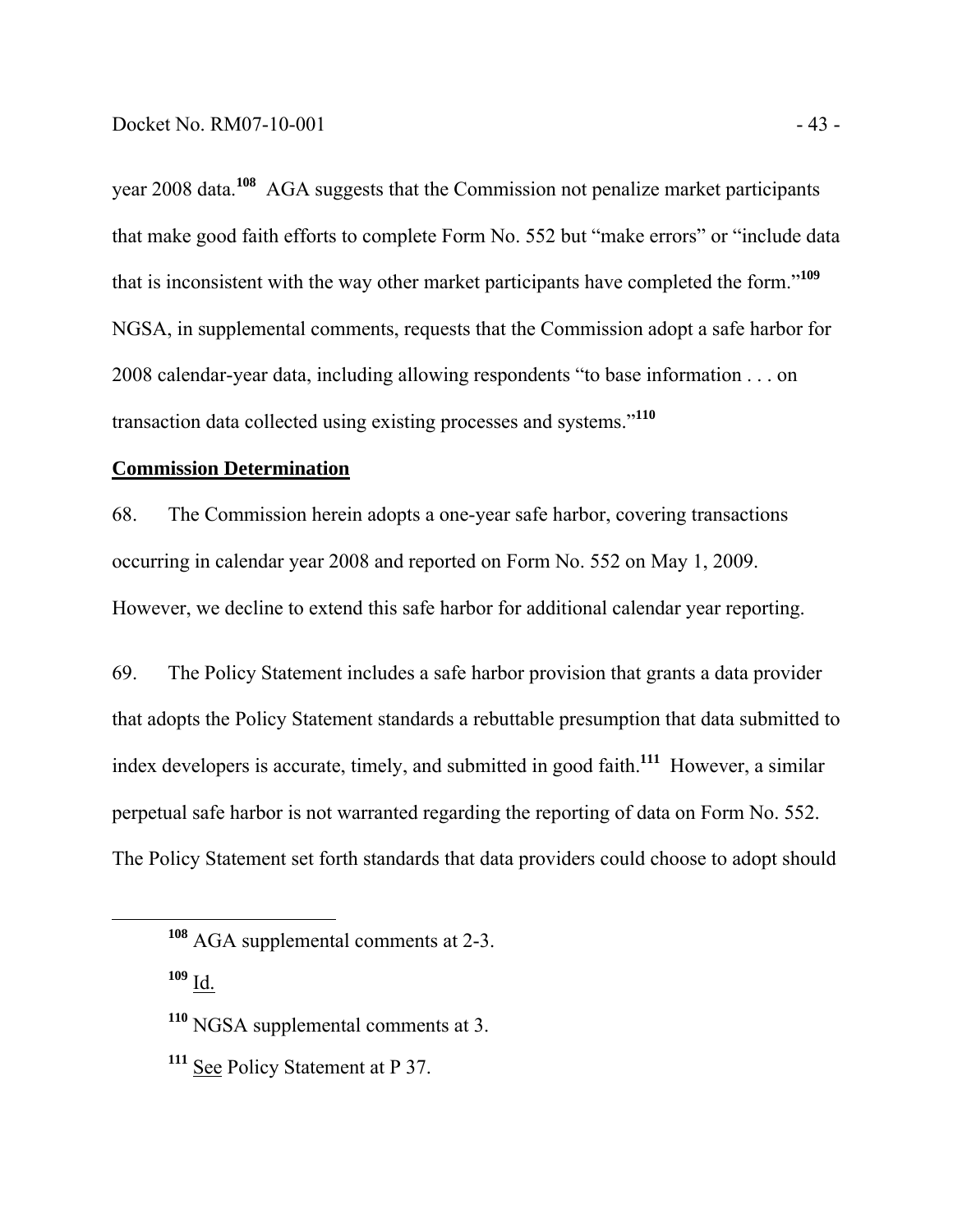#### Docket No. RM07-10-001 - 44

they voluntarily elect to provide data to price index developers. One goal of the Policy Statement was to "encourage [industry participants] voluntarily to report energy transactions to the providers of price indices."**<sup>112</sup>** The safe harbor that we adopted in the Policy Statement was a direct extension of this policy goal.

70. Form No. 552 is a mandatory annual filing adopted consistent with EPAct 2005, not the voluntary reporting of price data to an index developer. There is no policy need to provide an incentive for the filing of Form No. 552 similar to the encouragement to reporting price data to index developers. Other mandatory forms, such as FERC Form No. 2, do not include such a safe harbor. For this reason, we are not persuaded that a perpetual safe harbor is warranted.

71. However, a one-year safe harbor (including data collected for calendar year 2008 and reported by May 1, 2009) is appropriate. Market participants have begun data collection for the current calendar year without the benefit of an order on rehearing of Order No. 704. We acknowledge that this Order on Rehearing and Clarification is issued well after respondents' data collection has been underway for 2008. Further, we herein offer a number of clarifications of Order No. 704 that may impact such data collection activities. A one-time safe harbor for the 2009 Form No. 552 is, under these unique circumstances, reasonable. Consistent with the Policy Statement, the Commission finds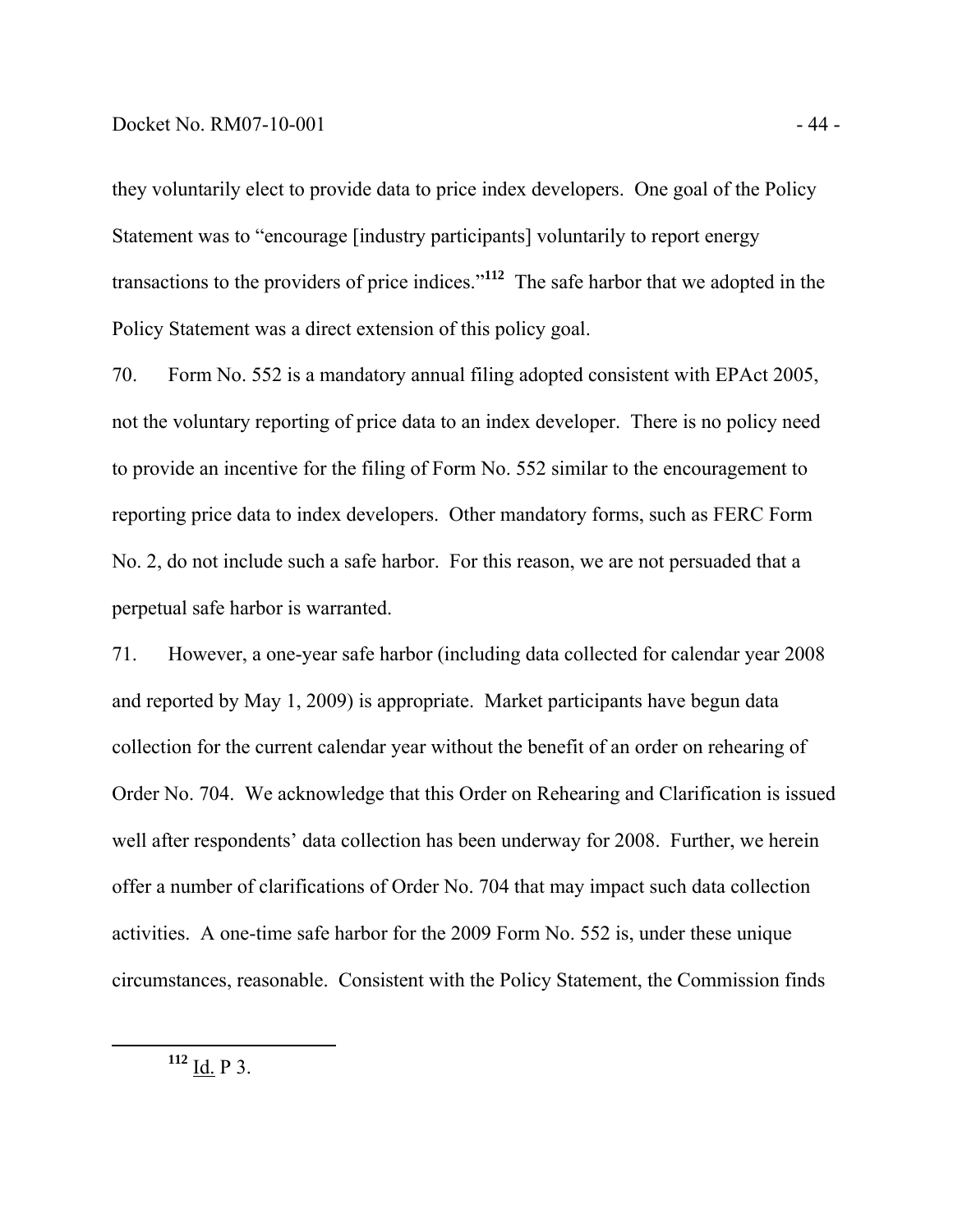that respondents submitting Form No. 552 in 2009 will benefit from a rebuttable presumption that the data provided is accurate and submitted in good faith. Further, we do not intend to penalize respondents for errors in reporting on Form No. 552 provided that respondents use reasonable efforts to comply with the regulations regarding and instructions for Form No. 552. We emphasize that the Commission expects respondents submitting Form No. 552 in 2009 to do so in good faith and on a timely basis.

#### **H. Additional Clarifications**

72. In addition to resolution of the rehearing and clarification issues discussed above, we clarify a number of minor or technical aspects of Form No. 552.

# **Some volumes associated with transactions outside the lower 48 states should be reported**

73. The Canadian Association of Petroleum Producers (CAPP), Canadian Suppliers,**<sup>113</sup>** and Powerex request clarification, or in the alternative, rehearing, that reported data should include only sales or purchases made inside the geographic boundaries of the United States.**<sup>114</sup>** Marathon Oil Company (Marathon) and NGSA request clarification or

**<sup>113</sup>** Collectively, Encana Marketing (USA) Inc., Nexen Marketing (USA) Inc., Petro-Canada Hydrocarbons Inc., and Talisman Energy Inc.

**<sup>114</sup>** CAPP comments at 1; Canadian Suppliers comments at 3; Powerex comments at 6-7.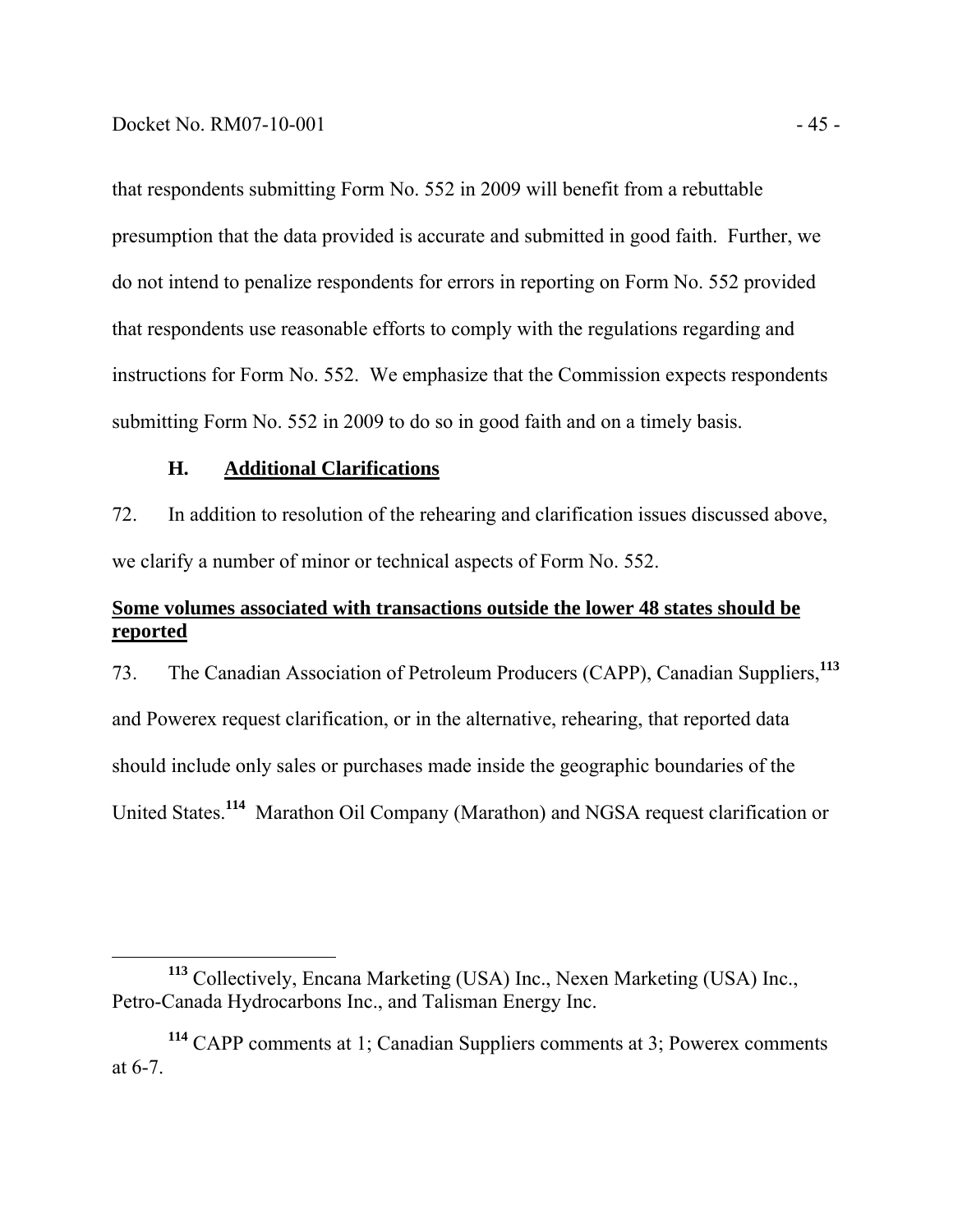#### $Dacket No. RM07-10-001$   $-46$

rehearing regarding the scope of the rule vis-à-vis natural gas production in Alaska.**<sup>115</sup>** AGA, in supplemental comments, also requests that the Commission address this issue.**<sup>116</sup>** 74. Regarding transactions involving possible international transportation, we clarify that: (1) volumes originating outside the lower 48 states and delivered at locations outside the lower 48 states are not reportable; (2) volumes originating from inside the lower 48 states and delivered outside the lower 48 states are reportable; and (3) volumes delivered inside the lower 48 states are reportable. Thus, any volumes that originate or are delivered into the lower 48 states should be reported on Form No. 552 to the same extent as purely domestic volumes. Form No. 552 is designed to capture all transactions that reference price indices or that could contribute to price indices and these types of international transactions are not categorically excluded.

# **Transactions related to exploration activities, production area operations, and gathering functions are not exempted from reporting**

75. Shell and NGSA request clarification or rehearing of Order No. 704 so as to categorically exclude exploration activities, production area operations, and gathering functions from reporting. They argue that the entirety of the Commission's rationale for including these transactions is that these transactions often make use of price indices.**<sup>117</sup>**

**<sup>115</sup>** Marathon comments at 4-5; NGSA comments at 13-14.

**<sup>116</sup>** AGA supplemental comments at 6-9.

**<sup>117</sup>** Shell comments at 9; NGSA comments at 11-12.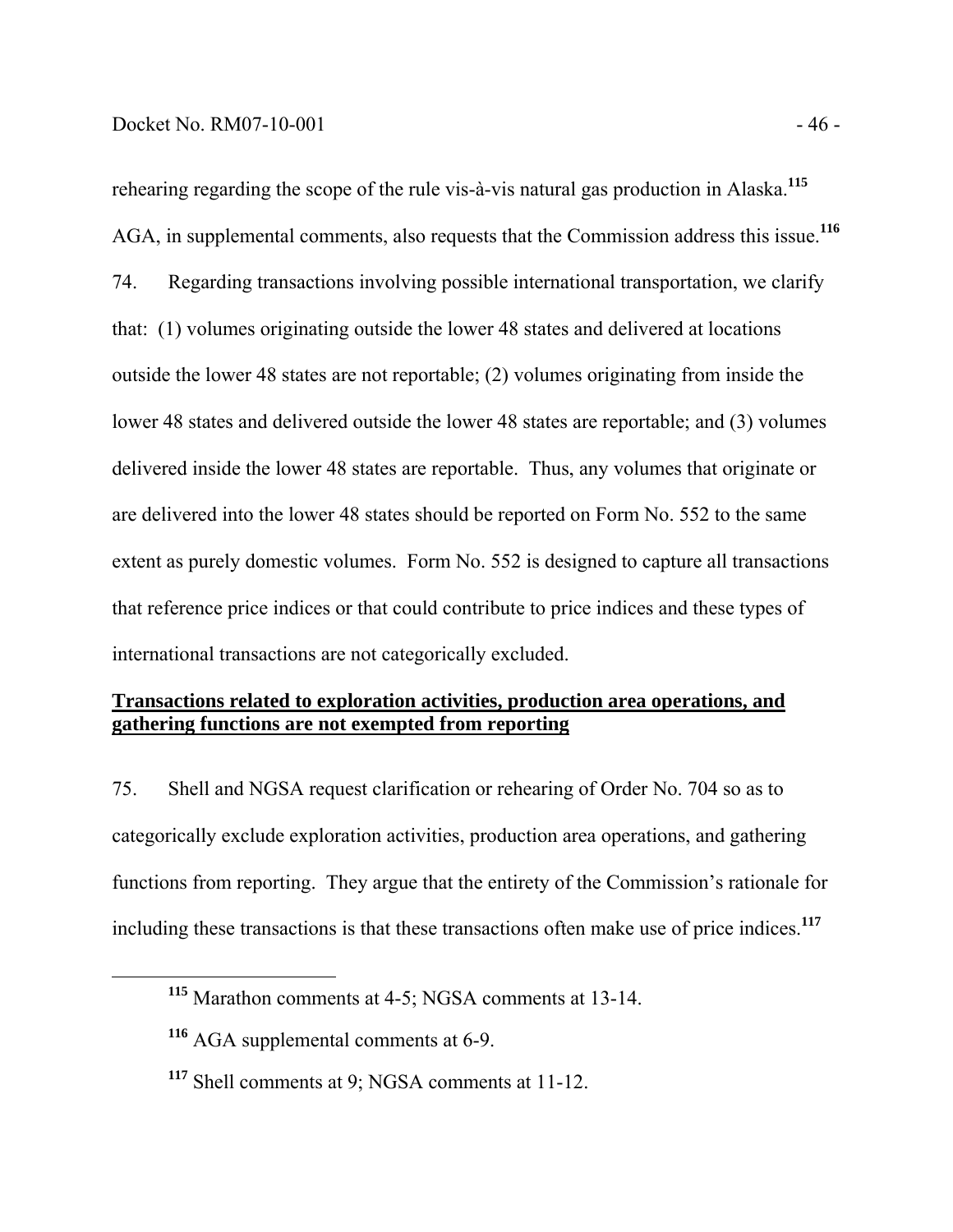They also argue that these transactions do not impact the wholesale interstate gas market and are excluded from traditional NGA regulation under section 1(b) of the Act.**<sup>118</sup>** 76. In Order No. 704, the Commission stated that, "while these transactions may not affect the formation of price indices in wholesale markets, these transactions often make use of price indices . . . to the extent that transfers of value take place based on price indices, it is important that the Commission and other market observers be able to understand the extent of that transfer and its dependency on price indices as well."**<sup>119</sup>** As explained in the order, determining the scope of price index reliance in the market is a significant goal of this rulemaking. The public availability of this data will increase market transparency and confidence. Transactions involving exploration activities, production area operations, and gathering functions that rely upon or could contribute to the creation of price indices are to be reported in the same manner as other types of transactions.

## **Transactions involving unprocessed gas are not reportable**

77. Hess Corporation (Hess) requests rehearing of Order No. 704 so as to exclude entities engaged in transactions behind a processing plant priced pursuant to a percentage-of-proceeds contract under which the producer is entitled to receive a

**<sup>118</sup>** Shell comments at 10; NGSA comments at 11.

**<sup>119</sup>** Order No. 704 at P 108.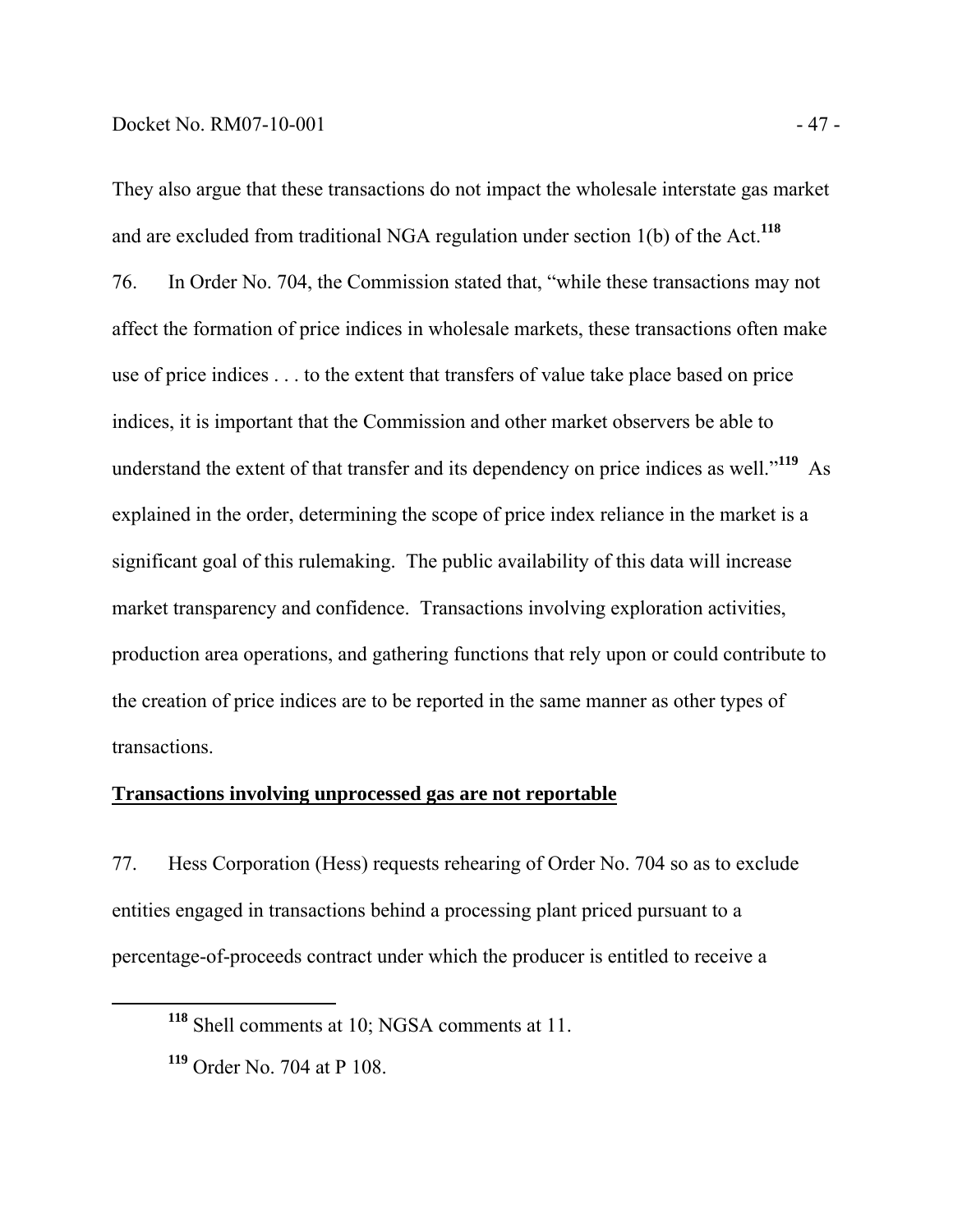#### Docket No. RM07-10-001 - 48 -

percentage of the proceeds realized by the buyer upon resale of the natural gas.**<sup>120</sup>** Similarly, the Oklahoma Independent Petroleum Association (OIPA) seeks rehearing of Order No. 704 so as to exempt producers of natural gas that sell wellhead gas at the initial first sales point under a percentage of proceeds contract.**<sup>121</sup>**

78. We agree with Hess and OIPA that transactions regarding unprocessed gas should not be reported on Form No. 552 and should not be counted when determining whether an entity falls below the de minimis threshold. Transactions involving unprocessed natural gas are not relevant to wholesale price formation.

# **A customer of an asset manager is responsible for reporting volumes managed by the asset manager**

79. Order No. 704 states that asset managers may not aggregate customer volumes and report the same on Form No. 552.**<sup>122</sup>** NGSA requests that the Commission clarify that individual customers of asset managers are responsible for the submission of Form No. 552 and reporting volumes managed by the asset manager as well as any other reportable sales or purchases.**<sup>123</sup>**

- **<sup>121</sup>** OIPA comments at 2.
- **<sup>122</sup>** Order No. 704 at P 98.
- **<sup>123</sup>** NGSA comments at 15.

**<sup>120</sup>** Hess comments at 1.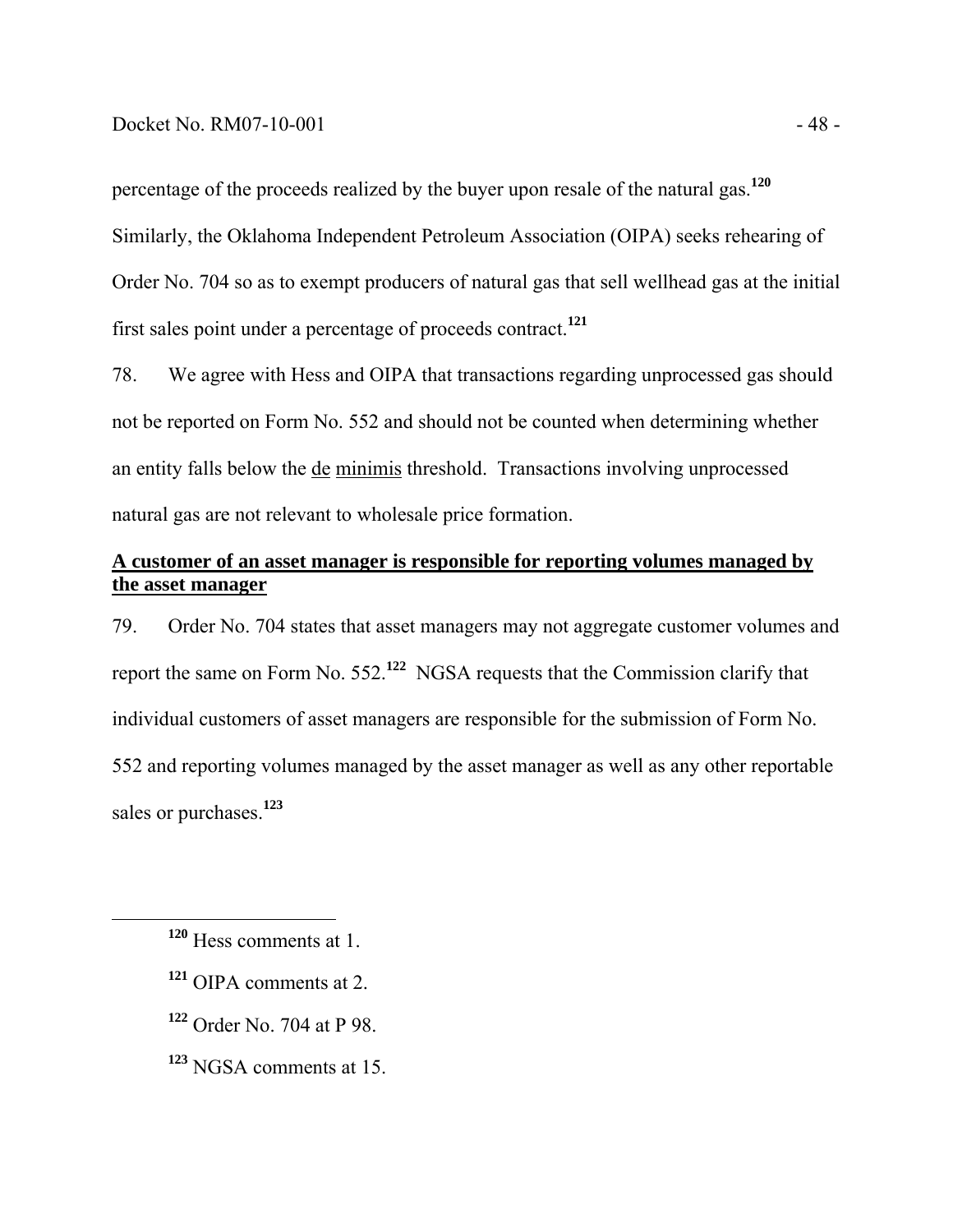80. We clarify the rule in the manner suggested by NGSA. In Order No. 704, we stated that asset managers may not report aggregated information for their customers.**<sup>124</sup>** However, this statement should not be read so as to relieve customers that hire asset managers from their obligation to file Form No. 552 if they are required to do so. Individual customers of asset managers (assuming that their activities do not fall below the de minimis threshold) are responsible for reporting volumes both as managed by an asset manager and independently sold and purchased. The Commission also notes that an asset manager, to the extent that its market activities are not undertaken on behalf of an asset management client, may itself be required to submit Form No. 552.

## **A public joint action agency may report an aggregate of members' volumes**

81. Order No. 704 does not directly address the filing of Form No. 552 by public joint action agencies. APGA requests clarification that a public joint action agency may aggregate members' annual volume data for purposes of the report.**<sup>125</sup>** APGA notes that, in Order No. 704, aggregation is permitted between privately-owned affiliates.**<sup>126</sup>**

82. We clarify that public joint action agencies, such as certain members of APGA, will be allowed to report members' data on an aggregate basis in the same manner as

**<sup>126</sup>** Id. at 2 (citing Order No. 704 at P 94).

**<sup>124</sup>** Order No. 704 at P 98.

**<sup>125</sup>** APGA comments at 2-3.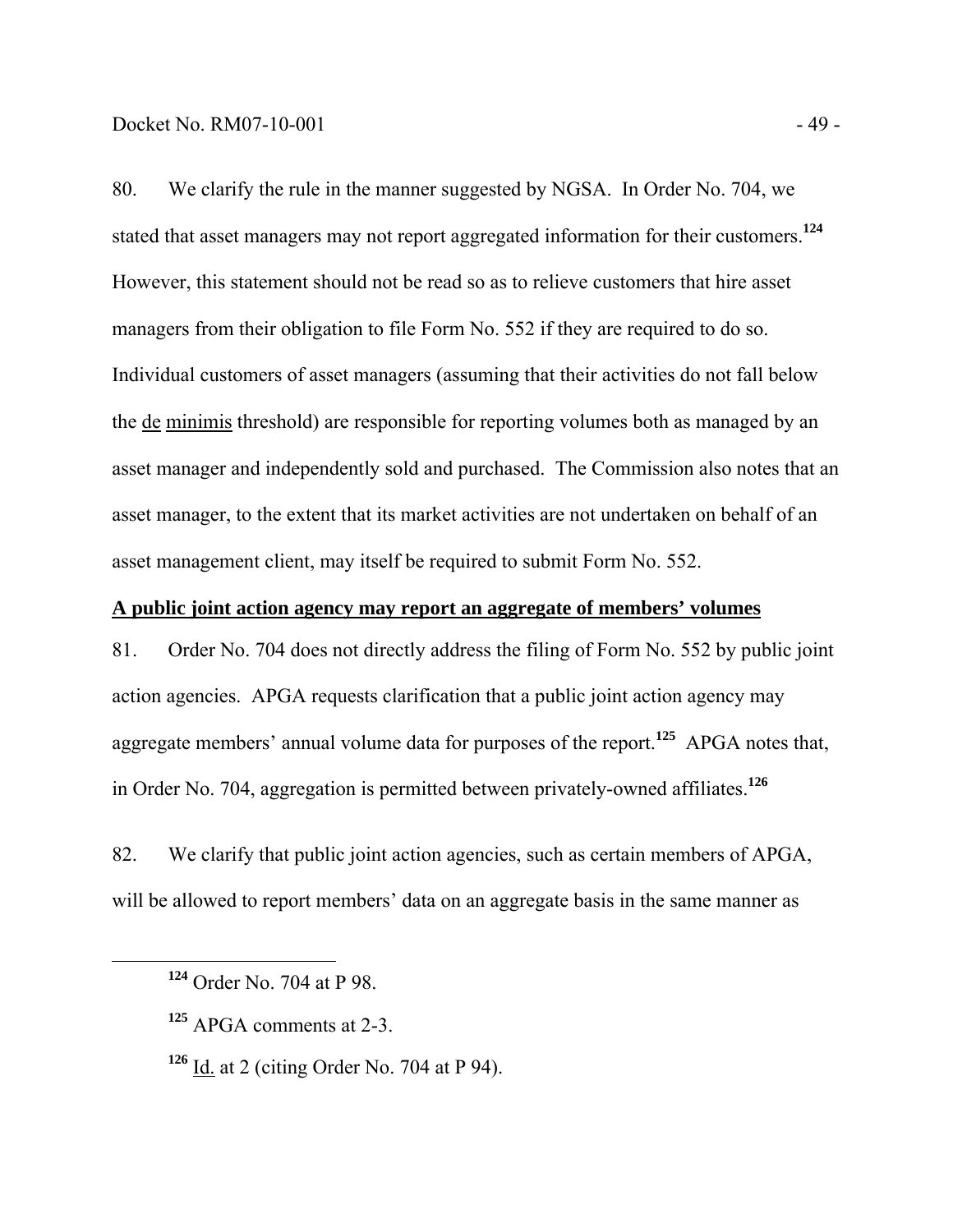corporate affiliates. We see no reason to treat public joint action agencies differently from private corporate families. Allowing a public joint action agency to report members' volumes will significantly reduce the reporting burden on those members. Of course, members of public joint action agencies and affiliates within a corporate family remain free to report separately, should they wish. Additionally, we clarify that armslength transactions between members of a public joint action agency may be reportable transactions.

#### **Physically-settled non-NYMEX options are reportable**

83. Order No. 704 excluded from reporting NYMEX options that physically settle. The rationale for this exclusion was that data regarding these transactions did not necessarily relate to fixed-price spot price formation, the data was readily available to the public through NYMEX, and reporting these volumes on Form No. 552 would be duplicative and burdensome.**<sup>127</sup>** However, Order No. 704 does not explicitly address non-NYMEX transactions that result in physical flow. When such options are exercised, they result in physical deliveries in the wholesale market. NGSA requests clarification and, if needed, rehearing to ensure that physically-settled, non-NYMEX options are included in reported volumes.**<sup>128</sup>**

**<sup>127</sup>** Order No. 704 at P 113.

**<sup>128</sup>** NGSA comments at 14.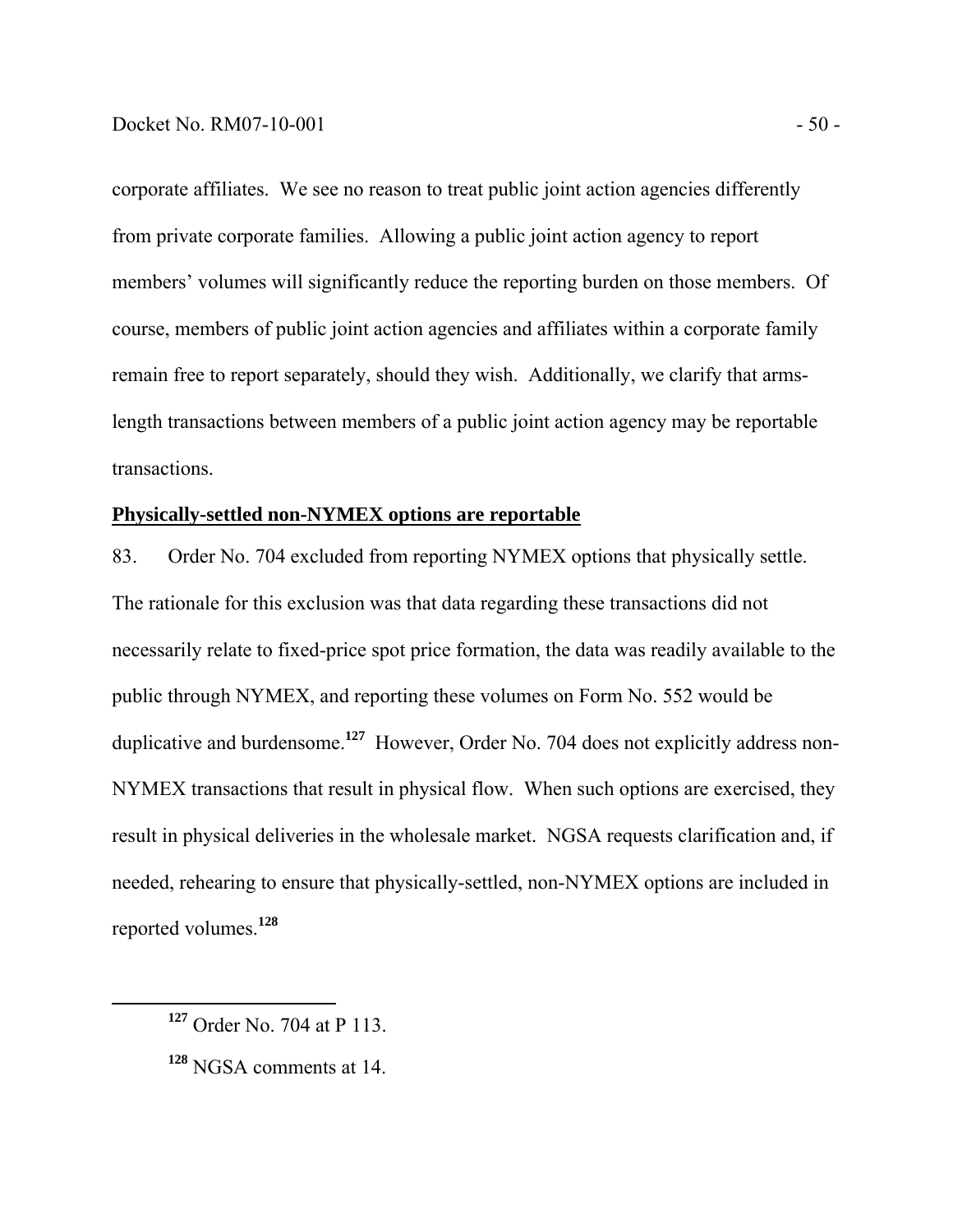84. We agree with NGSA and grant the requested clarification. A physically-settled non-NYMEX transaction must be reported on Form No. 552 if it utilizes or could contribute to the formation of a price index.

## **Certain "NYMEX Plus" contracts are reportable**

85. Order No. 704 excluded from reporting any type of financially-settled transaction.**<sup>129</sup>** NEM requests clarification regarding reporting of "NYMEX Plus" contract volumes. Specifically, NEM requests clarification regarding the definition of Physical Natural Gas on Form No. 552.**<sup>130</sup>** The form excludes from reporting "any type of financially-settled transaction." NEM is uncertain whether NYMEX Plus contracts fall into this exclusion. NEM explains that under a NYMEX Plus contract an entity purchases or sells a volume of gas on a wholesale basis at a reportable location for a month or series of months with the price determined by reference to the monthly settlement price of a NYMEX futures contract plus an adder.**<sup>131</sup>** NEM is unsure whether such volumes should be reported on Form No. 552 line 5 as "prices that refer to published next-month gas price indices" or line 6 (the "other" category).**<sup>132</sup>** NEM is also

**<sup>129</sup>** Order No. 704 at P 111 and Form No. 552, Definition VII, Physical Natural Gas.

**<sup>130</sup>** NEM comments at 4-6.

 $131$  <u>Id.</u> at 3.

**<sup>132</sup>** Id. at 3-4.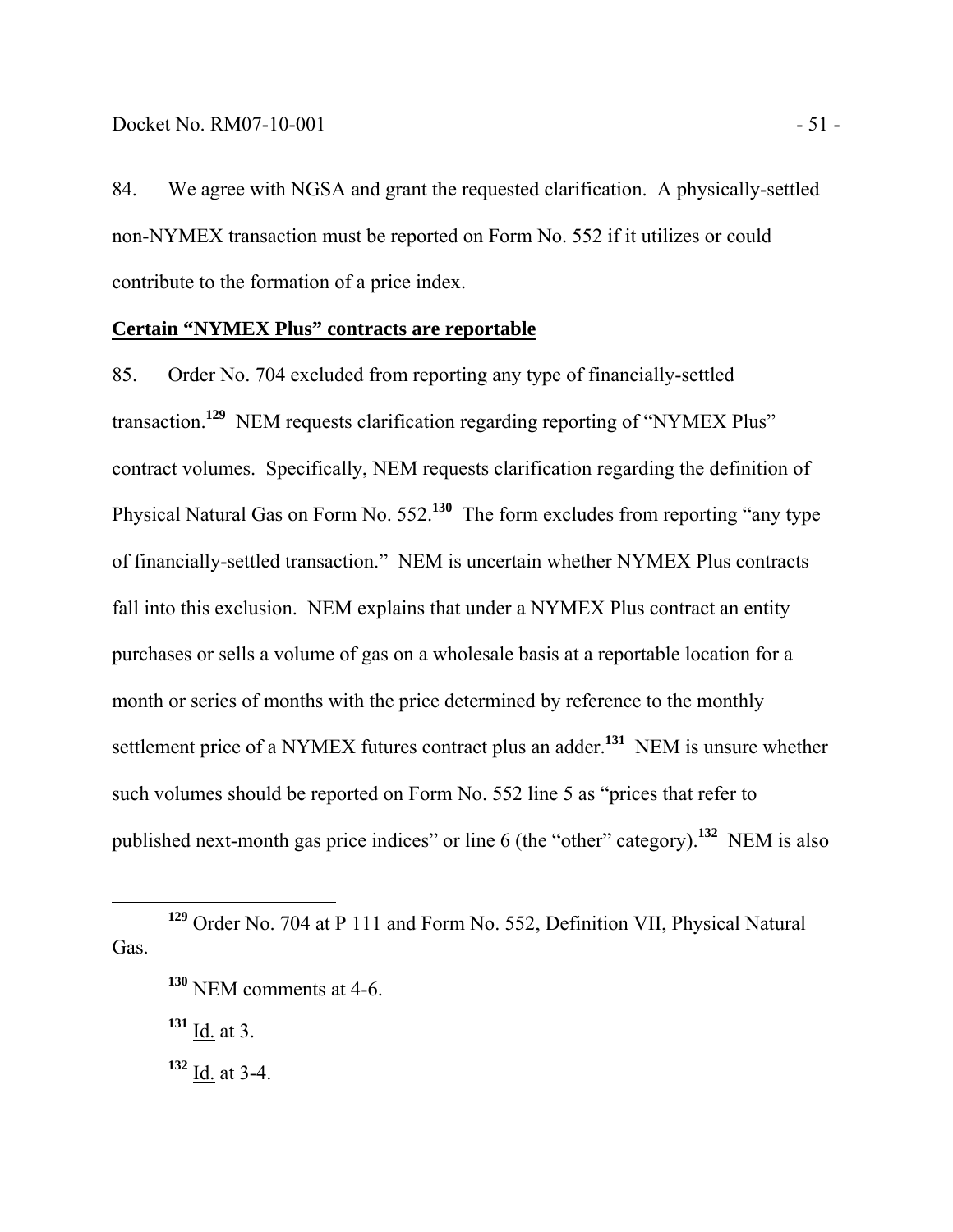uncertain as to: (1) the calendar year and months in which contract volumes related to a multi-month or multi-year NYMEX Plus contract should be reported; and (2) the price that should be reported on Form No. 552 if a price is to be set at a future date.**<sup>133</sup>** 86. Based upon the facts as detailed by NEM, the Commission believes that only a subset of NYMEX Plus contracts should be reported. Specifically, we clarify that NYMEX Plus transactions are reportable only when: (1) executed during bid week and that can contribute to a next-month price index, or (2) they utilize a NYMEX settlement price during bid week that can contribute to a next-month index. In that regard, the Commission is adding a new line between current lines 6 and 7 to page 5 of Form No. 552 for the purpose of reporting data regarding NYMEX Plus and other "triggered" physical gas transactions.

87. Further, we clarify that, for all contracts where deliveries occur or may occur over multiple calendar years and such volumes are reportable, only volumes attributable for delivery that use or may contribute to the formation of price indices during the subject calendar year should be reported on Form No. 552. In Order No. 704, the Commission indicated that transactions are to be reported based upon whether their expected delivery dates are within the reporting year –contract formation dates are irrelevant.**<sup>134</sup>** For

**<sup>133</sup>** NEM comments at 4-5.

**<sup>134</sup>** Order No. 704 at P 60.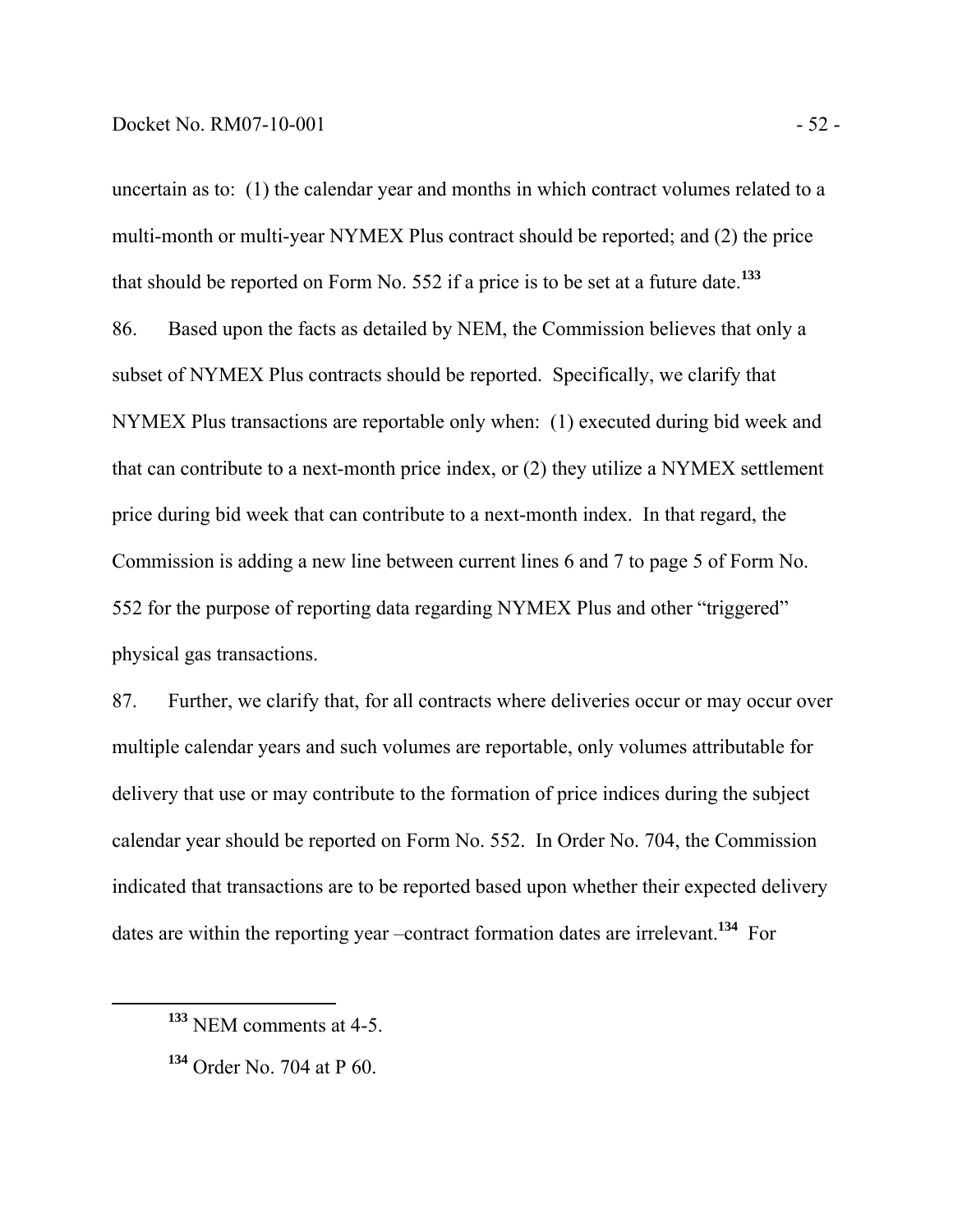example, for a contract that could contribute to the formation of a price index and requires deliveries at times between July of the first year through February of the next, the respondent should report July-December volumes for the Form No. 552 corresponding to the first year's volumes and January-February volumes in the next year's Form No. 552. For a multi-year contract that relies on a price index to establish a price, the relevant volumes should be reported in the year in which the index is referenced.

# **Bid-week, fixed price differential physical basis transactions tied to the last day of settlement are reportable**

88. NGSA requests rehearing such that the definition of "Fixed Price" in Form No. 552 includes bid-week fixed price differential physical basis transactions tied to the last day of settlement.**<sup>135</sup>** NGSA notes that these agreements form a material portion of the reported transactions at index points.**<sup>136</sup>** AGA, in supplemental comments in the docket, suggests that physical basis transactions be reported on a separate line on Form No. 552.**<sup>137</sup>** NGSA argues that including these volumes would ease the administrative burden

<sup>&</sup>lt;sup>135</sup> These types of transactions involve transfers of physical natural gas utilizing basis differentials. The transactions are executed during the bid-week at a fixed differential to the last day of settlement.

**<sup>136</sup>** NGSA comments at 8.

**<sup>137</sup>** AGA supplemental comments at 5-6.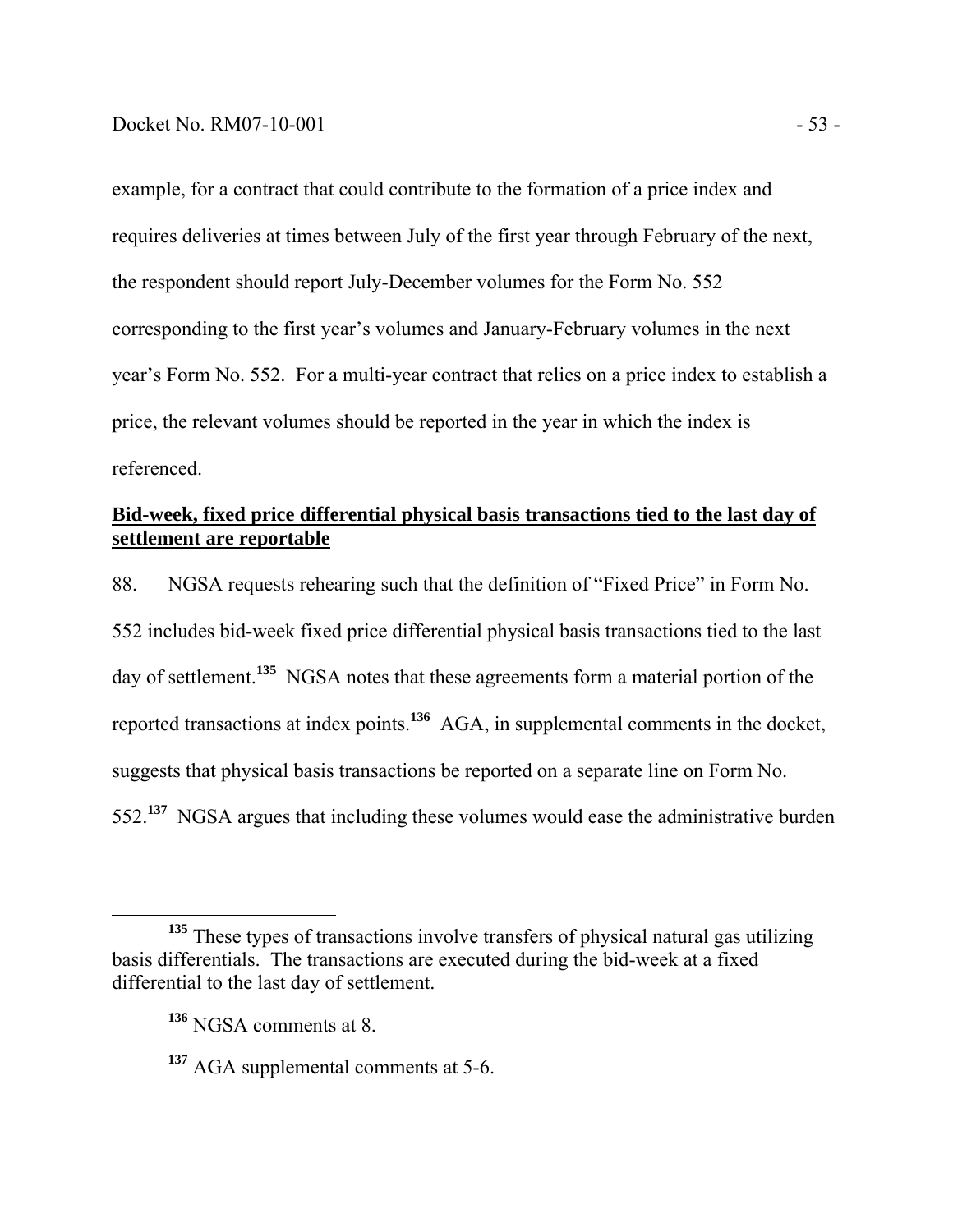on respondents as these volumes would not need to be monitored and removed from aggregate volume numbers.**<sup>138</sup>**

89. The Commission agrees that Form No. 552 should include bid-week, fixed price differential physical basis transactions. These transactions are a significant aspect of wholesale natural gas markets and utilize or could contribute to the formation of price indices. Consistent with AGA's recommendation, we will include a new line item in Form No. 552, requiring the reporting of all physical basis transactions, including fixed differential basis transactions that can contribute to or rely upon a price index.

## **All data provided on Form No. 552 will be publicly available**

90. At least one participant at the technical conference requested that the Commission act to protect allegedly proprietary information contained in completed Form No. 552. Specifically, the concern was raised by Samson Resources Company (Samson) that, by requiring submission of data based upon transactions at specific locations, the form would provide sensitive commercial information to competitors who may already know the point or points where the respondent transacts. Samson also claimed that the names of affiliates should be confidential as well.

91. We reiterate that Form No. 552 data will be publicly available. In Order No. 704, the Commission addressed requests that data included on Form No. 552 be treated as

**<sup>138</sup>** NGSA comments at 8.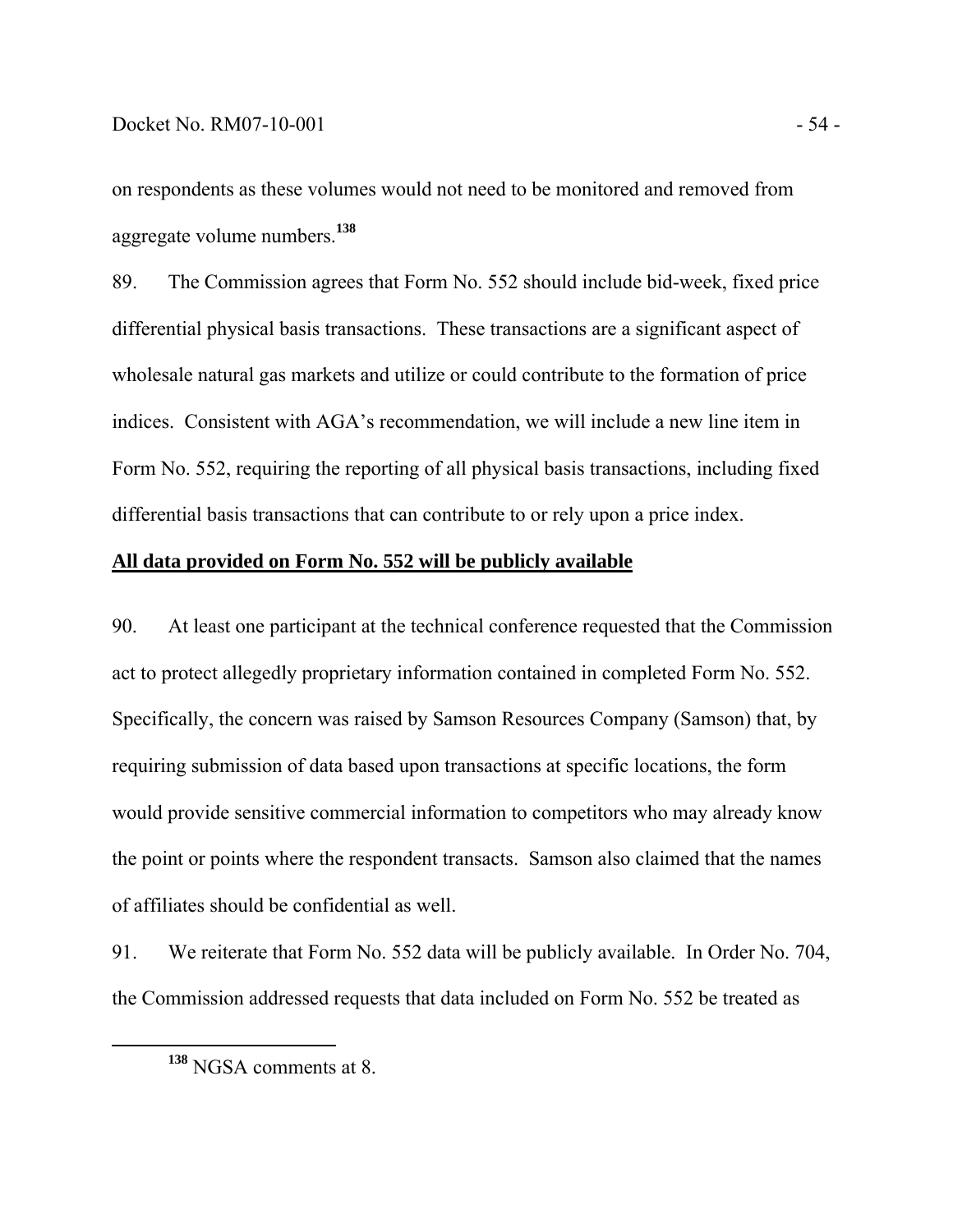confidential or proprietary.**<sup>139</sup>** We found that Congress directed the Commission to provide aggregate information to the public. We balanced this transparency goal with the asserted need for confidentiality. Among the factors we considered were: (1) data would be reported in the aggregate; (2) no specific pricing information would be reported; (3) data would be reported on a national level, not locally or regionally; and (4) data would not be reported until four months following the reporting year.**<sup>140</sup>** We see no reason to modify our determination in this regard. We note, however, that our determination herein to eliminate the reporting of data at specific reportable locations, further reduces any concerns that reported data is commercially sensitive.

## **We decline to modify the effective date of the rule**

92. Under Order No. 704, respondents must submit Form No. 552 no later than May 1, 2009 for data collected in calendar year 2008.**<sup>141</sup>** We understand that one participant at the technical conference requested that the Commission delay reporting of data until 2010 (for calendar year 2009 data). NiSource argued that it did not have the ability to electronically record data required by Form No. 552 and, given that the Commission had yet to issue an order on rehearing, it may be very difficult or impossible for some companies to comply with a 2009 filing date.

- **<sup>140</sup>** Id. P 83.
- **<sup>141</sup>** Id. P 105.

**<sup>139</sup>** Order No. 704 at PP 82-84.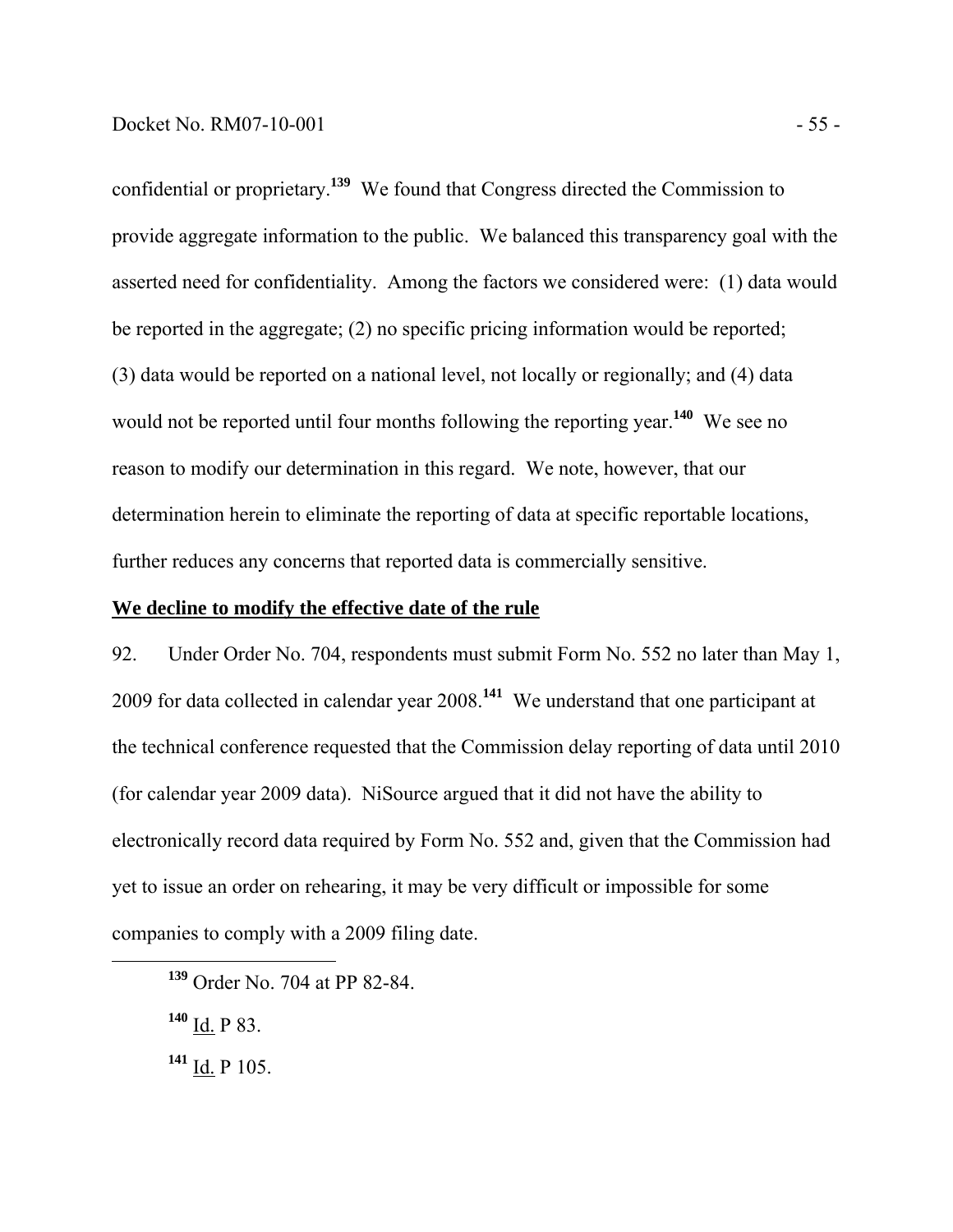93. The Commission declines to modify the effective date of the rule or the date by which Form No. 552 is first to be filed. We note that no entity raised this issue on rehearing or a formal request for clarification. We have confidence in respondents' capabilities to report the general volume data requested on Form No. 552 by the May 1, 2009 filing date. With the adoption of a one-year safe harbor, discussed above, concerns regarding the difficulty of collecting 2008 data for reporting in 2009 should be mitigated.

# **We do not at this time establish additional formal procedures to address market participant questions regarding Form No. 552**

94. NEM requests that the Commission establish ongoing procedures in which staff may offer informal advice to market participants regarding reporting requirements in Form No. 552. NEM proposes a "technical compliance forum" to include a combination of measures such as an additional hotline, a designated interactive webpage for industry questions regarding Form No. 552 (including a Frequently Asked Questions page), designation of specific staff members to field questions, and periodic technical conferences leading up to the May 2009 filing deadline.**<sup>142</sup>** Additionally, AGA and Merrill Lynch Commodities (Merrill Lynch), during the technical conference process, suggested that staff complete and distribute a sample Form No. 552 based upon various types of transactions. AGA also requested in supplemental comments that the

**<sup>142</sup>** NEM comments at 2.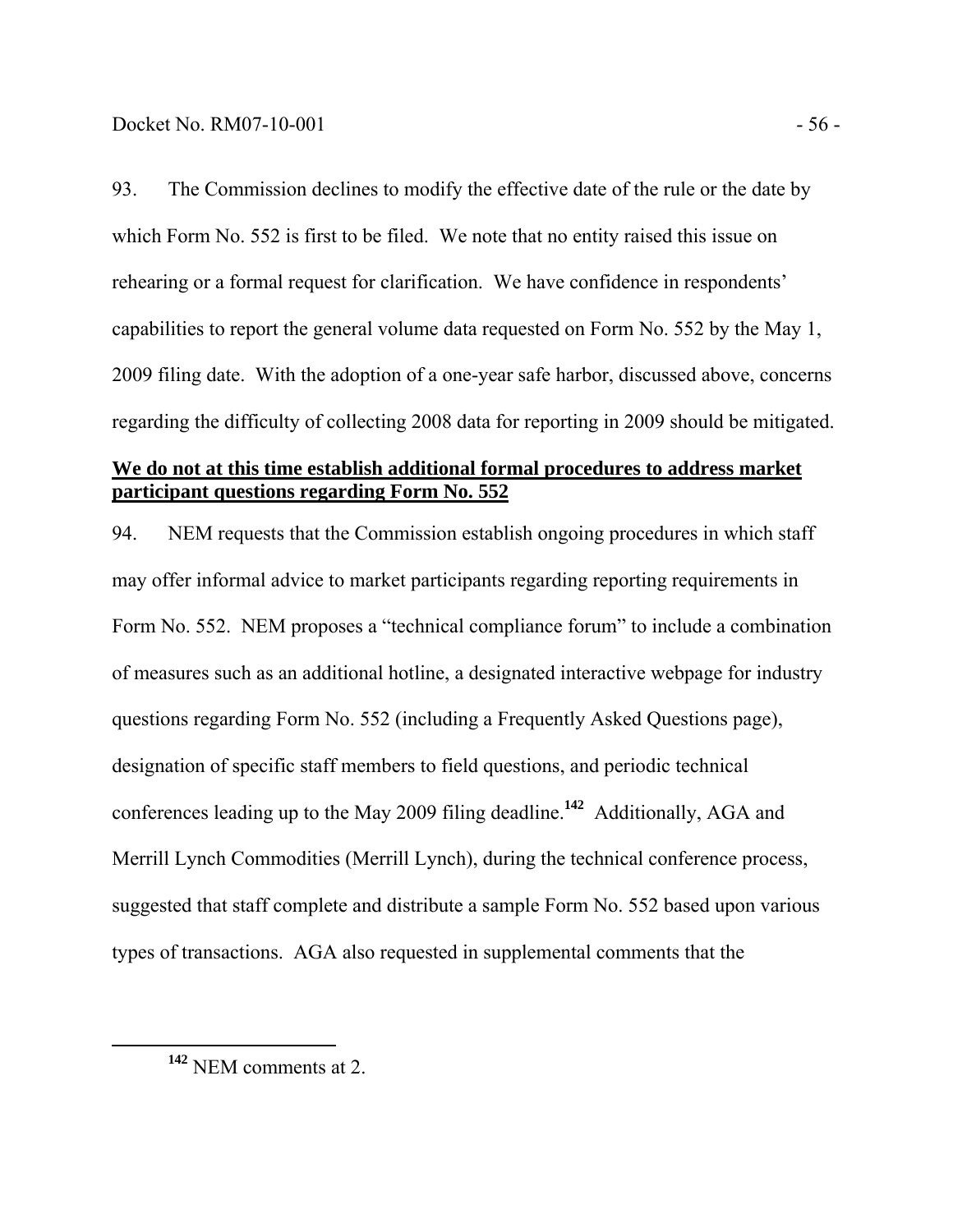Commission commit to provide further guidance on the reporting obligation following submission of annual reports in 2009.**<sup>143</sup>**

95. We do not believe that additional informational or educational outreach regarding Form No. 552 is necessary at this time. To the extent that additional clarification is necessary following the issuance of this Order on Rehearing and Clarification, requests for further clarification and rehearing are permitted and additional technical conferences may be held at our discretion. Further, we note that, once entities begin to complete Form No. 552 with calendar year 2008 data, respondents may direct informal questions through appropriate means, including the new compliance help desk.**<sup>144</sup>**

# **The reach of the safe harbor provision in the Policy Statement on Natural Gas and Electric Price Indices**

96. Referring to the 2003 Policy Statement, Order No. 704 stated, in passing, that "[a] market participant that does not hold blanket sales certificates is not required to comply with the Policy Statement processes, nor does it receive the safe harbor available in the Policy Statement."**<sup>145</sup>** Southern Company Services, Inc. (SCS) requests clarification of this statement. SCS argues that non-jurisdictional entities have engaged in price reporting while relying on an interpretation of the Policy Statement's safe harbor

**<sup>143</sup>** AGA supplemental comments at 3.

**<sup>144</sup>** See Obtaining Guidance on Regulatory Requirements, 123 FERC ¶ 61,157 (2008).

**<sup>145</sup>** Order No. 704 at P 96.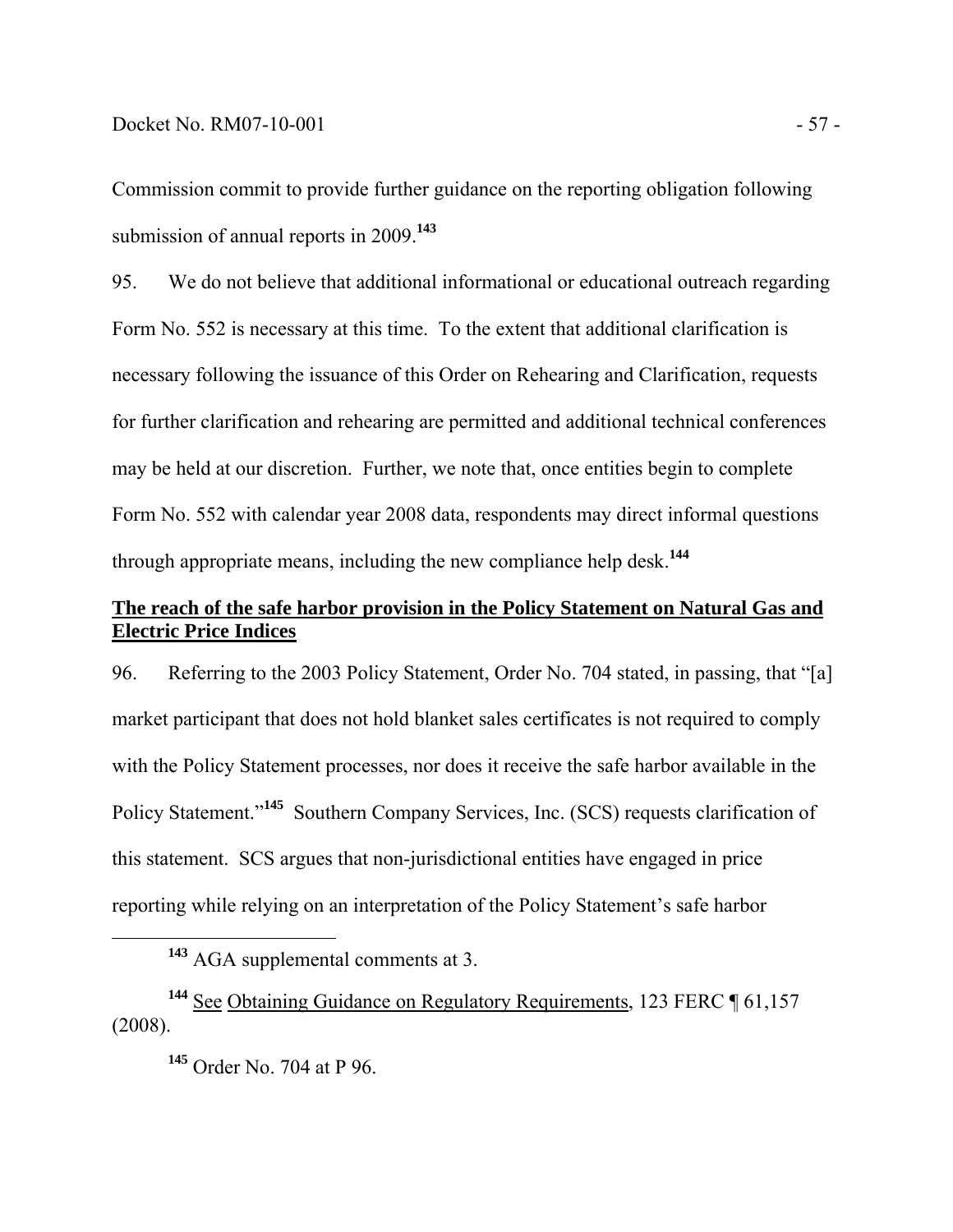## Docket No. RM07-10-001 - 58 -

provision. SCS argues that the Policy Statement safe harbor applies to any "data provider" regardless of whether the provider is a certificate holder.**<sup>146</sup>**

97. SCS's request is effectively a request to clarify the Policy Statement, not Order No. 704. The referenced comment was not a prerequisite to our determinations in the order. SCS's request is inappropriate as a request for clarification of Order No. 704.

## **III. Information Collection Statement**

98. The Office of Management and Budget (OMB) regulations require that OMB approve certain reporting, recordkeeping, and public disclosure (collections of information) imposed by an agency.**<sup>147</sup>** The information collection requirements for Form No. 552 respondents were approved under OMB Control Nos. 1902-0242. This order further revises these requirements in order to more clearly state the obligations imposed in Order No. 704, but does not substantively alter those requirements. OMB approval of this order is therefore unnecessary. However, the Commission will send a copy of this order to OMB for informational purposes only.

## **IV. Environmental Analysis**

99. The Commission is required to prepare an Environmental Assessment or an Environmental Impact Statement for any action that may have a significant adverse effect

**<sup>147</sup>** 5 CFR 1320.

**<sup>146</sup>** SCS comments at 2-3.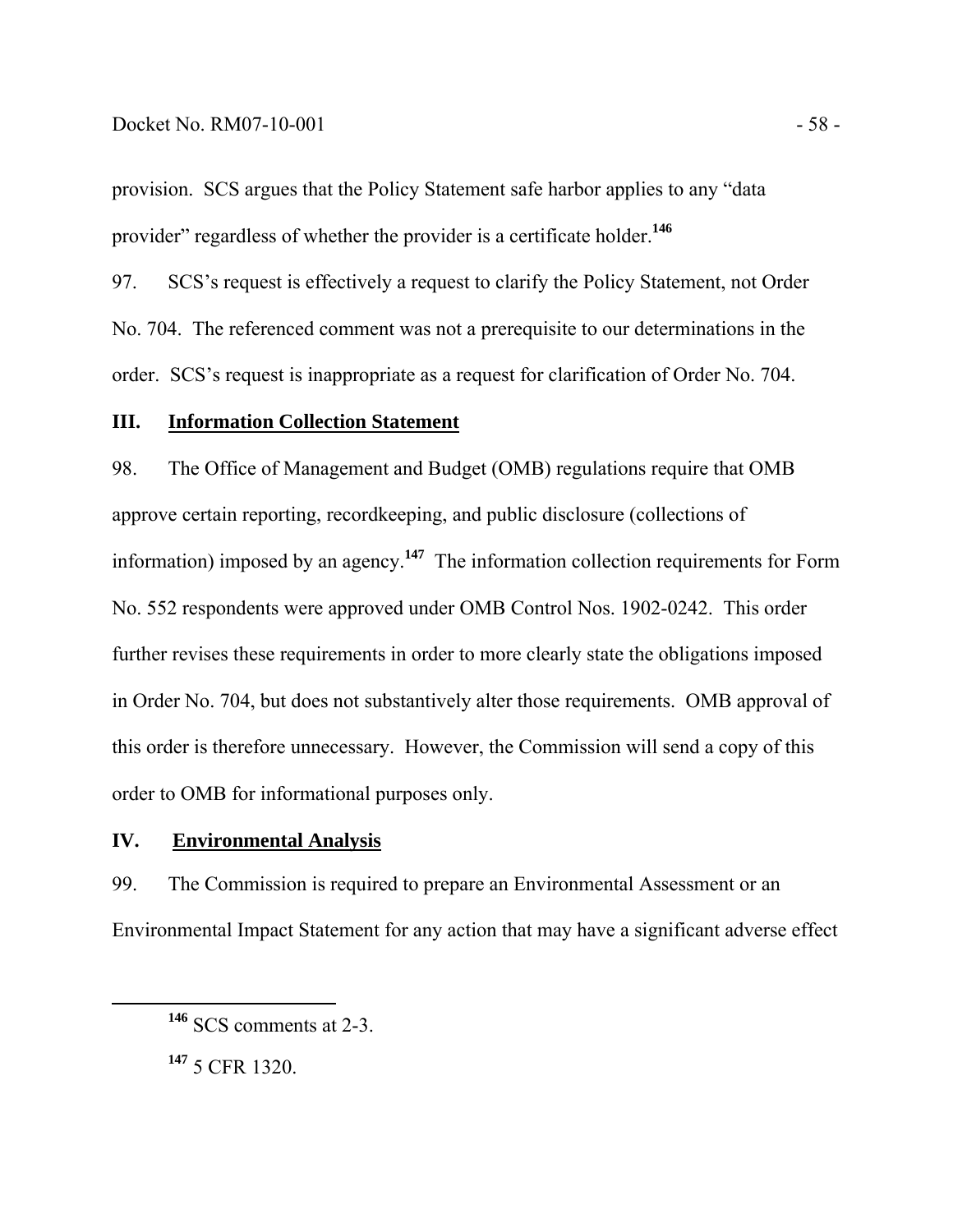on the human environment.**<sup>148</sup>** The actions taken here fall within categorical exclusions in the Commission's regulations for information gathering, analysis, and dissemination, and for sales, exchange, and transportation of natural gas that requires no construction of facilities.**<sup>149</sup>** Therefore, an environmental assessment is unnecessary and has not been prepared in this rulemaking.

## **V. Regulatory Flexibility Act**

100. The Regulatory Flexibility Act of 1980 (RFA)**<sup>150</sup>** generally requires a description and analysis of rules that will have significant economic impact on a substantial number of small entities. The RFA requires consideration of regulatory alternatives that accomplish the stated objectives of a proposed rule and that minimize any significant economic impact on such entities. The RFA does not, however, mandate any particular outcome in a rulemaking. At a minimum, agencies are to consider the following alternatives: establishment of different compliance or reporting requirements for small entities or timetables that take into account the resources available to small entities; clarification, consolidation, or simplification of compliance and reporting requirements

**<sup>150</sup>** 5 U.S.C. 601-612.

**<sup>148</sup>** Order No. 486, Regulations Implementing the National Environmental Policy Act, 52 FR 47897 (Dec. 17, 1987), FERC Stats. & Regs ¶ 30,783 (1987).

**<sup>149</sup>** 18 CFR 380.4(a)(5) and (a)(27).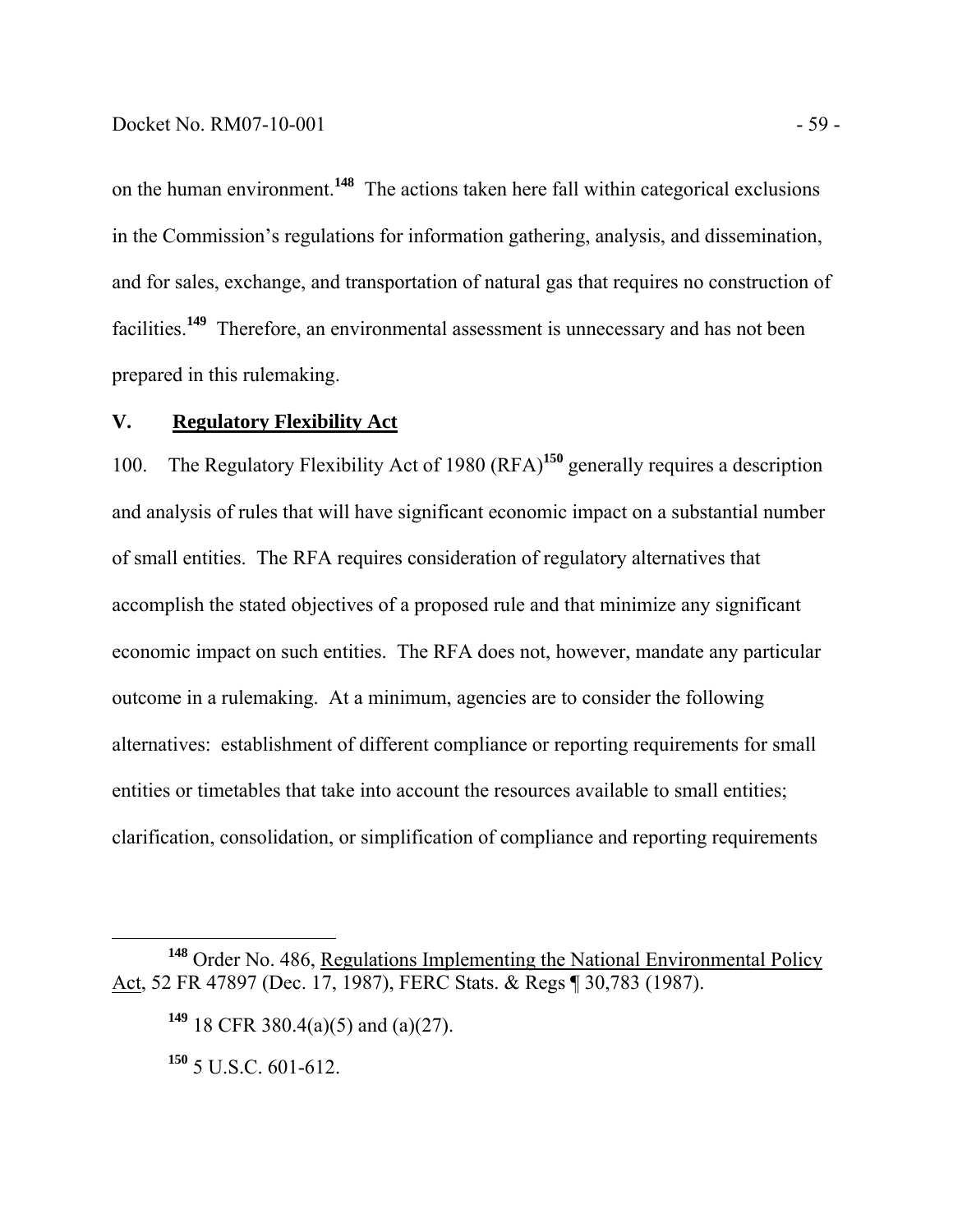for small entities; use of performance rather than design standards; and exemption for certain or all small entities from coverage of the rule, in whole or in part.

101. The annual reporting requirement set forth in the Order on Rehearing and Clarification will not have a significant economic impact on a substantial number of small entities. The requirement for annual reporting of physical natural gas transactions will have minimal impact on small entities. By incorporating a de minimis exemption into the regulations, the Commission has reduced the number of small entities subject to the requirements: de minimis entities without blanket sales certificates will not be required to report. This reporting requirement will affect small entities but the burden on them will be minimal. For each entity, small or otherwise, that is required to comply with the annual reporting requirement, the Commission estimates that the compliance would require a one-time cost of approximately \$4,000 and an annual cost thereafter of \$400. Although some costs would increase for market participants with a greater number of transactions, we expect that that increase would be likely offset because such entities would have already compiled information regarding their transactions in the aggregate. This amount is not a significant burden on small entities. The <u>de minimis</u> exemption provides a regulatory alternative that will reduce the economic impact on certain small entities from coverage of the rule. Accordingly, the Commission certifies that the order will not have a significant economic impact on a substantial number of small entities.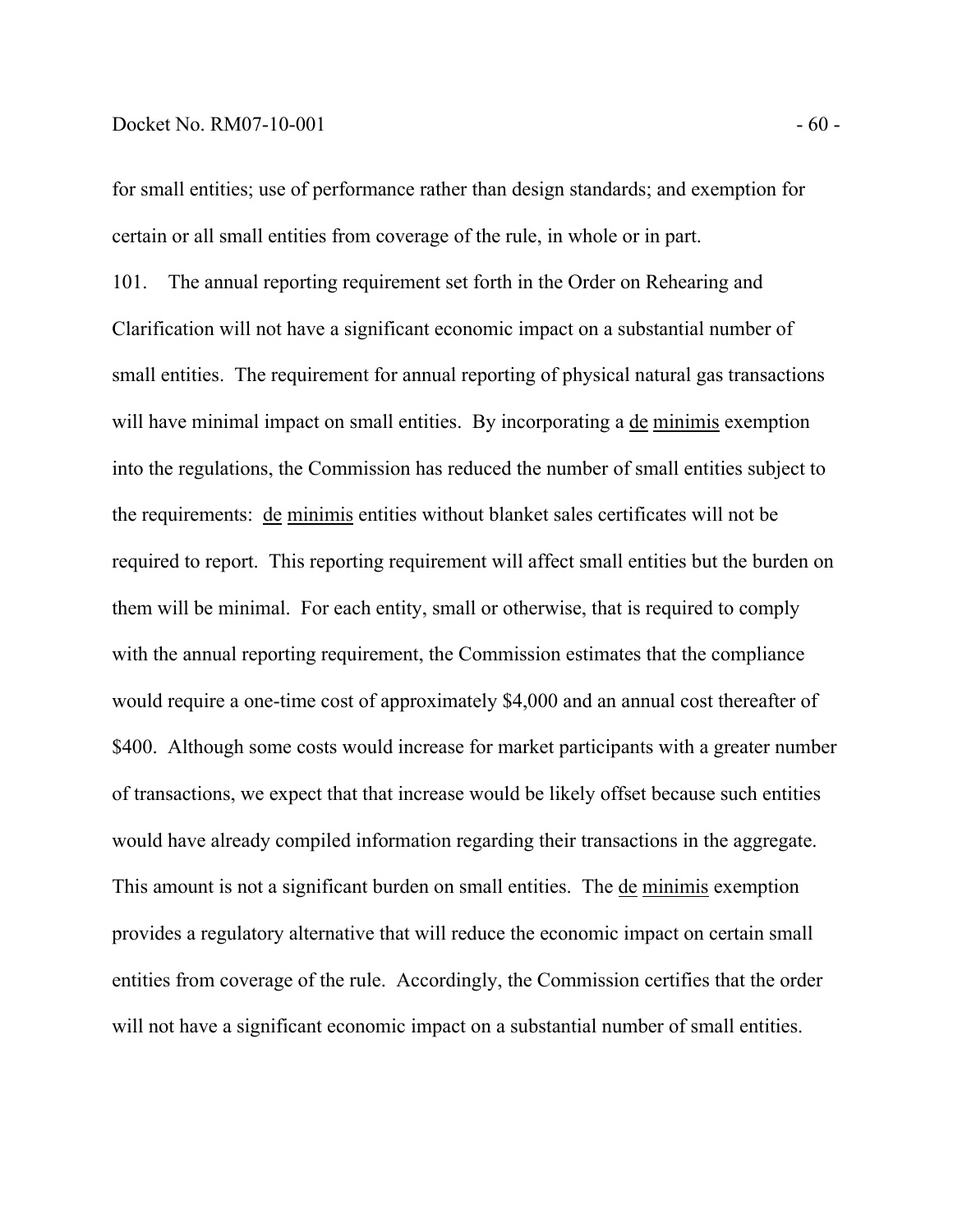## **VI. Document Availability**

102. In addition to publishing the full text of this document in the Federal Register, the Commission provides all interested persons an opportunity to view and/or print the contents of this document via the Internet through FERC's Home Page (http://www.ferc.gov) and in FERC's Public Reference Room during normal business

hours (8:30 a.m. to 5 p.m. Eastern time) at 888 First Street, N.E., Room 2A, Washington DC 20426.

103. From FERC's Home Page on the Internet, this information is available on eLibrary. The full text of this document is available on eLibrary in PDF and Microsoft Word format for viewing, printing, and/or downloading. To access this document in eLibrary, type the docket number excluding the last three digits of this document in the docket number field.

104. User assistance is available for eLibrary and the FERC's Web site during normal business hours from FERC Online Support at 202-502-6652 (toll free at 1-866-208-3676) or e-mail at ferconlinesupport@ferc.gov, or the Public Reference Room at (202) 502- 8371, TTY (202) 502-8659. E-mail the Public Reference Room at public.referenceroom@ferc.gov.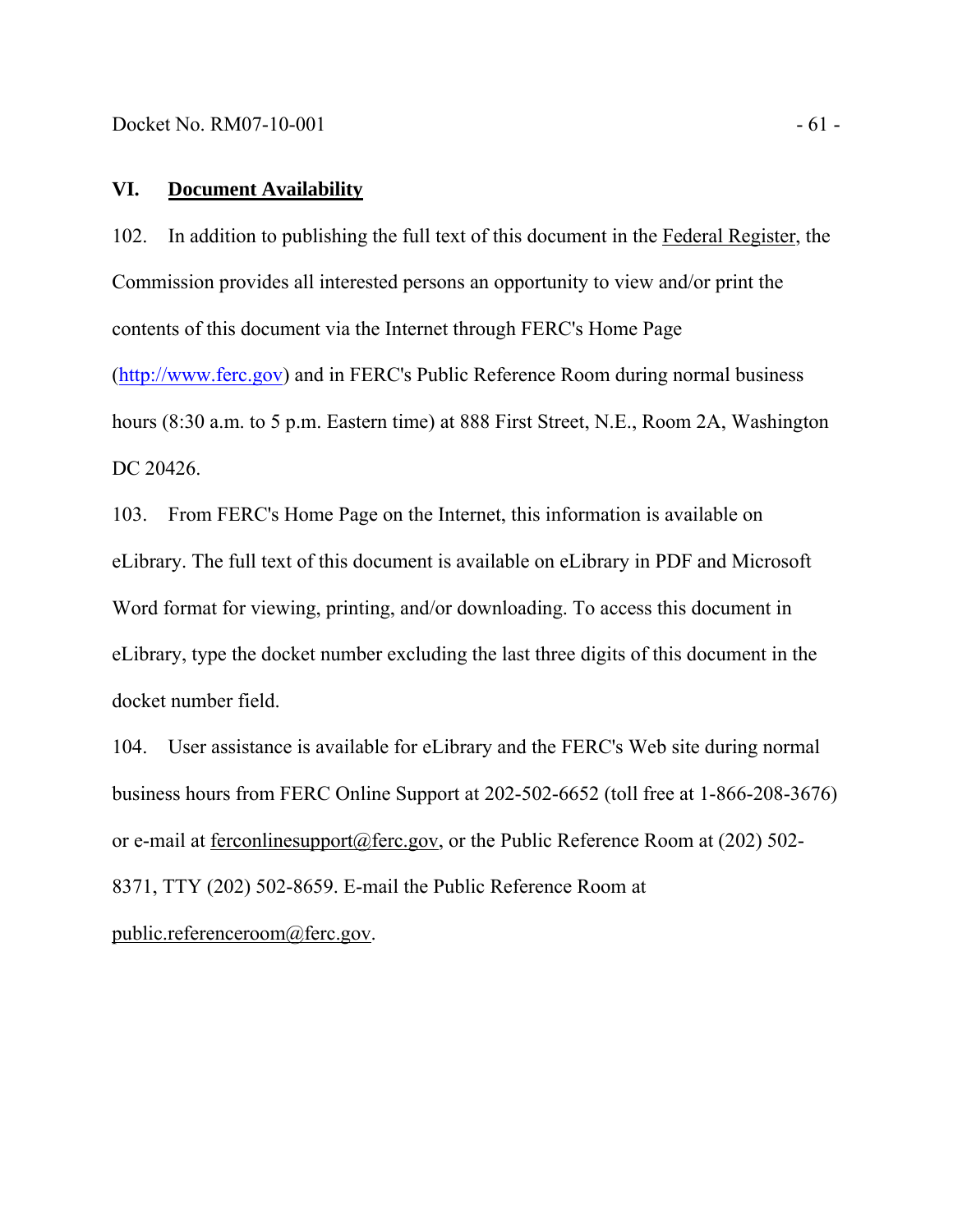Docket No. RM07-10-001 - 62 -

# **VII. Effective Date**

105. Changes to Order No. 704 adopted in this Order on Rehearing and Clarification will become effective [insert date 30 days after publication in the Federal Register].

The Commission orders:

The requests for clarification and rehearing are granted in part and denied in part as discussed in the body of this order.

## List of Subjects

## 18 CFR Part 260

Natural gas, Reporting and recordkeeping requirements.

# 18 CFR Part 284

 Continental shelf; Natural gas; Reporting and recordkeeping requirements. By the Commission.

 $(S E A L)$ 

Kimberly D. Bose, Secretary.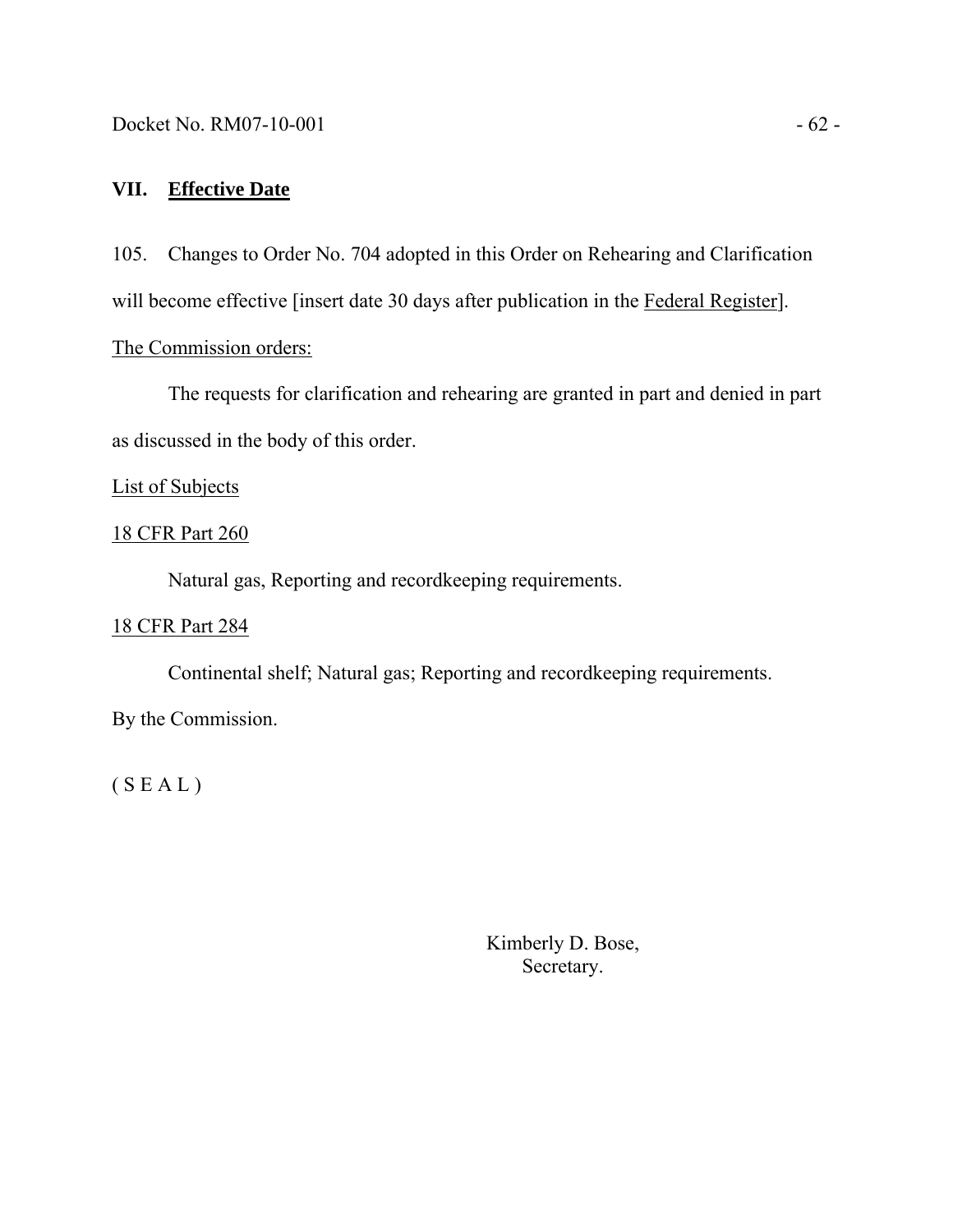Docket No. RM07-10-001 -64-

In consideration of the foregoing, the Commission amends parts 260 and 284,

Chapter I, Title 18, Code of Federal Regulations to read as follows:

# **PART 260 - STATEMENTS AND REPORTS (SCHEDULES)**

1. The authority citation for part 260 continues to read as follows:

**Authority:** 15 U.S.C. 717-717w, 3301-3432; 42 U.S.C. 7101-7352.

2. Sec. 260.401 is revised as follows:

 a. Paragraph (a) is amended by removing the word "reporting" between the words "annual" and "report."

 b. Paragraph (b)(1) is amended by removing the word "wholesale," between the words "in" and "physical" and removing the word "As" and inserting the words, "However, as" at the beginning of the final sentence.

c. Paragraph  $(b)(1)(i)$  is amended by removing the word "and" at the end of the paragraph.

d. Paragraph  $(b)(1)(ii)$  is amended and paragraph  $260.401(b)(1)(iii)$  is added to read as follows:

## **§ 260.401 FERC Form No. 552, Annual Report of Natural Gas Transactions.**

\* \* \* \* \*

(b) \* \* \*

 $(1)$  \* \* \*

(ii) It engages in reportable physical natural gas sales that amount to less than

2,200,000 MMBtus for the previous calendar year; and

(iii) It engages in reportable physical natural gas purchases that amount to less

than 2,200,000 MMBtus for the previous calendar year.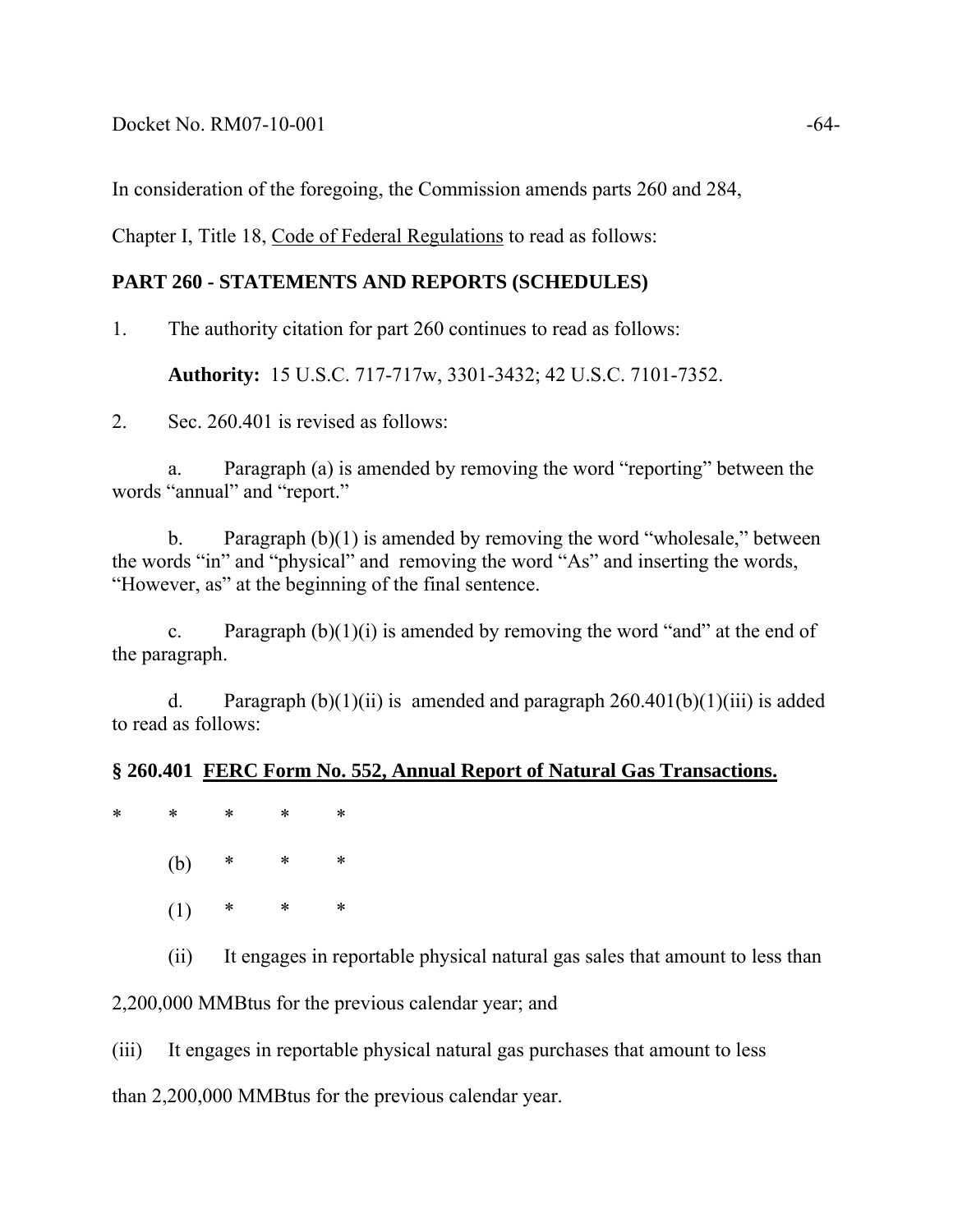\* \* \* \* \*

# **PART 284 - CERTAIN SALES AND TRANSPORTATION OF NATURAL GAS UNDER THE NATURAL GAS POLICY ACT OF 1978 AND RELATED AUTHORITIES**

3. The authority citation for Part 284 continues to read as follows:

**Authority**: 15 U.S.C. 717-717w, 3301-3432; 42 U.S.C. 7101-7352; 43 U.S.C. 1331-1356

4. Sec. 284.403(a) is amended by removing the word "must" in the final sentence, and inserting the word "Seller" in its place.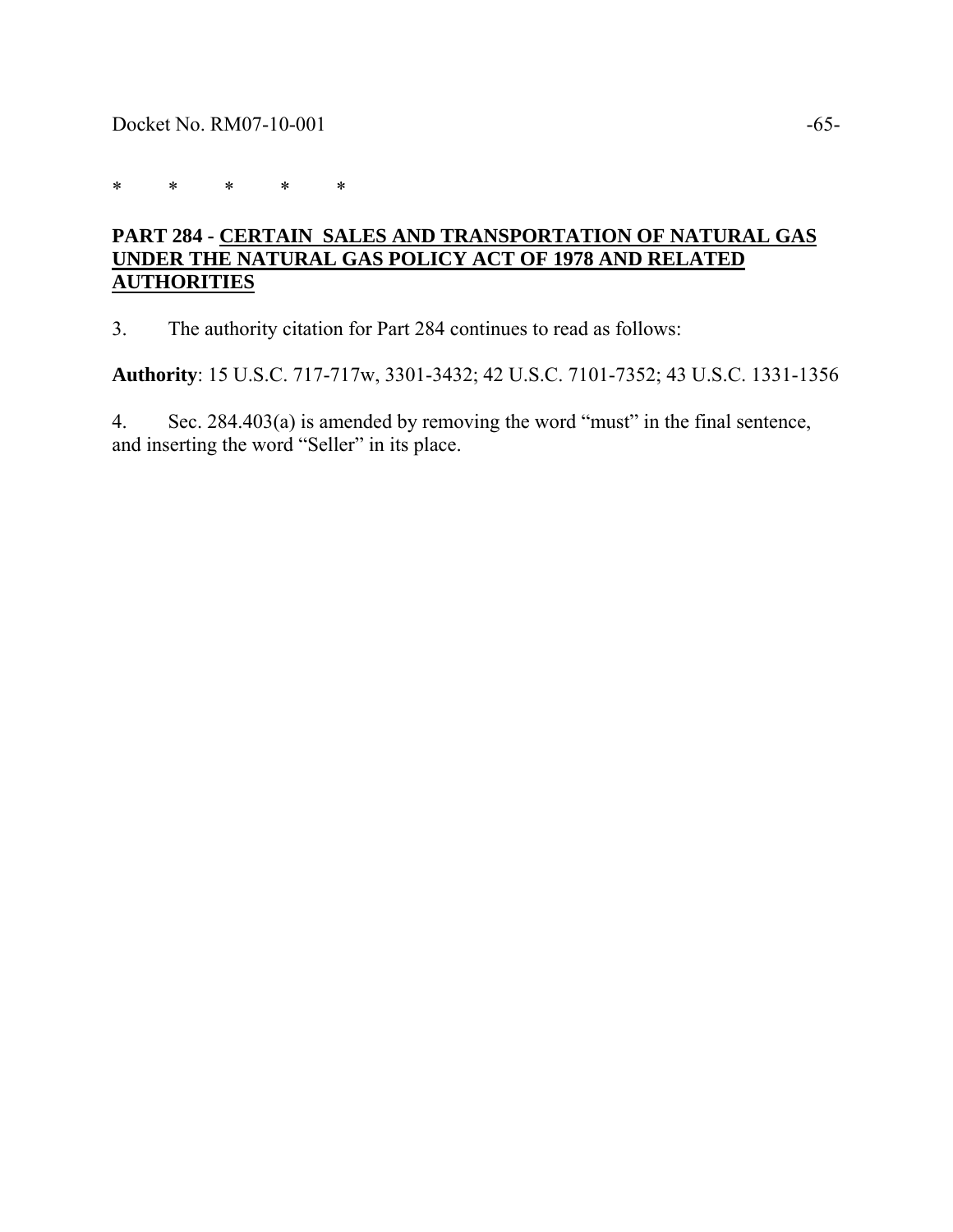Note: The following appendix will not be published in the Code of Federal Regulations.

Appendix A to Order No. 704-A: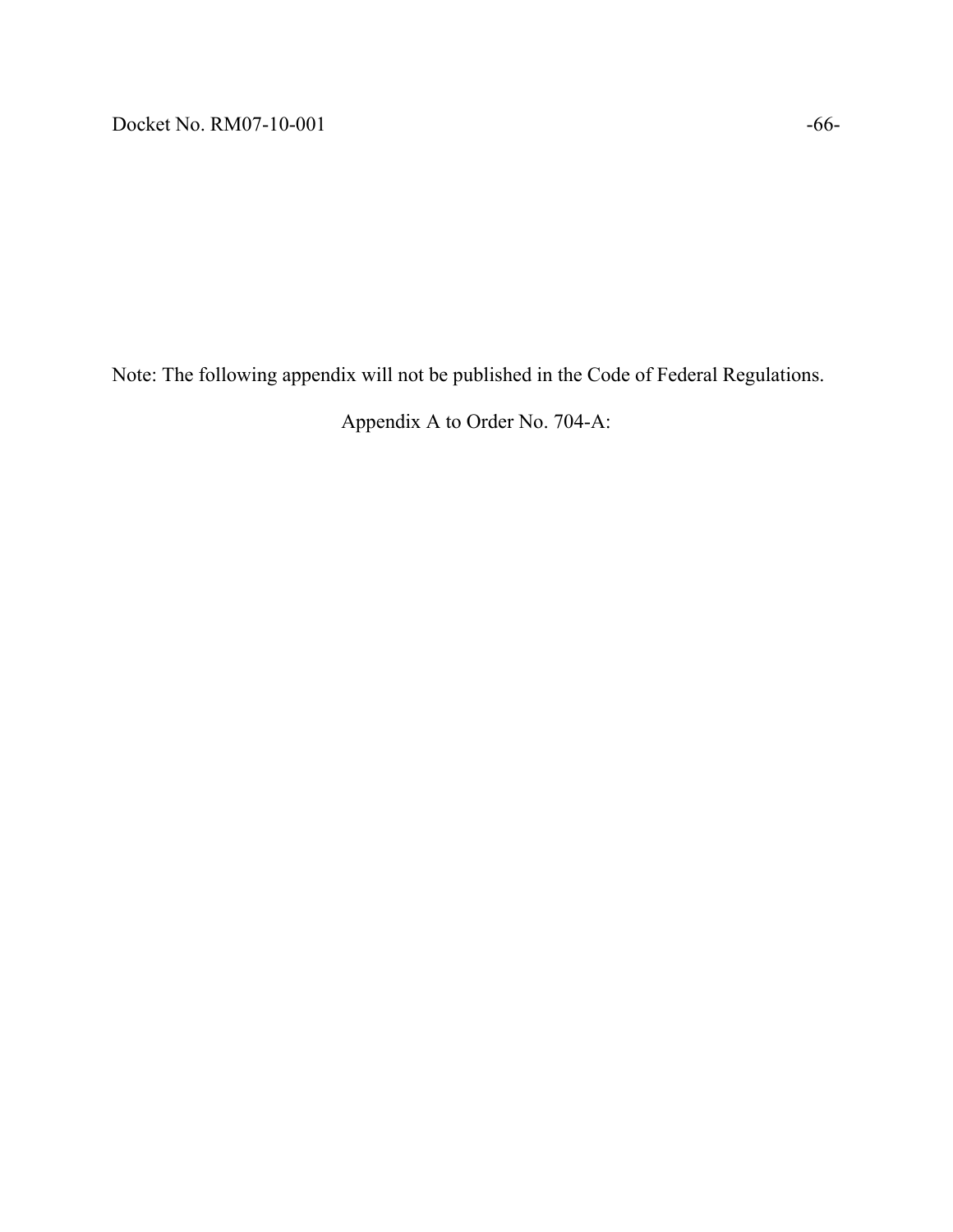## Docket No. RM07-10-001 -67-

THIS FILING IS Item 1:  $□$  An Initial (Original) Submission OR  $□$  Resubmission No.

 Form No. 552 OMB No. 1902-0242 Expires (mm/dd/yyyy)



# **FERC TRANSACTION REPORT FERC FORM No. 552: Annual Report of Natural Gas Transactions**

These reports are mandatory under the Natural Gas Act, Section 23(a)(2), and 18 CFR Parts 260.401. Failure to report may result in criminal fines, civil penalties, and other sanctions as provided by law. The Federal Energy Regulatory Commission does not consider these reports to be of a confidential nature.

| <b>Exact Legal Name of Respondent (Company)</b> | <b>Year of Report</b><br><b>End of</b> |
|-------------------------------------------------|----------------------------------------|
|                                                 |                                        |

**FERC FORM No. 552 (New)**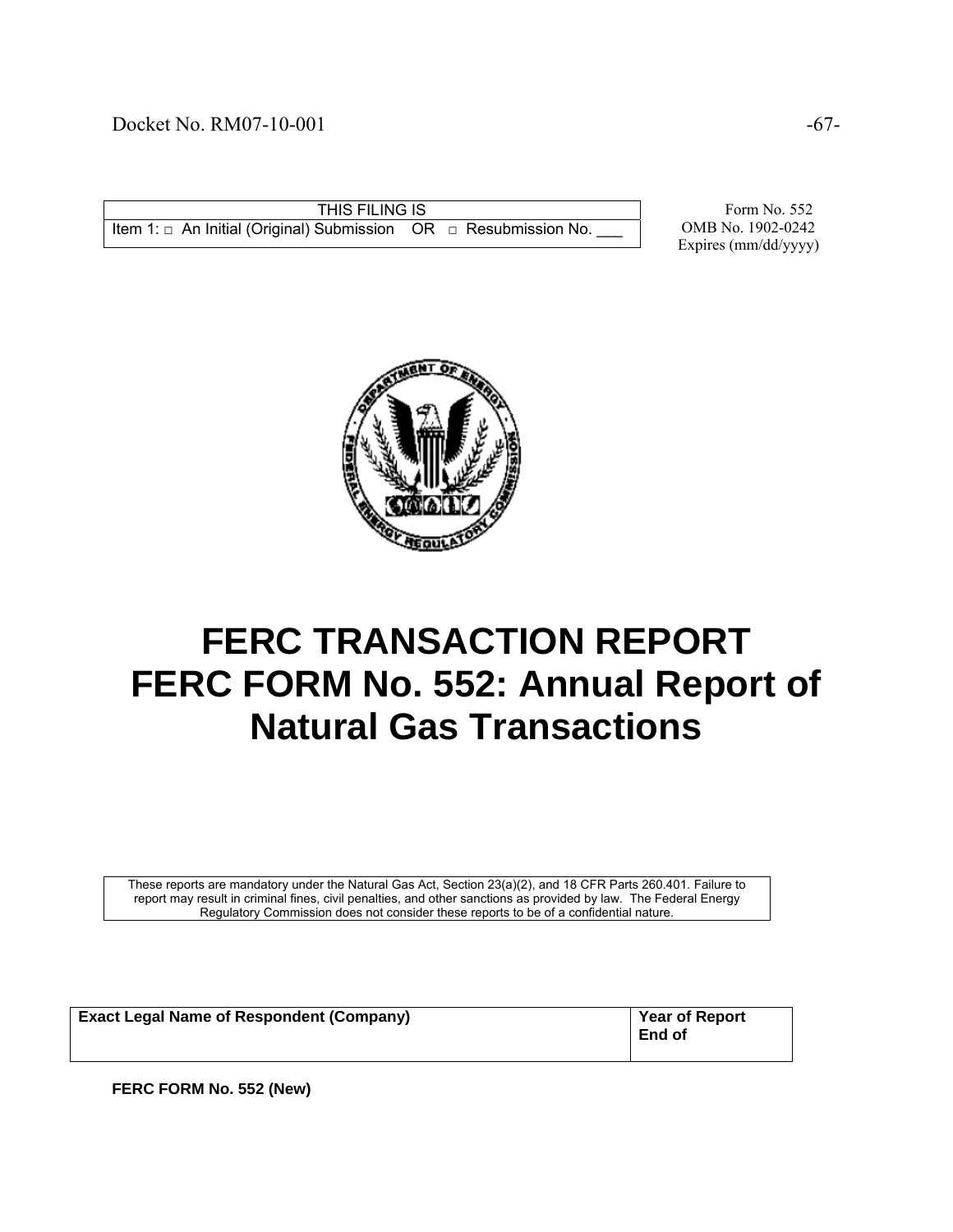#### **INSTRUCTIONS FOR FILING THE FERC FORM NO. 552**

#### **GENERAL INFORMATION**

#### **I Purpose**

 FERC Form No. 552 collects transactional information from natural gas market participants. The filing of this information is necessary to provide information regarding the use of the natural gas spot markets and the use of fixed and index price transactions. This form is considered to be a nonconfidential public use form.

#### **II. Who Must Submit**

 Physical natural gas buyers and sellers must complete and file the form annually if they make use of a blanket sales certificate under § 284.402 or § 284.284, or if their reportable physical natural gas purchases or sales were equal to or greater than 2.2 million (2,200,000) MMBtus (*i.e.*, 2.2 TBtu) in the reporting year. As explained elsewhere in Form No. 552, not all transactions involving physical natural gas are reportable. Potential respondents should review the instructions to determine whether their reportable purchases or their reportable sales meet or exceed this *de minimis* threshold. For example, purchases and sales of natural gas made at retail to a natural gas consumer pursuant to a state commission-approved bundled tariff rate are not reportable.

 If a natural gas market participant is required to complete and file Form No. 552 because it makes use of a blanket sales certificate under § 284.402 or § 284.284, but its natural gas purchases and sales were each lower than 2.2 TBtus in the reporting year, then it is not required to report the schedule of Form No. 552 that collects volumetric information.

#### **III. What and Where to Submit**

- (a) Submit FERC Form No. 552 electronically through the submission software at http://www.ferc.gov/docs-filing/eforms.asp#552.
- (b) The Corporate Officer Certification must be submitted electronically as part of the FERC Form No. 552 filing.
- (c) Users may obtain additional blank copies of FERC Form No. 552 for reference free of charge from: http://www.ferc.gov/docs-filing/eforms.asp#552. Copies may also be obtained from the Public Reference and Files Maintenance Branch, Federal Energy Regulatory Commission, 888 First Street, NE, Room 2A, Washington, DC 20426 or by calling (202) 502-8371.

#### **IV. When to Submit:**

The FERC Form No. 552 must be filed by May 1<sup>st</sup> of the year following the reporting year (18) CFR § 260.401).

**V. Where to Send Comments on Public Reporting Burden.**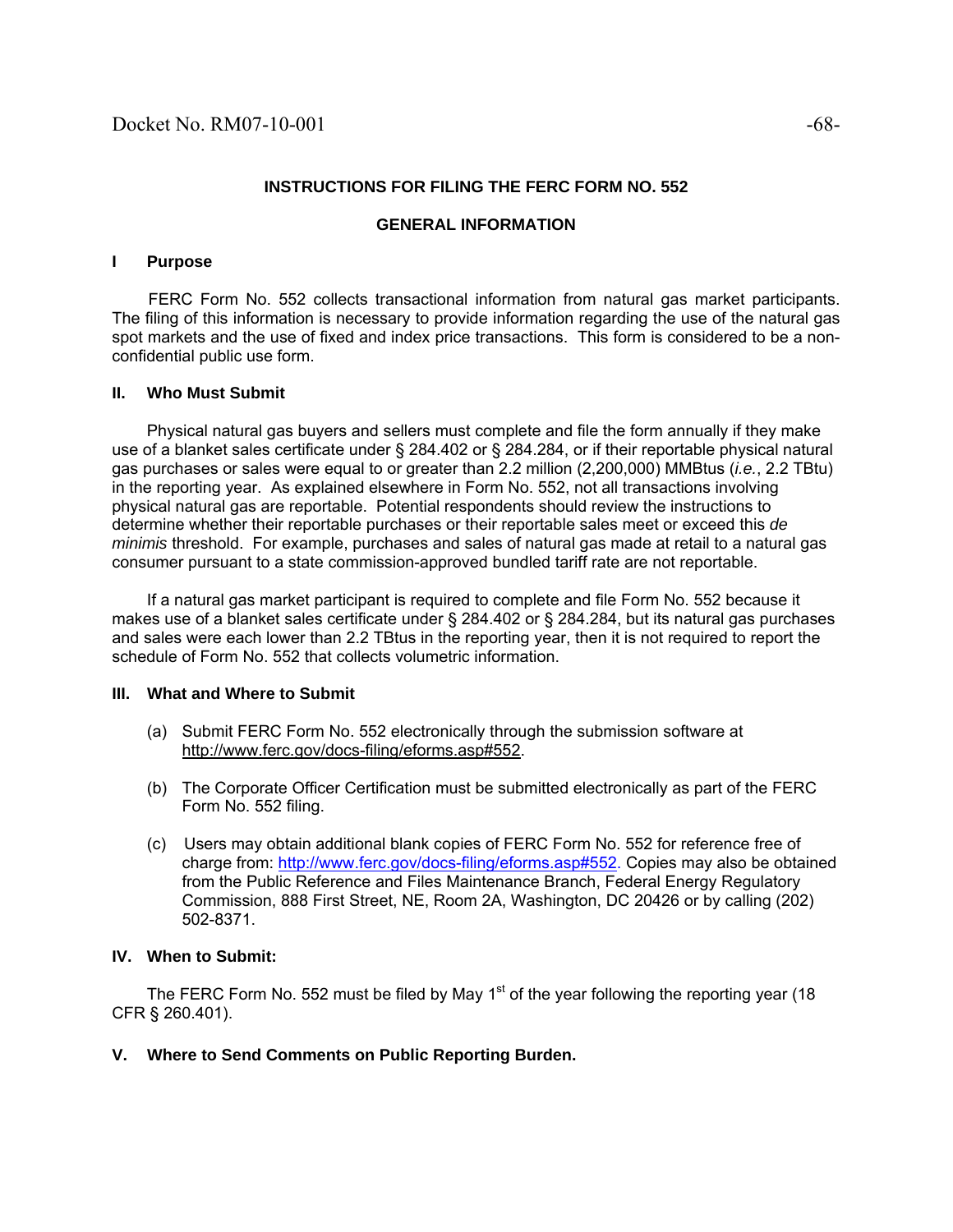The public reporting burden for the FERC Form No. 552 collection of information is estimated to average 4 hours per response, including the time for reviewing instructions, searching existing data sources, gathering and maintaining the data-needed, and completing and reviewing the collection of information. This estimate was noted in the Notice of Purposed Rulemaking and in the Final Rule (RM07-10-000) and addressed by commenters.

 Filers may send additional comments regarding these burden estimates or any aspect of these collections of information, including suggestions for reducing burden, to the Federal Energy Regulatory Commission, 888 First Street NE, Washington, DC 20426 (Attention: Information Clearance Officer); and to the Office of Information and Regulatory Affairs, Office of Management and Budget, Washington, DC 20503 (Attention: Desk Officer for the Federal Energy Regulatory Commission). No person shall be subject to any penalty if any collection of information does not display a valid control number (44 U.S.C. § 3512 (a)).

#### **GENERAL INSTRUCTIONS**

- I. All respondents must identify themselves annually by completing the first part of Form No. 552.
- II. Aggregation across affiliates (or members of a public joint action agency) is permitted, though not required. If a respondent is aggregating volumes across affiliates, the respondent must complete the "Schedule of Reporting Companies" (page 3) which lists those affiliates and a separate "Price Index Reporting" schedule for each affiliate.
- III. Asset managers may not report aggregated information for their customers in Form No. 552. Customers of asset managers are individually responsible for determining whether they must file Form No. 552. An asset manager may itself be required to submit Form No. 552 to the extent that its activities are not undertaken on behalf of an asset management client.
- IV. Report all gas quantities in Trillion British Thermal Unit (TBtu) unless the schedule specifically requires the reporting in another unit of measurement.
- V. For reported volumes, enter numbers to the tenth of a unit only, except where otherwise noted.
- VI. Report volumes of physical natural gas as explained in the definitions.
- VII. Complete each question fully and accurately, even if it has been answered in a previous report. Enter the word "None" where it truly and completely states the fact.
- VIII. Enter the month, day, and year for all dates. Use customary abbreviations. **The "Date of Report" included in the header of each page is to be completed only for resubmissions**  (see IX. below).
- IX. For any resubmissions, submit the electronic filing using the form submission only. Please explain the reason for the resubmission in a footnote to the data field.
- X. Footnote and further explain as necessary.
- XI. Do not make references to reports of previous periods/years or to other reports in lieu of required entries, except as specifically authorized.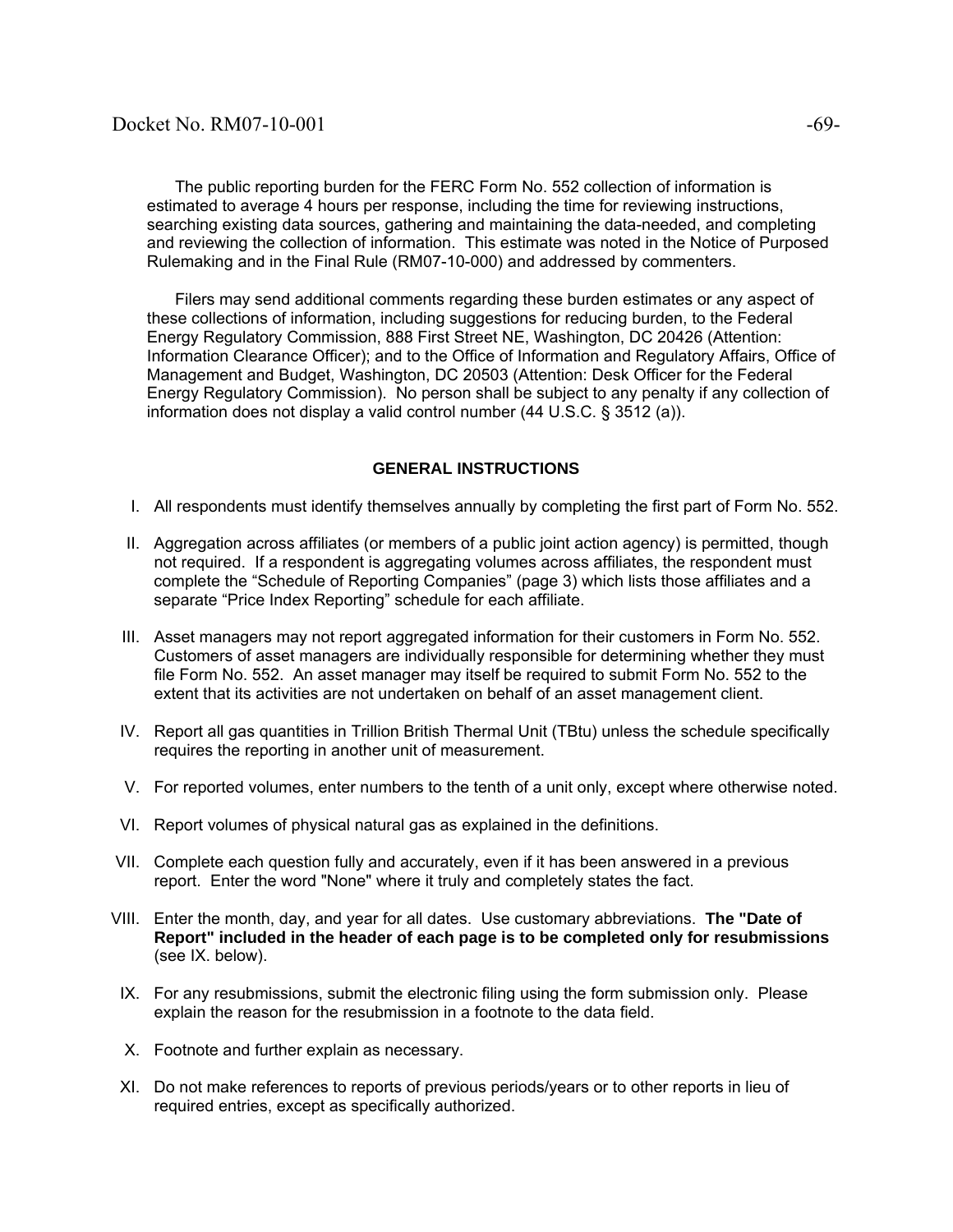XII. Regarding reportable transactions that involve deliveries that occur or may occur over multiple calendar years, only volumes for delivery that use, contribute to, or may contribute to the formation of a price index during the subject calendar year should be reported. For a multiyear contract that relies on a price index to establish a price, volumes should be reported in the year in which the index is referenced.

### DEFINITIONS

- I. Affiliate– An affiliate means a person who controls, is controlled by or is under common control with another person. For purposes of the completion of Form No. 552, a joint public action agency may submit members' collective information as if those members were affiliates.
- II. Blanket Certificate A blanket certificate means either (i) a blanket marketing certificate granted to a person that is not an interstate pipeline pursuant to 18 CFR § 284.402, or (ii) a blanket certificate for unbundled sales service granted to an interstate pipeline pursuant to 18 CFR § 284.284.
- III. Date of Report The date the report is submitted to the Commission.
- IV. Fixed Price A "Physical Natural Gas Transaction" price determined by agreement between buyer and seller and not benchmarked to any other source of information. For example, physical basis transactions that directly refer to futures prices, for the purpose of this form, are not "Fixed Price" transactions.
- V. Next-Day Delivery Delivery of a transaction executed prior to NAESB nomination deadline (11:30am Central Prevailing Time) on one day for uniform physical delivery over the next pipeline day. Transactions done for Friday are usually for flow on Saturday, Sunday, and Monday inclusive. Trading patterns may vary in the case of holidays or the end of a month that occurs on a weekend.
- VI. Next-Month Delivery Delivery of a transaction executed during the last five (5) business days of one month for uniform physical delivery over the next month.
- VII. Physical Natural Gas Transaction A natural gas transaction that contains an obligation to deliver natural gas at a specified location and at a specified time, with the exception of physically-delivered futures contracts. It is not necessary that natural gas actually be delivered under the transactions, only that the delivery obligation existed in the agreement when executed. Certain Physical Natural Gas Transactions may not remain in existence through the time of delivery because they were traded away or "booked out." For purposes of this form, these transactions should be included whether they went to delivery or not. Order No. 704 and 704-A discuss a variety of particular instances. Physical Natural Gas Transactions are only those transactions for Next-Day Delivery or Next-Month Delivery that refer, contribute, or could contribute to the formation of a price index during the calendar year. The following physical natural gas volumes should be *included* in volumetric data submitted in Form No. 552 if the relevant transactions refer to or could contribute to the formation of a price index:
	- a. cash-out, imbalance makeup and operational volumes reported by pipelines; and
	- b. volumes attributable to royalty-in-kind transactions, gas provided for processing such as plant thermal reduction (not including unprocessed gas), and purchases and sales related to the production and gathering function.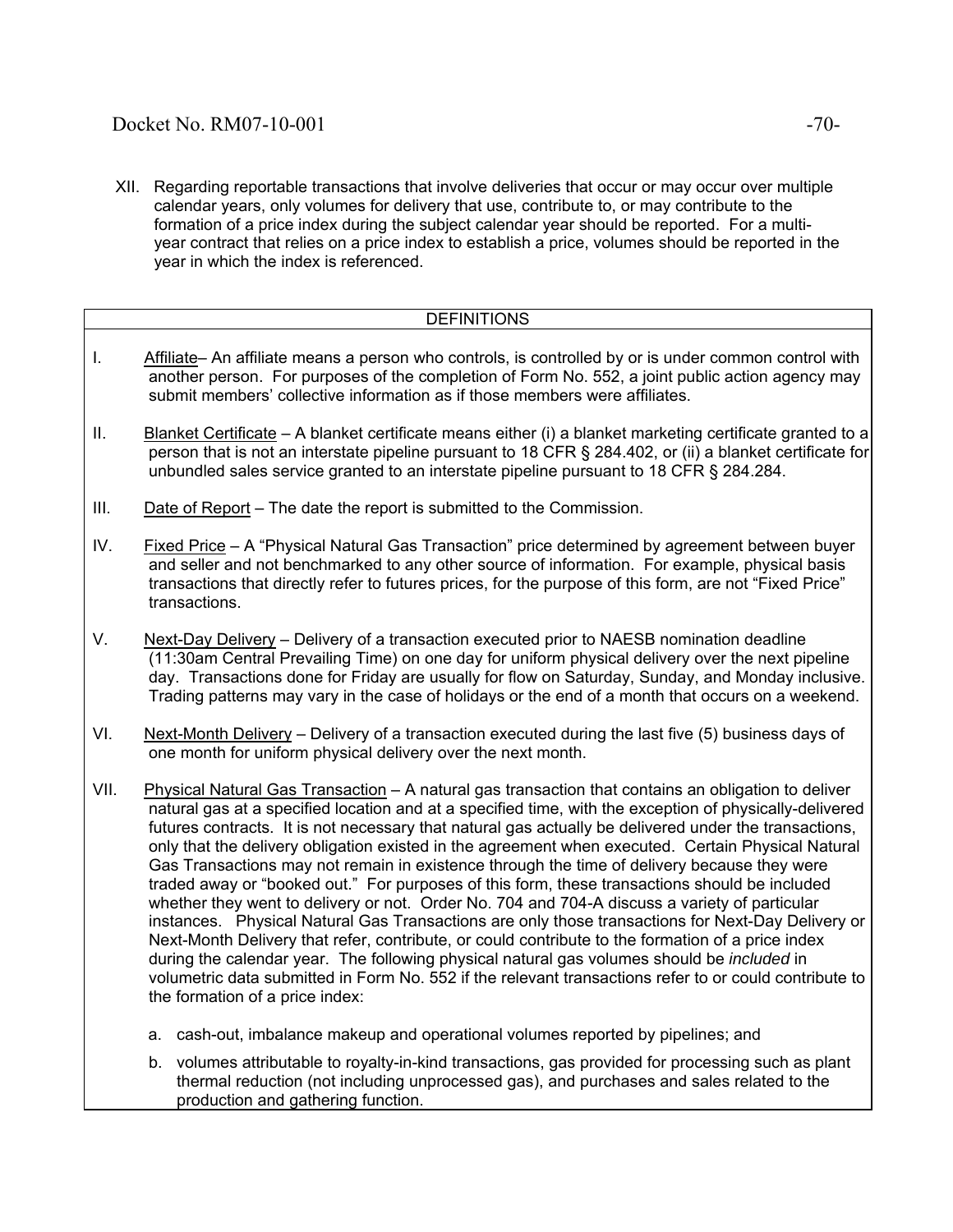Notwithstanding the above, the following volumes should, in all cases, be *excluded* in volumetric data submitted in Form No. 552:

- a. sales to and purchases by retail consumers of natural gas pursuant to a state commissionapproved bundled tariff,
- b. sales or purchases of volumes that originate outside of the lower 48 states of the United States of America and are delivered outside of the lower 48 states,
- c. volumes associated with transactions among affiliates,
- d. volumes associated with any type of financially-settled transaction,
- e. unprocessed gas volumes,
- f. volumes traded in futures contracts, even those that go to physical delivery,
- g. volumes of imported LNG traded prior to regasification and exported LNG traded after liquefaction, and
- h. volumes that are *not* Next-Day Delivery or Next-Month Delivery.
- VIII. Price Index Publisher Companies that report price indices for U.S. wholesale natural gas markets. The list of companies can change over time.
- IX. Prices that Refer to (Daily or Monthly) Price Indices Prices for Physical Natural Gas Transactions that reference directly a daily or monthly index price published by a "Price Index Publisher" rather than a "Fixed Price" or a price that refers directly to some other benchmark.
- X. Quantity Amount of purchases or sales expressed in units of energy "British Thermal Units" (Btu). One million BTUs (MMBtu) are, by definition, the same as one Dekatherm (Dth). A volume of one billion cubic feet (Bcf) of natural gas contains approximately one trillion Btus (TBtu or million MMBtu) of energy depending on the exact energy content of the natural gas. The quantities to be reported in the "Purchase and Sales Information" schedule should be measured in tenths of TBtus.
- XI. Reporting Company The person, corporation, licensee, agency, authority, or other legal entity or instrumentality on whose behalf the report is being submitted by the "Respondent."
- XII. Respondent The person, corporation, licensee, agency, authority, or other legal entity or instrumentality that is submitting the report either on its own behalf, or on behalf of itself and/or its affiliates. A Respondent may choose to either report for all its affiliates collectively, or may choose to have each of its affiliates report separately as their own "Respondent." If reporting collectively, the "Respondent" must report for each "Affiliate" in the "Schedule of Reporting Companies" and the "Price Index Reporting Schedule," and collectively for all its affiliates in the "Purchase and Sales Information" schedule.
- XIII. Natural Gas Purchases The volumetric "Quantity" of "Physical Natural Gas Transactions" purchased by the "Reporting Company" during the "Year of Report."
- XIV. Natural Gas Sales The volumetric "Quantity" of "Physical Natural Gas Transactions" sold by the "Reporting Company" during the "Year of Report."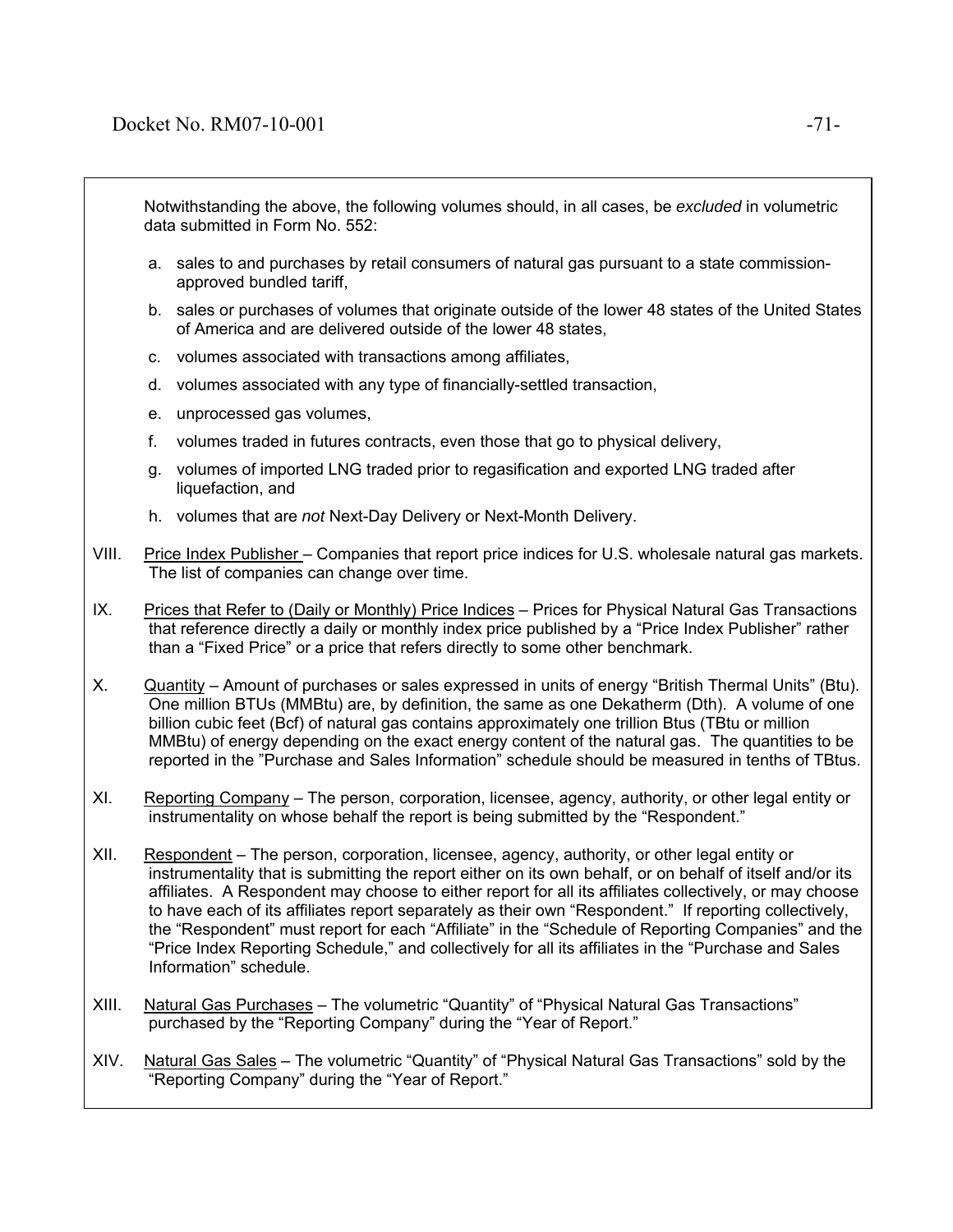XV. Year of Report – The calendar year for which the report is being submitted.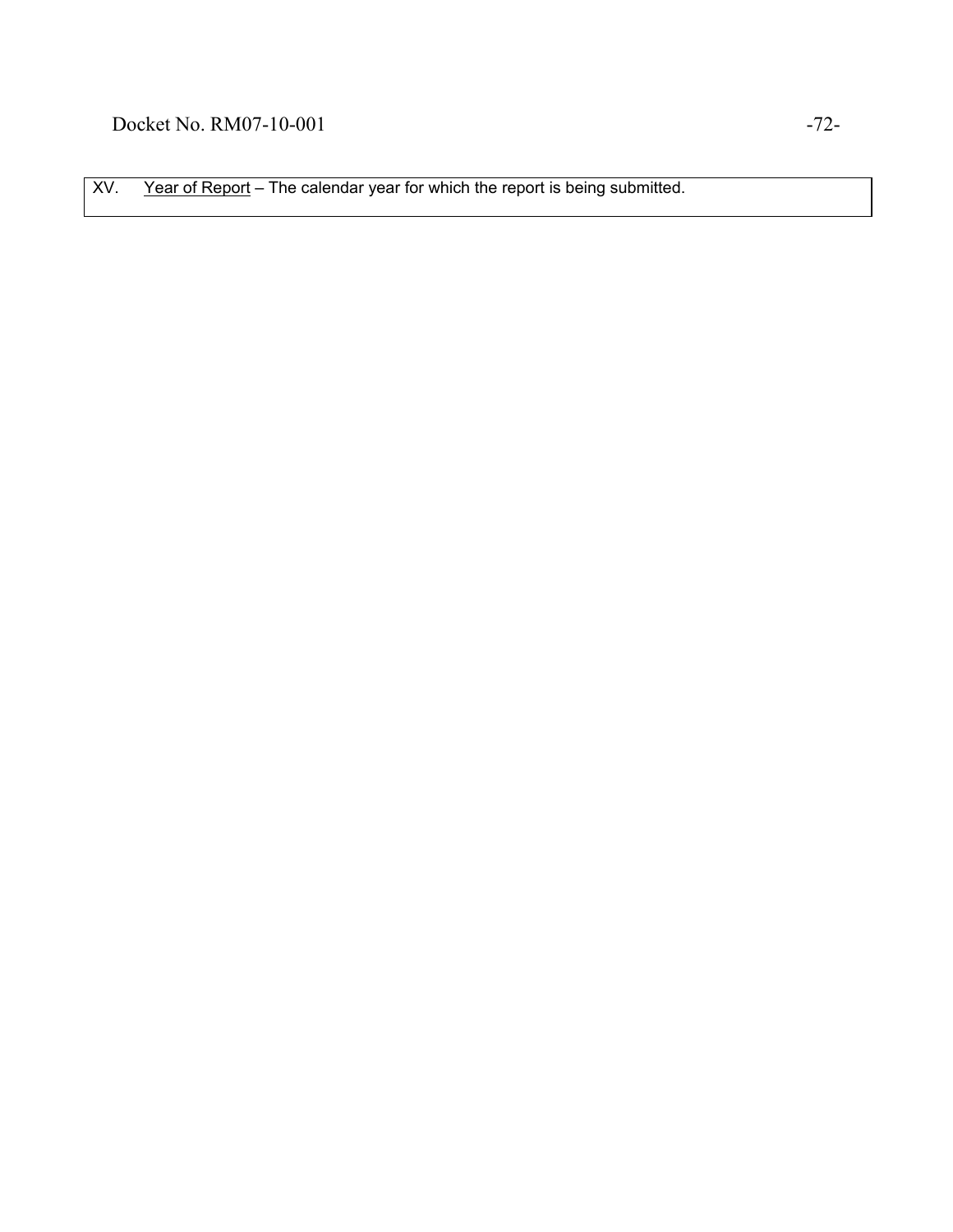# Docket No. RM07-10-001 -73-

| ANNOAL KEI ONT OF NATURAL OAS TRANSACTIONS<br><b>IDENTIFICATION OF RESPONDENT</b>                                                        |                                        |                   |  |
|------------------------------------------------------------------------------------------------------------------------------------------|----------------------------------------|-------------------|--|
| 01 Exact Legal Name of Respondent                                                                                                        | 02 Year of Report                      |                   |  |
|                                                                                                                                          | End of                                 |                   |  |
|                                                                                                                                          |                                        |                   |  |
| 03 Previous Name and Date of Change (If name changed during year)                                                                        |                                        |                   |  |
|                                                                                                                                          |                                        |                   |  |
|                                                                                                                                          |                                        |                   |  |
| 04 Address of Principal Office at End of Year (Street, City, State, Zip Code)                                                            |                                        |                   |  |
|                                                                                                                                          |                                        |                   |  |
|                                                                                                                                          |                                        |                   |  |
| 05 Name of Contact Person                                                                                                                | 06 Title of Contact Person             |                   |  |
|                                                                                                                                          |                                        |                   |  |
|                                                                                                                                          |                                        |                   |  |
| 07 Address of Contact Person (Street, City, State, Zip Code)                                                                             |                                        |                   |  |
|                                                                                                                                          |                                        |                   |  |
|                                                                                                                                          |                                        |                   |  |
| 08 Email Address of Contact Person                                                                                                       |                                        |                   |  |
|                                                                                                                                          |                                        |                   |  |
|                                                                                                                                          |                                        |                   |  |
| 09 Telephone of Contact Person, Including Area Code                                                                                      | 10 This Report is:                     | 11 Date of Report |  |
|                                                                                                                                          | $(1)$ $\Box$ An Original               | (MM,DD,YYYY)      |  |
|                                                                                                                                          | $(2)$ $\Box$ A Resubmission            |                   |  |
|                                                                                                                                          |                                        |                   |  |
|                                                                                                                                          |                                        |                   |  |
|                                                                                                                                          | ANNUAL CORPORATE OFFICER CERTIFICATION |                   |  |
| The undersigned officer certifies that:                                                                                                  |                                        |                   |  |
|                                                                                                                                          |                                        |                   |  |
|                                                                                                                                          |                                        |                   |  |
|                                                                                                                                          |                                        |                   |  |
|                                                                                                                                          |                                        |                   |  |
| I have examined this report and to the best of my knowledge, information, and belief all statements of fact contained in this report are |                                        |                   |  |
| accurate and complete statements of the business affairs of the respondent.                                                              |                                        |                   |  |
|                                                                                                                                          |                                        |                   |  |
|                                                                                                                                          |                                        |                   |  |
|                                                                                                                                          |                                        |                   |  |
|                                                                                                                                          |                                        |                   |  |
|                                                                                                                                          |                                        |                   |  |
|                                                                                                                                          |                                        |                   |  |
|                                                                                                                                          |                                        |                   |  |
|                                                                                                                                          |                                        |                   |  |
|                                                                                                                                          |                                        |                   |  |
|                                                                                                                                          |                                        |                   |  |
|                                                                                                                                          |                                        |                   |  |
|                                                                                                                                          |                                        |                   |  |
|                                                                                                                                          |                                        |                   |  |
|                                                                                                                                          |                                        |                   |  |
|                                                                                                                                          |                                        |                   |  |
|                                                                                                                                          |                                        |                   |  |
|                                                                                                                                          |                                        |                   |  |
| 12 Name                                                                                                                                  | 13 Title                               |                   |  |
|                                                                                                                                          |                                        |                   |  |
|                                                                                                                                          |                                        |                   |  |
|                                                                                                                                          |                                        |                   |  |
| 14 Signature                                                                                                                             | 15 Date Signed                         |                   |  |
|                                                                                                                                          |                                        |                   |  |
|                                                                                                                                          |                                        |                   |  |
| Title 18, U.S.C. 1001, makes it a crime for any person knowingly and willingly to make to any Agency or Department of the United         |                                        |                   |  |
| States any false, fictitious or fraudulent statements as to any matter within its jurisdiction.                                          |                                        |                   |  |
|                                                                                                                                          |                                        |                   |  |
|                                                                                                                                          |                                        |                   |  |
|                                                                                                                                          |                                        |                   |  |
|                                                                                                                                          |                                        |                   |  |
|                                                                                                                                          |                                        |                   |  |
|                                                                                                                                          |                                        |                   |  |
| FERC FORM NO. 552 (NEW)                                                                                                                  | Page 1                                 |                   |  |

## **ANNUAL REPORT OF NATURAL GAS TRANSACTIONS**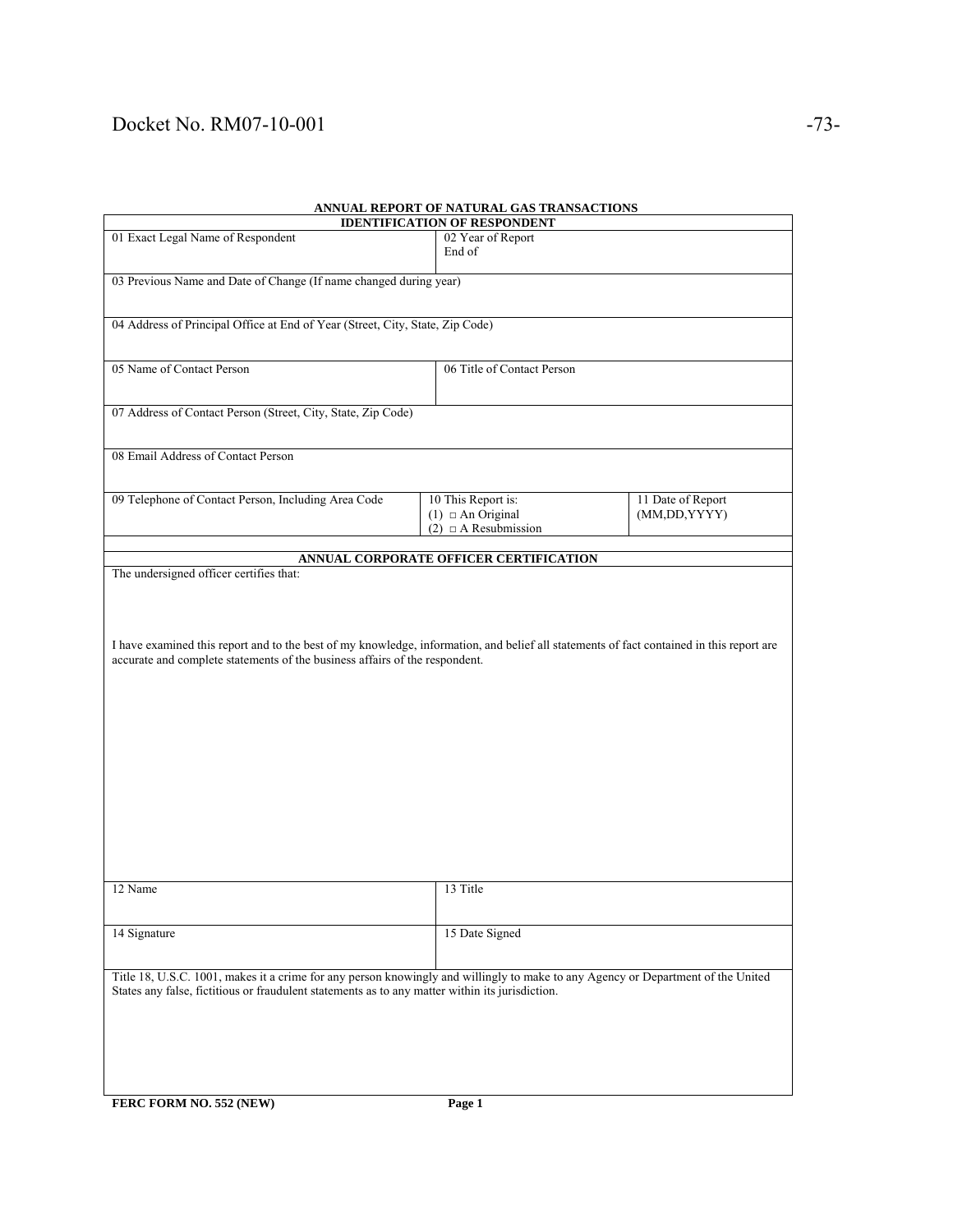### Docket No. RM07-10-001 -74-

| Name of Respondent* | This Report is:    | Date of Report* | Year/Period of Report* |
|---------------------|--------------------|-----------------|------------------------|
|                     | $\Box$ An Original | (Mo, Da, Yr)    | End of Year/Otr        |
|                     | A Resubmission     |                 |                        |

#### **List of Schedules**

Enter in column (d) the terms "none," "not applicable," or "NA" as appropriate, where no information or amounts have been reported for certain pages. Omit pages where the responses are "none," "not applicable," or "NA."

\* An asterisk means that the previous term is explained in more detail in the definitions.

| Line<br>No.             | Title of Schedule               | Reference<br>Page No. | Date Revised | Remarks |
|-------------------------|---------------------------------|-----------------------|--------------|---------|
|                         | (a)                             | (b)                   | (c)          | (d)     |
| $\mathbf{1}$            | Schedule of Reporting Companies | $\overline{3}$        |              |         |
| $\overline{2}$          | Price Index Reporting           | $\overline{4}$        |              |         |
| $\overline{\mathbf{3}}$ | Purchases and Sales Information | 5                     |              |         |
| $\overline{4}$          |                                 |                       |              |         |
| $\sqrt{5}$              |                                 |                       |              |         |
| $\sqrt{6}$              |                                 |                       |              |         |
| $\overline{7}$          |                                 |                       |              |         |
| $\overline{8}$          |                                 |                       |              |         |
| 9                       |                                 |                       |              |         |
| 10                      |                                 |                       |              |         |
| 11                      |                                 |                       |              |         |
| 12                      |                                 |                       |              |         |
| 13                      |                                 |                       |              |         |
| 14                      |                                 |                       |              |         |
| 15                      |                                 |                       |              |         |
| 16                      |                                 |                       |              |         |
| 17                      |                                 |                       |              |         |
| 18                      |                                 |                       |              |         |
| 19                      |                                 |                       |              |         |
| 20                      |                                 |                       |              |         |
| 21                      |                                 |                       |              |         |
| 22                      |                                 |                       |              |         |
| 23                      |                                 |                       |              |         |
| 24                      |                                 |                       |              |         |
| 25                      |                                 |                       |              |         |
| 26                      |                                 |                       |              |         |
| 27                      |                                 |                       |              |         |
| 28                      |                                 |                       |              |         |
| 29                      |                                 |                       |              |         |
| 30                      |                                 |                       |              |         |
| 31                      |                                 |                       |              |         |
| 32                      |                                 |                       |              |         |
| 33                      |                                 |                       |              |         |
| 34                      |                                 |                       |              |         |
| 35                      |                                 |                       |              |         |
| 36                      |                                 |                       |              |         |
| 37                      |                                 |                       |              |         |
| Total                   |                                 |                       |              |         |

**FERC FORM NO. 552 (NEW)** Page 2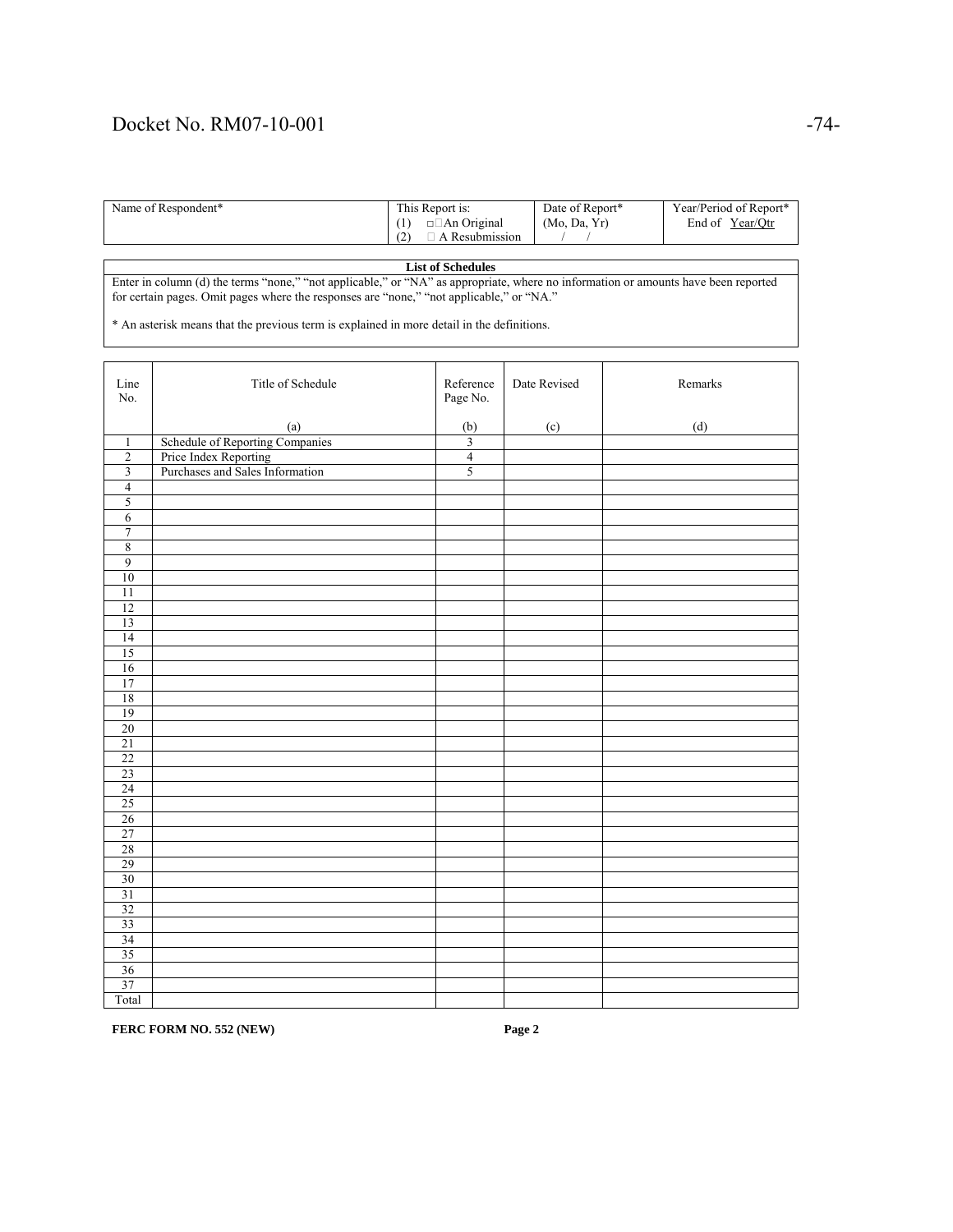### Docket No. RM07-10-001 -75-

| Name of Respondent* | This Report is:    | Date of Report* | Year/Period of Report* |
|---------------------|--------------------|-----------------|------------------------|
|                     | $\Box$ An Original | (Mo, Da, Yr)    | Year/Otr<br>End of     |
|                     | Resubmission<br>Δ  |                 |                        |

#### **Schedule of Reporting Companies**

If the Respondent\* is reporting collectively for multiple Affiliates\*, list the exact legal name of those Affiliates\* in this form. Respondent\* should complete the next schedule, Price Index Reporting, for **each** of these companies separately. Respondent\* should complete the "Purchase and Sales Information" schedule only once for these companies collectively.

\* An asterisk means that the previous term is explained in more detail in the definitions.

| Line<br>No.             | List the Exact Legal Names of all Affiliates* Reported by Respondent* below |
|-------------------------|-----------------------------------------------------------------------------|
|                         | (a)                                                                         |
| $\mathbf{1}$            |                                                                             |
| $\overline{2}$          |                                                                             |
| $\overline{\mathbf{3}}$ |                                                                             |
| $\overline{4}$          |                                                                             |
| 5                       |                                                                             |
| $\overline{6}$          |                                                                             |
| $\overline{7}$          |                                                                             |
| $\,8\,$                 |                                                                             |
| 9                       |                                                                             |
| 10                      |                                                                             |
| 11                      |                                                                             |
| 12                      |                                                                             |
| 13                      |                                                                             |
| 14                      |                                                                             |
| 15                      |                                                                             |
| 16                      |                                                                             |
| 17                      |                                                                             |
| 18                      |                                                                             |
| 19                      |                                                                             |
| $20\,$                  |                                                                             |
| 21                      |                                                                             |
| 22                      |                                                                             |
| 23                      |                                                                             |
| $\overline{24}$         |                                                                             |
| 25                      |                                                                             |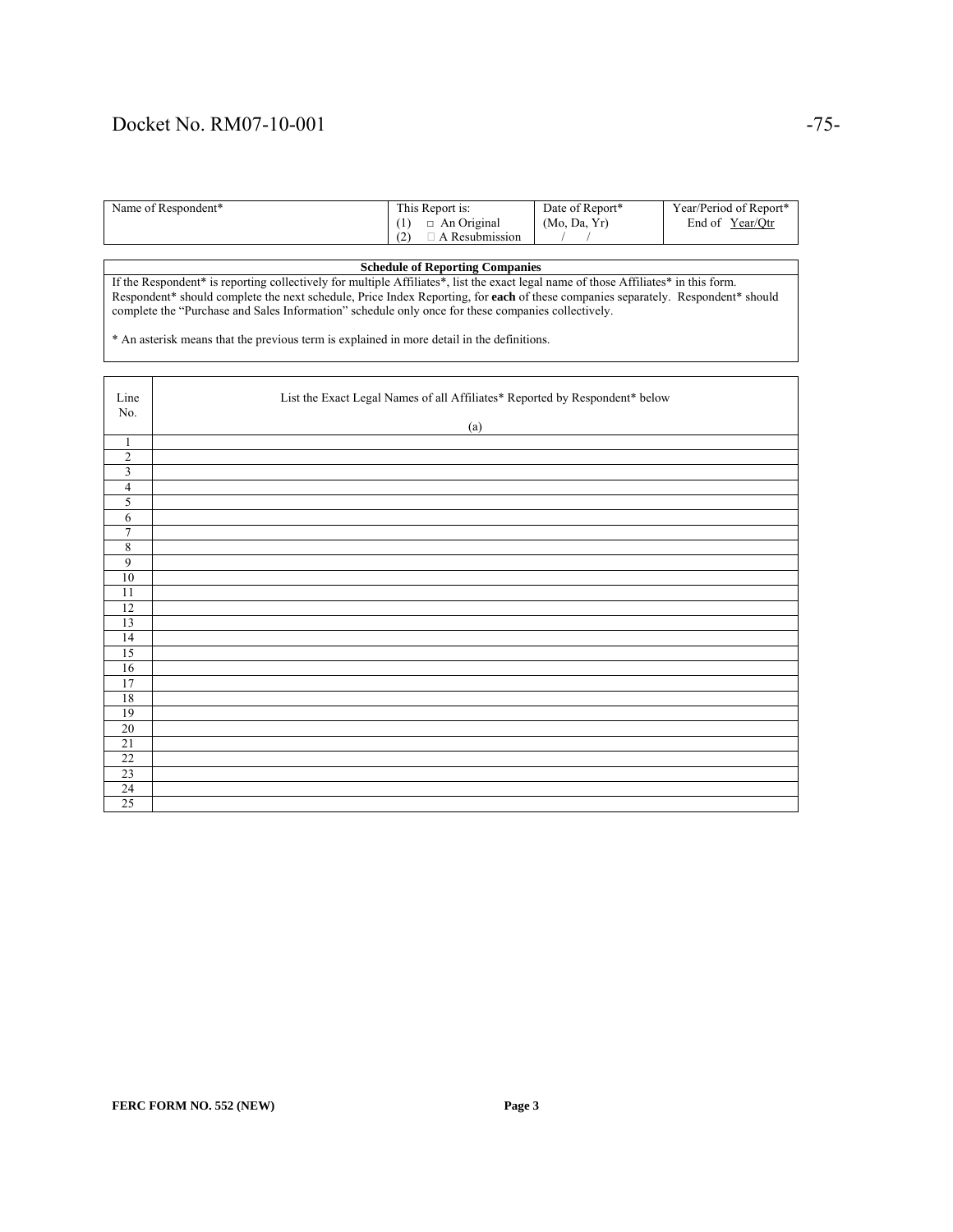### Docket No. RM07-10-001 -76-

| Name of Respondent*        | This Report is:                                                                    | Date of Report* | Year/Period of Report* |
|----------------------------|------------------------------------------------------------------------------------|-----------------|------------------------|
|                            | $\Box$ An Original                                                                 | (Mo, Da, Yr)    | End of Year            |
|                            | $\Box$ A Resubmission                                                              |                 |                        |
| Name of Reporting Company* | Reporting Company* is:                                                             |                 |                        |
|                            | $\Box$ Same as Respondent*                                                         |                 |                        |
|                            | $\Box$ An Affiliate* of Respondent* (other Affiliates* reported separately)<br>(2) |                 |                        |

#### **Price Index Reporting**

Even if the Respondent\* is reporting collectively for multiple Affiliates\*, the Respondent\* still must complete this schedule for each of its Affiliates\* separately.

When answering yes/ no questions, to select yes enter 1 in the yes column and 0 in the no column of the appropriate row. To select no enter 1 in the no column and 0 in the yes column of the appropriate row.

\* An asterisk means that the previous term is explained in more detail in the definitions.

| Line<br>No.     | Ouestion                                                                                                                                                                                                                                                                                                                                  | Yes | N <sub>0</sub> |
|-----------------|-------------------------------------------------------------------------------------------------------------------------------------------------------------------------------------------------------------------------------------------------------------------------------------------------------------------------------------------|-----|----------------|
|                 | (a)                                                                                                                                                                                                                                                                                                                                       | (b) | (c)            |
|                 | At any time during the report year, did the Reporting Company* operate under a Blanket Certificate*?                                                                                                                                                                                                                                      |     |                |
| $\mathcal{L}$   | Did the Reporting Company* report any transaction information to Price Index Publishers* during the<br>Report Year*?                                                                                                                                                                                                                      |     |                |
| 3               | If no on either of lines 1 or 2, skip the question on line 4 and move to line 5.                                                                                                                                                                                                                                                          |     |                |
| $\overline{4}$  | Did the Reporting Company's* reporting comply with the regulations governing reporting to Price Index<br>Publishers* pursuant to 18 CFR § 284.403?                                                                                                                                                                                        |     |                |
| 5               | Were the Reporting Company's* total Natural Gas Purchases* equal to or greater than 2.2 TBtu for the<br>Report Year*?                                                                                                                                                                                                                     |     |                |
| 6               | Were the Reporting Company's* total Natural Gas Sales* equal to or greater than 2.2 TBtu delivered in the<br>Report Year*?                                                                                                                                                                                                                |     |                |
| $7\phantom{.0}$ | If no on <u>both</u> lines 5 and 6, Reporting Company* is not required to complete the next schedule ( <i>i.e.</i> ,<br>Purchases and Sales Information). If yes on either line 5 or 6, Reporting Company* is required to complete<br>the next schedule, including volumes related both to Natural Gas Purchases* and Natural Gas Sales.* |     |                |